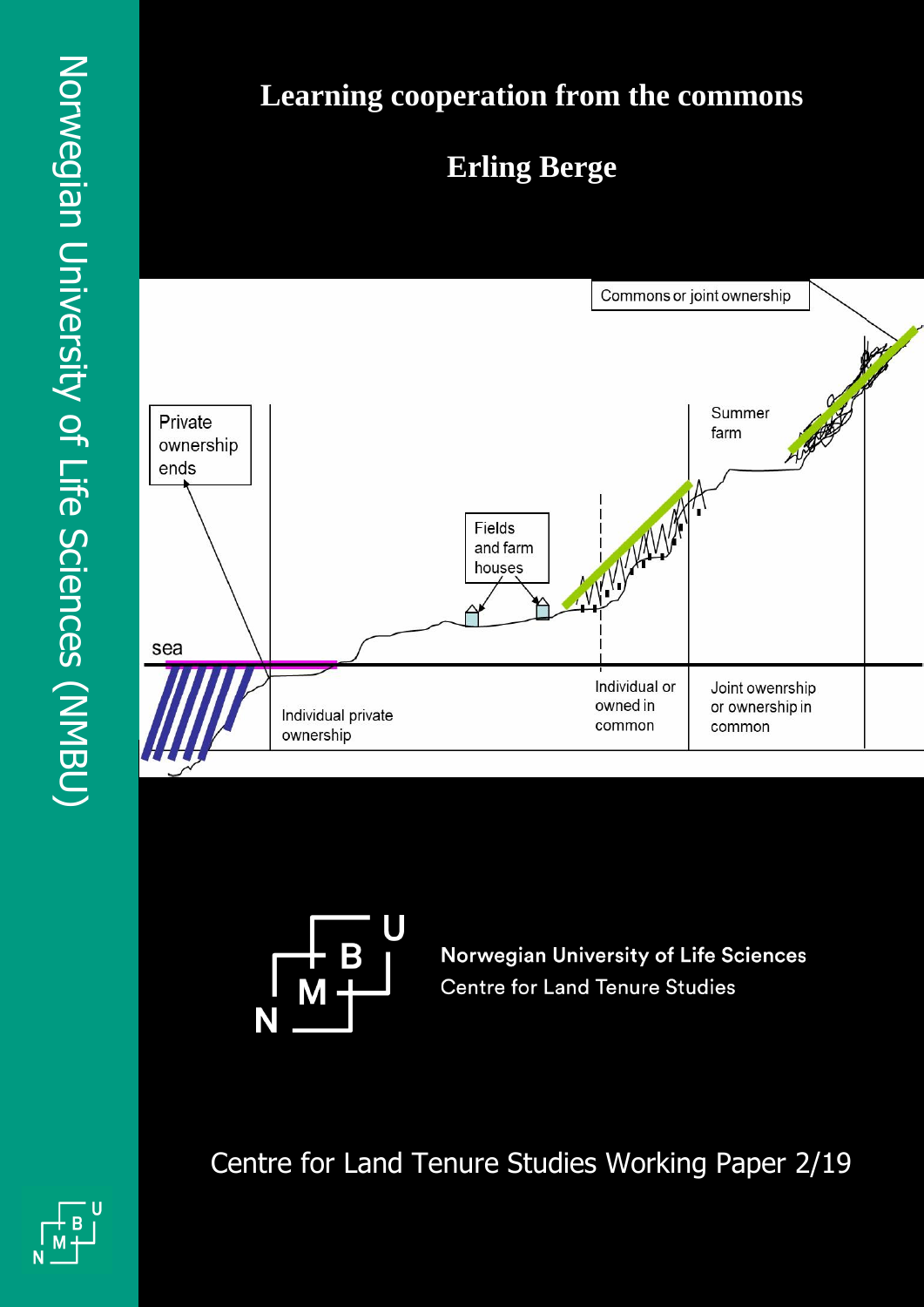### **Learning cooperation from the commons1**

Erling Berge Norwegian University of Life Sciences

#### **Abstract**

The paper discusses the link between commons as they might have been used in prehistoric Norway and the rules concerning the exploitation of the commons as found in the oldest known legislation for regions of Norway, Gulating Law and Frostating Law. One clear social dilemma has been identified: the setting of a common date for moving animals from the home fields up to the summer farms and home again in the fall. The problem was obvious and the solution not particularly difficult to institute. Many more problems were of course present, but they did not rise to the level of a social dilemma. All such problems were managed by the rules enacted by the bygdeting along with other problems of a community. In particular the process of inheritance, the problems of fencing, how to change borders between neighbours and between individually owned fields and the commons, were treated by extensive rules. The bygdeting managed such issues from prehistory until the  $16<sup>th</sup>$  and  $17<sup>th</sup>$  centuries when reforms initiated by the Danish-Norwegian kings started to take effect, making the rule-of-law more uniquely a task for the central authorities and of less concern for the local communities. Maybe the basic legacy of the long history of local rule was a strong belief in the court system, that it would secure the old saying: "By law the land shall be built, not with unlaw wasted".

**\_\_\_\_\_\_\_\_\_\_\_\_\_\_\_\_\_\_\_\_\_\_\_\_\_\_\_\_\_\_\_\_\_\_\_\_\_\_\_\_\_\_\_\_\_\_\_\_\_\_\_\_\_\_\_\_** 

**Key words**: Commons, prehistory, Norway, social dilemmas, legislation

**JEL codes**: P48, Q15, Z13, Q20, K11

#### **Content**

| Learning cooperation from the commons             |    |
|---------------------------------------------------|----|
| Appendix to Learning cooperation from the commons |    |
| Gulatingslova                                     | 28 |
| Frostatingslova                                   | 35 |
| Magnus Lagabøte's lov                             | 39 |

<sup>&</sup>lt;sup>1</sup> Revised paper presented at the Workshop on "The Value of the Commons", 20-22 March 2019, Utrecht. The perceptive comments by Håvard Steinsholt are much appreciated.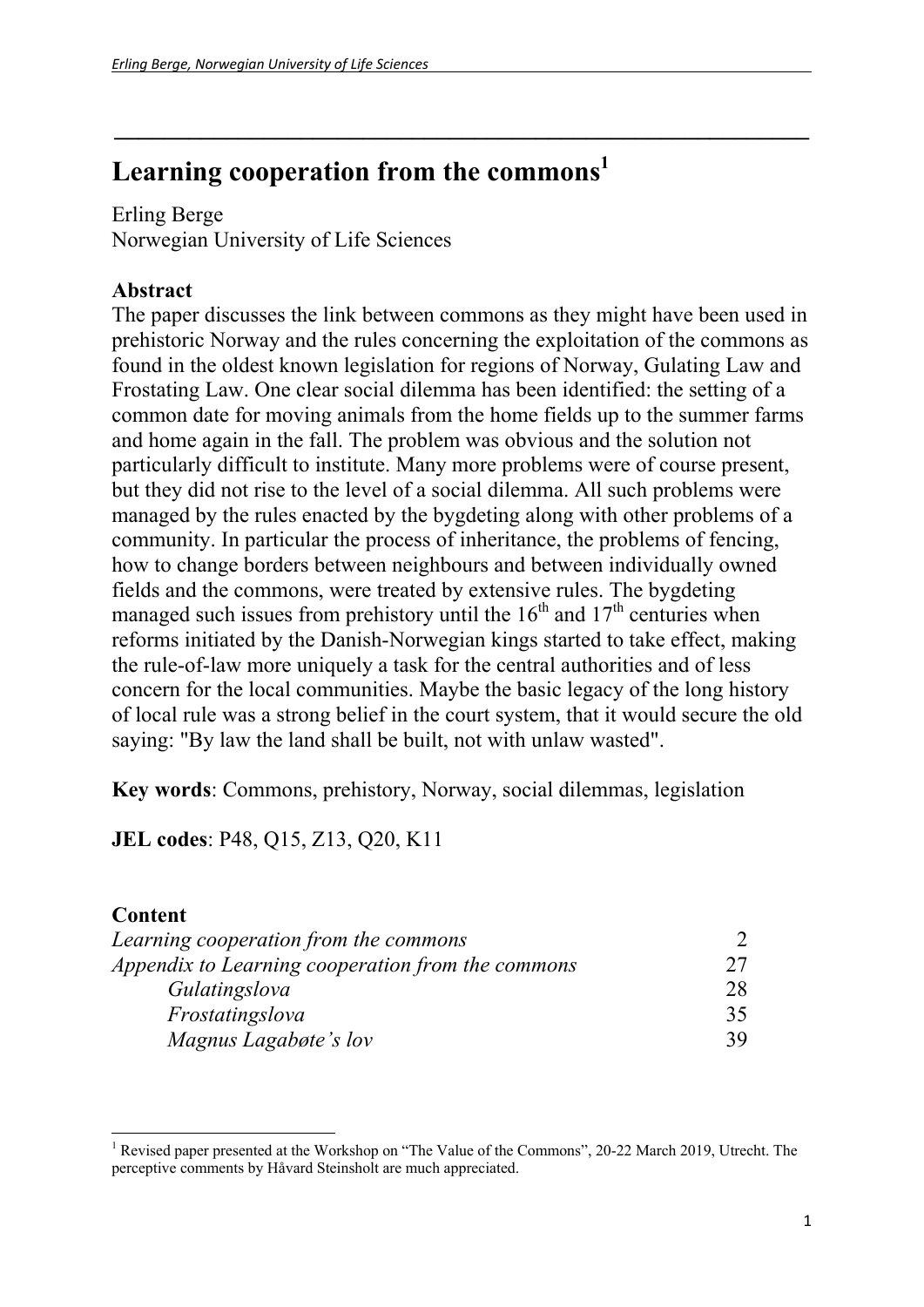### **Learning cooperation from the commons**

Erling Berge Norwegian University of Life Sciences

### **Introduction**

A commons is a group of people that jointly exploit the resources of an area where they find something of value. The valuable resources managed as a commons may be classified in various ways:

- The resource may be **fugitive** (fish, wildlife) or **stationary** (forests, pasture)
- The resource may **be self-reproducing** (biodiversity) or **not selfreproducing** (hedgerow landscapes)
- The resource may be **subtractable** (pollution sinks, ecosystem services) **or non-subtractable** (knowledge, historical monuments)

Besides the resource classification it is important to see whether

 Appropriators can be **excluded** (Non-members of the commons) or **not excluded** (Members of the commons)

The classical commons of pre-industrial society were seen as stationary, subtractable, and self-reproducing (Ostrom 1990, Sevatdal 1998). Originally, one may assume they were open access, but due to population growth, they soon became accessible only for members of the commons, in practice all members of the local community.

An institutional system providing sustainable exploitation of a fugitive, nonsubtractable, and not self-reproducing resource (such as knowledge) should not be expected to resemble institutions that provide sustainable exploitation of a stationary, subtractable, and self-reproducing resource (such as pasture).

While the exploitation of the classical commons now seems to be understood well, recent literature has started the exploration of a diversity of urban commons (Colding 2011, Foster 2011, Foster 2013, Foster and Iaione 2016, Jain and Moraglio 2014, Lee and Webster 2006, Rogge and Theesfeld 2018).

Clearly many of the more interesting and attractive aspects of urban commons are not concerned about stationary, subtractable, and self-reproducing resources. For example, in Seoul's Sharing city project<sup>2</sup>, sharing is taken to mean activities

 2 Seoul Metropolitan Government Act No. 5396 (31 December 2012).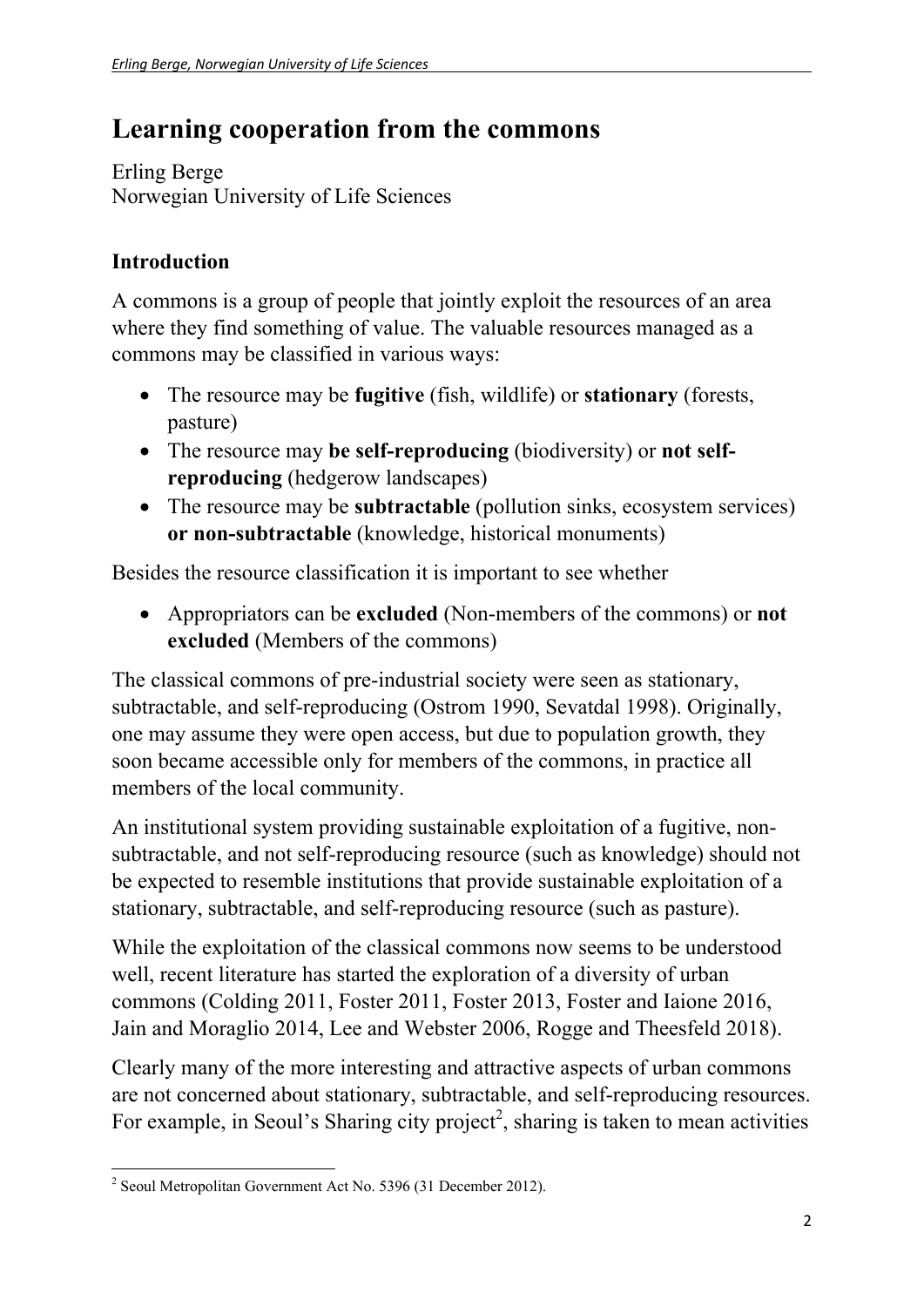"that create social, economic and environmental values by jointly using resources, such as space, goods, information, talent and experience" (my emphasis; Foster and Iaione (2016, 344)). The resources exploited are often open access: Foster and Iaione (2016, 297) observe that "open access interaction spaces have value as an urban amenity that adds to the attractiveness of cities". Open access is at the core of the classical problem of the tragedy of the commons (Hardin 1968). Control of access was the key to overcome the process producing the tragedy. A closer analysis of the characteristics of urban resources may indicate where open access should be avoided.

However, urban commons will not be the topic in this essay. Rather the investigation will ask what a group of people might learn in a situation similar to the one where classical commons originate. The topic of this essay is the value of the commons as a teaching device at the collective community level.

#### **The value of the commons**

Value is a versatile concept. It has proved difficult to define value(s) in ways useful across disciplines (Hechter 1993). This is apparent also in the study of the commons. Already in the introduction, we have talked about values in three ways: about commoners find something of value in the commons, about activities "that create social, economic and environmental values", and about spaces having "value as an urban amenity". Value is clearly of many kinds also in the commons. This essay intends to explore the commons as a device contributing to collective learning. If the ongoing activities within a commons can teach communities about the practice of collective action, and how to overcome social dilemmas<sup>3</sup>, it will be of great value for the community.

It is seen as a reasonable outcome that the exploitation of a commons will lead a community to adopt institutions that will help them overcome the social dilemmas they experience. It is also possible that these institutions will keep working as the communities grow and amalgamate into state-like societies.

Based on the information available about Norwegian commons my conclusion is that they learned to manage the commons in a way furthering the growth of the communities and their amalgamation into a state. In the process of governing the commons, the local communities used the local assembly called

 <sup>3</sup> As these are defined in game theory (Kollock 1998)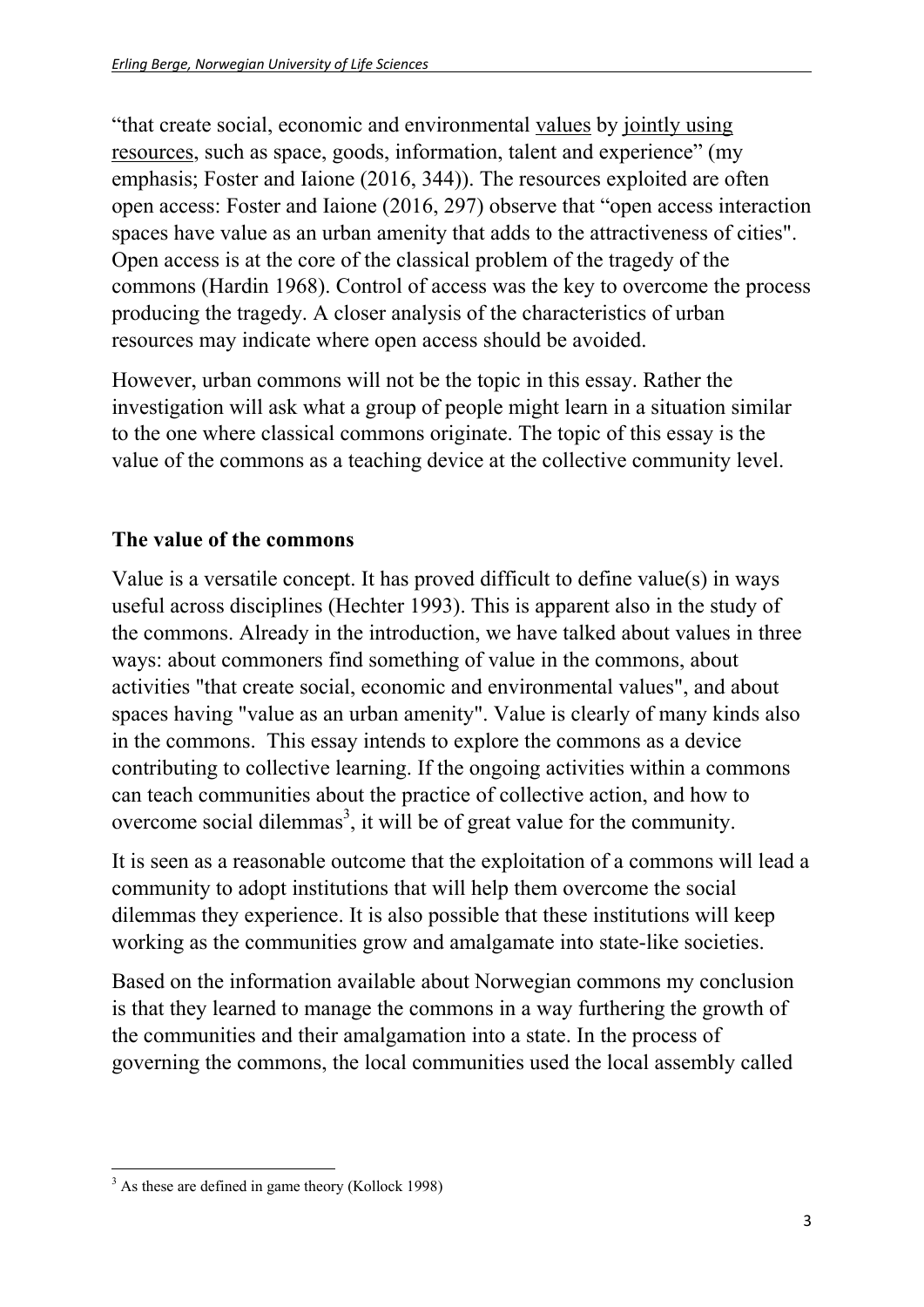the bygdeting<sup>4</sup>. Even if they did not learn to overcome processes we recognize as market induced social traps (tragedy of the commons), the commons governance contributed to the development of the bygdeting<sup>5</sup>. This public assembly became an important tool as these social traps eventually appeared. However, the local community did not get the opportunity to create their own institutional solutions. The Danish-Norwegian state took control and forced solutions onto the local communities. The local communities used the bygdeting to resist and circumvent the actions of the central state. The result became the rather peculiar system of commons Norway recognize today (Berge 2018).

#### **Modelling problems of collective action in a classical prehistoric agricultural community**

The commons we are discussing comprise systems of users and natural resources where technology can play a role for exclusion but not for creation or renewal of the resource. This means that for the present exercise "new commons" such as the radio spectrum, the internet, or a scientific body of knowledge are kept out of the discussion. The commons we are focusing on comprise a group of legitimate stakeholders that in various ways are linked to a natural resource. One way or another, usage and management of a resource held jointly or in common<sup>6</sup> require collective action by the group or a subgroup of the stakeholders.

To get to understand how learning may be generated in a commons we need to understand the social dynamics it provides. This includes how the individual exploitation leads to encounters with other commoners, the nature of the encounters, and the attempts to overcome obstacles to successful and profitable exploitation.

Game theory with studies of action situations characterized as "tragedy of the commons", "prisoner's dilemmas", "game of chicken", and various coordination problems teach us that in worst-case scenarios the social dynamic

 <sup>4</sup> The correct translation of "ting" in this context would be thing. In Wiktionary it is explained as interpretation no 15: "(chiefly historical) A public assembly or judicial council in a Germanic country." To remind the reader of the very particular assembly we are discussing it will be called "bygdeting" in this paper. 5

 $5$  On the origin of the bygdeting nothing has been found. But it seems reasonable to assume that as private property and commons appeared - and they necessarily had to appear at the same time - also the bygdeting had to be present to supply the basic feature of property rights: security of tenure.

<sup>&</sup>lt;sup>6</sup> If something is owned "in common" by 2 or more owners each owns a specified fraction which can devolve on descendants. If something is owned "jointly" by 2 or more owners each owner enjoys all of it as long as it does not exclude other owners. This right devolves on co-owners unless it is explicitly transferred to a new owner. In Norway a right to exploit outfields jointly may be appendant to a farm and thus be transferred only as the farm is transferred to a new owner. If the new farm owner does not exploit the outfield the unused resource devolves on the co-owners (the other farmers who have such rights appendant to their farms).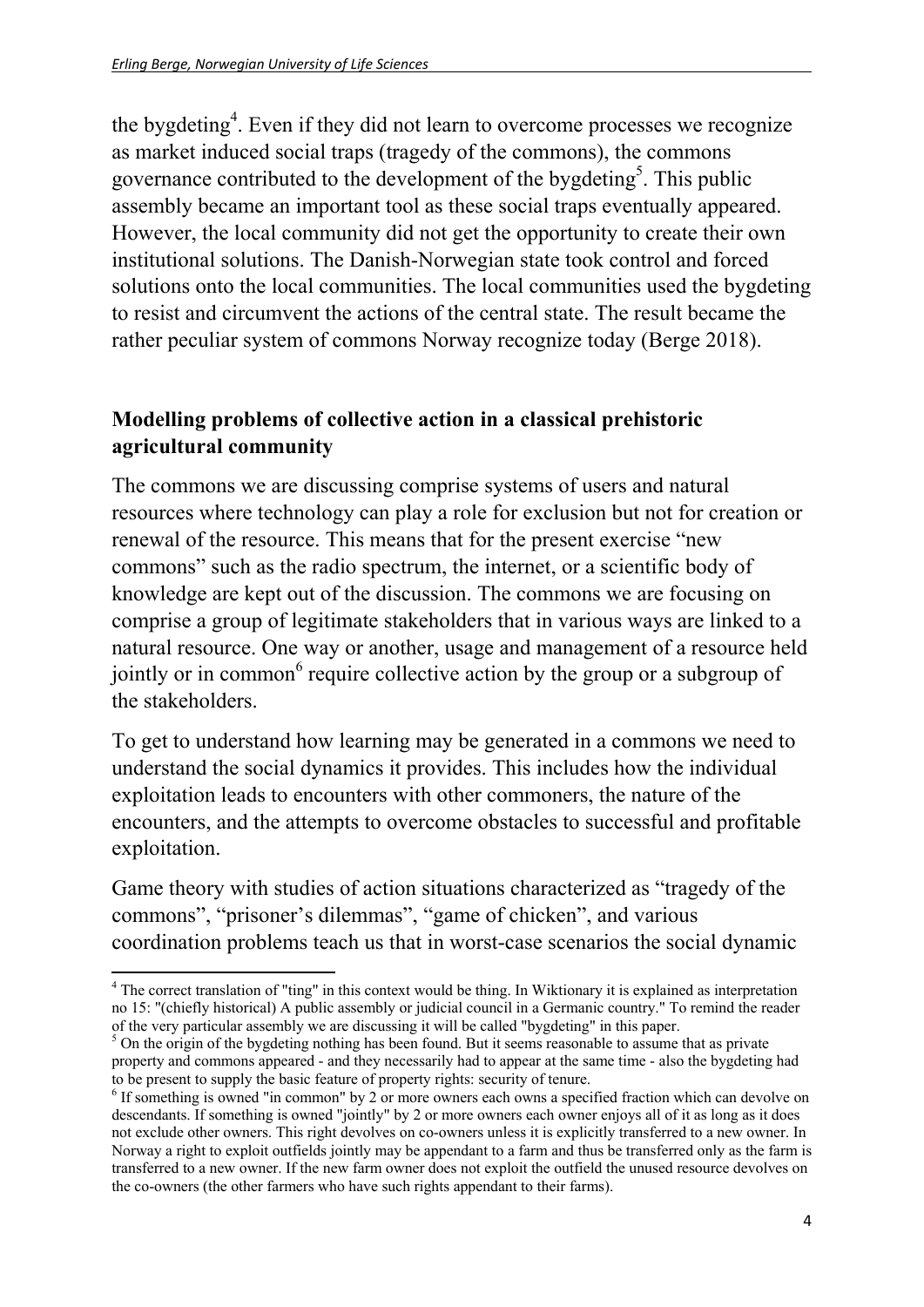of the exploitation of the commons leads to tragedy. However, studies also show that frequently people will be able to overcome the tragedy and find ways of coordinating activities that provides a profit for everyone (Ostrom 1990, Ostrom, Gardner, and Walker 1994, Kollock 1998, Camerer 2003, Ostrom 2005, Gintis et al. 2005, Gintis 2009, Bowles and Gintis 2011).

The process of learning to circumvent dilemmas of collective action may be assumed to involve two steps:

- 1) Solve problems as they appear, and
- 2) Insert the solutions and their monitoring into the local system for conflict resolution.

As rules about how to solve problems are developed and resolve conflicts a third step will follow:

3) Mandate the local chief to monitor (at least some) activities and arbitrate in conflicts in the commons.

The process of finding solutions to various dilemmas in collective action will provide a most important lesson of high value for the community.

The reasoning within the model is based on some standard assumptions about communities and humans. Humans are assumed to exercise rational choice within their world view and the time frames they know, much as within the IAD framework (Ostrom 2005). The world views are limited by their language and are embedded in the local culture. Solutions to social dilemmas will be remembered through the rules evolved for their solution. Over time the culture will evolve by retaining the rules that work best and by developing new rules to new problems (Boyd and Richerson 2005).

#### **A simple model of a Norwegian commons AD600**

Rights of common are in the Norwegian legal tradition said to be ancient. They are not created by particular legislation. This means that their origin is lost in prehistory. We have no documents or other evidence that can tell us about their origin and evolution. Therefore, to explore the social dynamic of exploitation of a commons one can turn to theory to create what one might think of as a model of a prehistoric community<sup>7</sup>.

<sup>&</sup>lt;sup>7</sup> Somewhat similar to what Dahlman (1980) does, see his chapter 2, pages 20-29.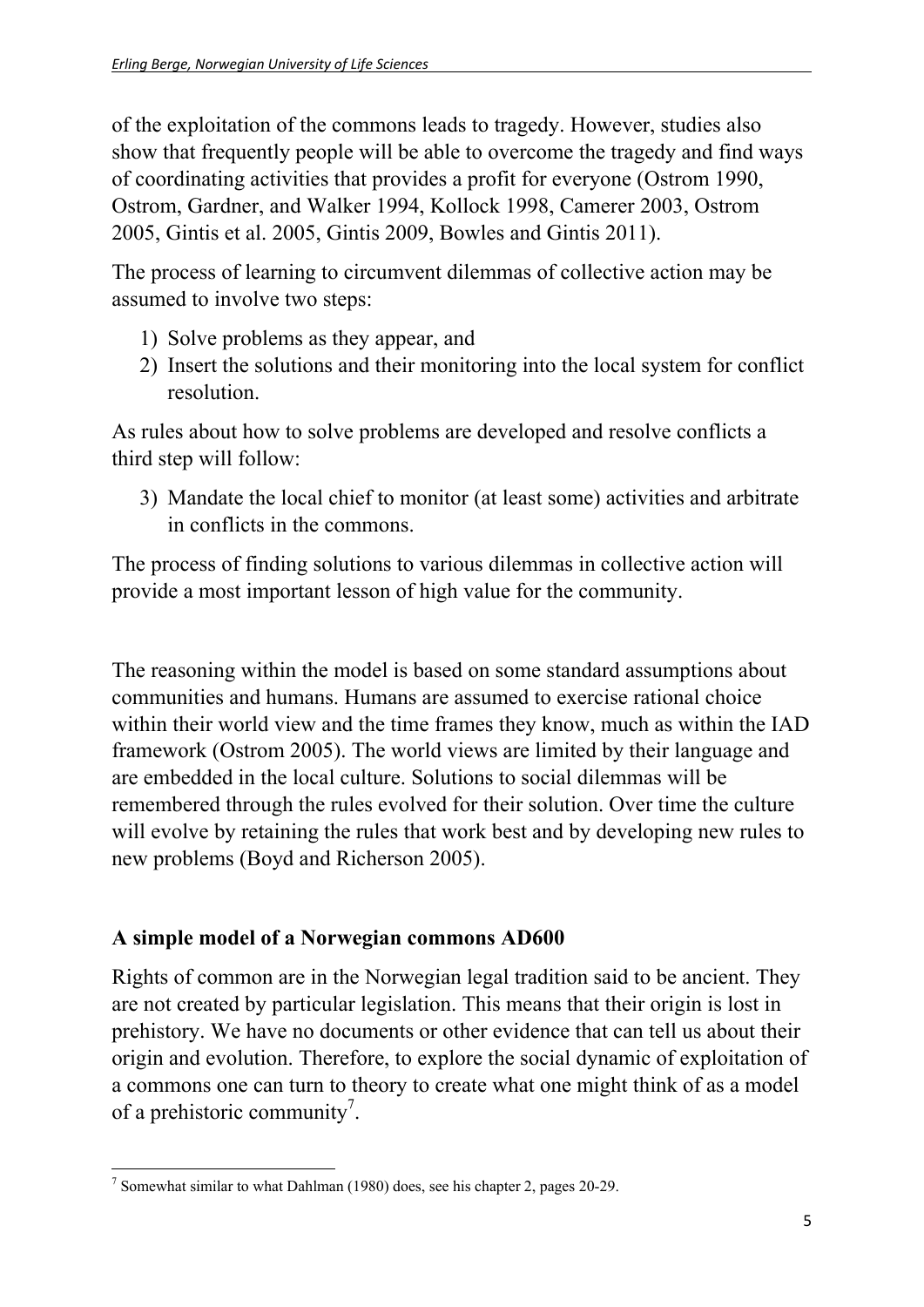The community is located on the Scandinavian Peninsula, and, they are maybe recent immigrants of a Germanic tribe to Scandinavia, maybe some time in the first half of the first millennium CE before the Justinian Plague (541CE). The community must be self-sufficient in the production of food and shelter. It keeps animals like sheep, goats, pigs, cows (milk producing cattle), and horses, and they will have fields with one or more of the cereals barley, oats, rye, and wheat $8$ .

Besides producing food, they know how to produce iron (or to trade for iron) for producing tools like axes, knives, and, of course, weapons like swords and spears. They also know how to produce tar to preserve timber in a humid climate (both houses and boats). Along the coast, some produce salt. Production of iron, tar, and salt requires a lot of wood.

The community has more people now than they did when they first settled in the region, but still probably not more than 100-500 people. The settlement is one village-like cluster with long houses where many families as well as cattle are sheltered (Myhre 1980, 371-397). However, the geography seldom allows ordinary villages to develop. New farms move away to find suitable areas for fields: a river or a fjord to one side and the higher-level forests and mountains on the other (see Figure 1 below).

The population is segmented with "haulds" at the top and slaves at the bottom. Probably there are few slaves<sup>9</sup>, the supply is erratic and uncertain, depending on the degree of local unrest and war-like expeditions. A farmer as head of his household is later in our history termed hauld meaning he has held his land for many generations. Being a hauld means to be free, not bound to any landlord. Both slaves who have been given their freedom, and random entrants to the community, will be allowed to rent land from a hauld. Land rent is payable in work for the hauld. Some may be able to buy land, but will not be able to claim the status of hauld until the land has been in the possession of the lineage for a long time<sup>10</sup>. A hauld will have rights of odel (allodial right) meaning that at times of conveyancing of the land (inheritance, gifts, sales) the one in the lineage with best odel can claim to take back the land for a reasonably assessed price.

 <sup>8</sup> At the outset, the wheat might be of the types Triticum boeoticum, or Triticum monococcum (https://en.wikipedia.org/wiki/Einkorn\_wheat). They might also have grown Triticum turgidumer (https://en.wikipedia.org/wiki/Emmer).

<sup>9</sup> The presence of slaves is well documented and the rules for treating them are elaborate in the regional law codes, see e.g. Iversen (1997).

<sup>&</sup>lt;sup>10</sup> The length of time declines from the oldest to the newest law. In Gulating Law it says in sixth generation (Robberstad and Lien 1981 [1969], 241-242 (section 266) but see note to page 250 on page 385)0. In Frostating Law it says in the fourth generation (Hagland and Sandnes 1994, 182, note 44 on page 224). In Magnus Lagabøte's Law it says 60 winters (Taranger 1274 [1915], 98).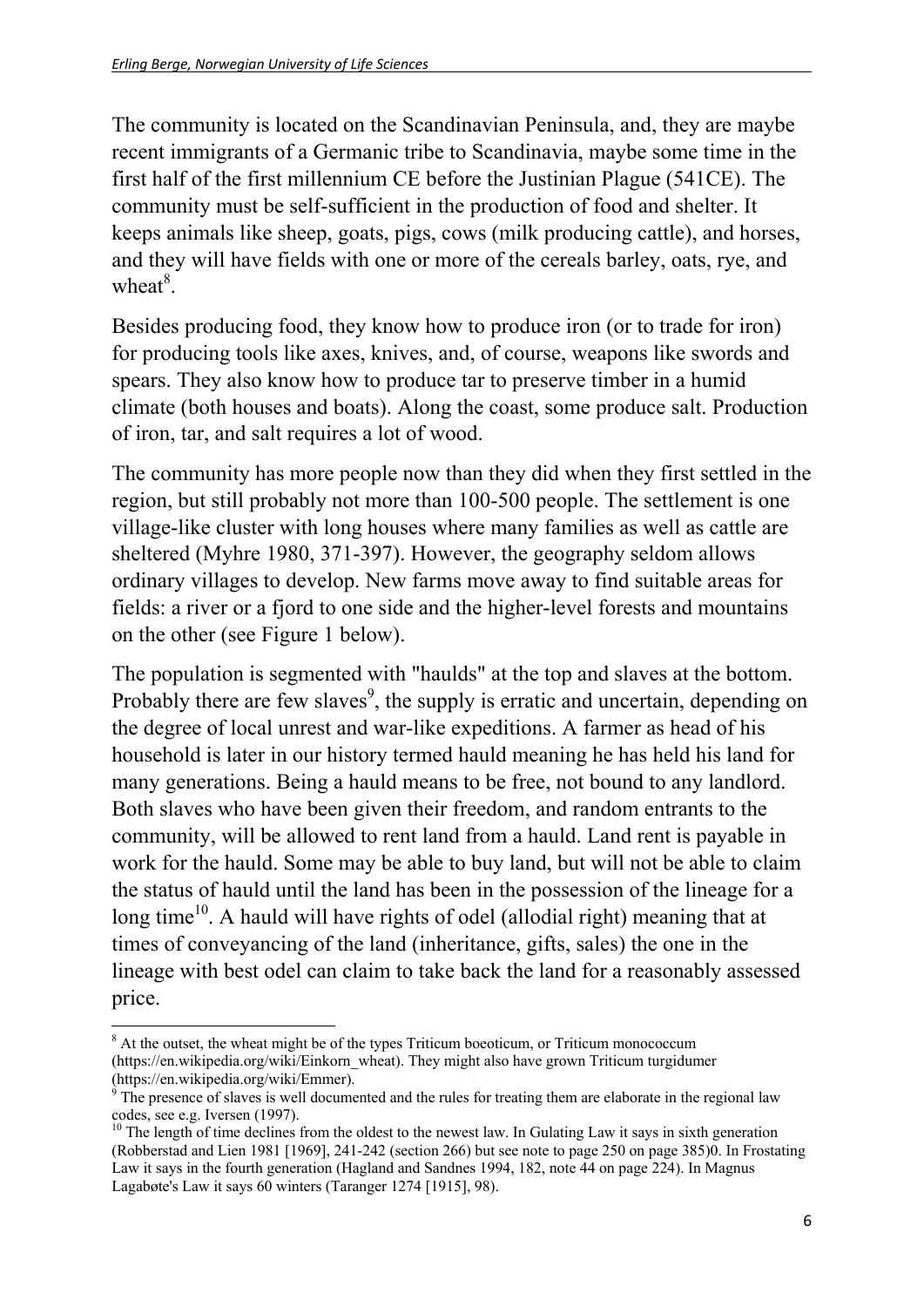

# NORWAY (ca 1950): from sea to mountain

**Figure 1** *Typical layout of a farming community in a fjord or in a valley around 1950. From individual private ownership of the fields close to the water, individual ownership or ownership in common for the first part of the outfields, to joint ownership for the summer farm areas.*

The economy is based on family/ household ownership of animals and plots for growing grain. Besides growing grains and holding domesticated animals, they are fishing and hunting for reindeer, moose, and deer, as well as smaller game animals in the outfields.

The settled area, where people are living, will eventually be called bygd<sup>11</sup>. Since the land is thinly settled<sup>12</sup> and has a rugged geography. There are extensive wilderness areas available between the various bygds. Here the people will find

  $11$  Here we use bygd as the generic name of the local administrative unit. The literature refers variously to units called "bygd", "herred", "skipreie", "fylke", and later on "sogn" (the church parish). The various names all refer to a local public organisation with tasks related to the organisation of local activities as well as formal contacts with authorities at higher levels (Imsen 1990).<br><sup>12</sup> Probably more so than one might expect, due to the recurring Justinian Plague. This plague is supposed to end

around 750CE. See https://en.wikipedia.org/wiki/Plague\_of\_Justinian and http://historymedren.about.com/od/plagueanddisease/p/The-Sixth-century-Plague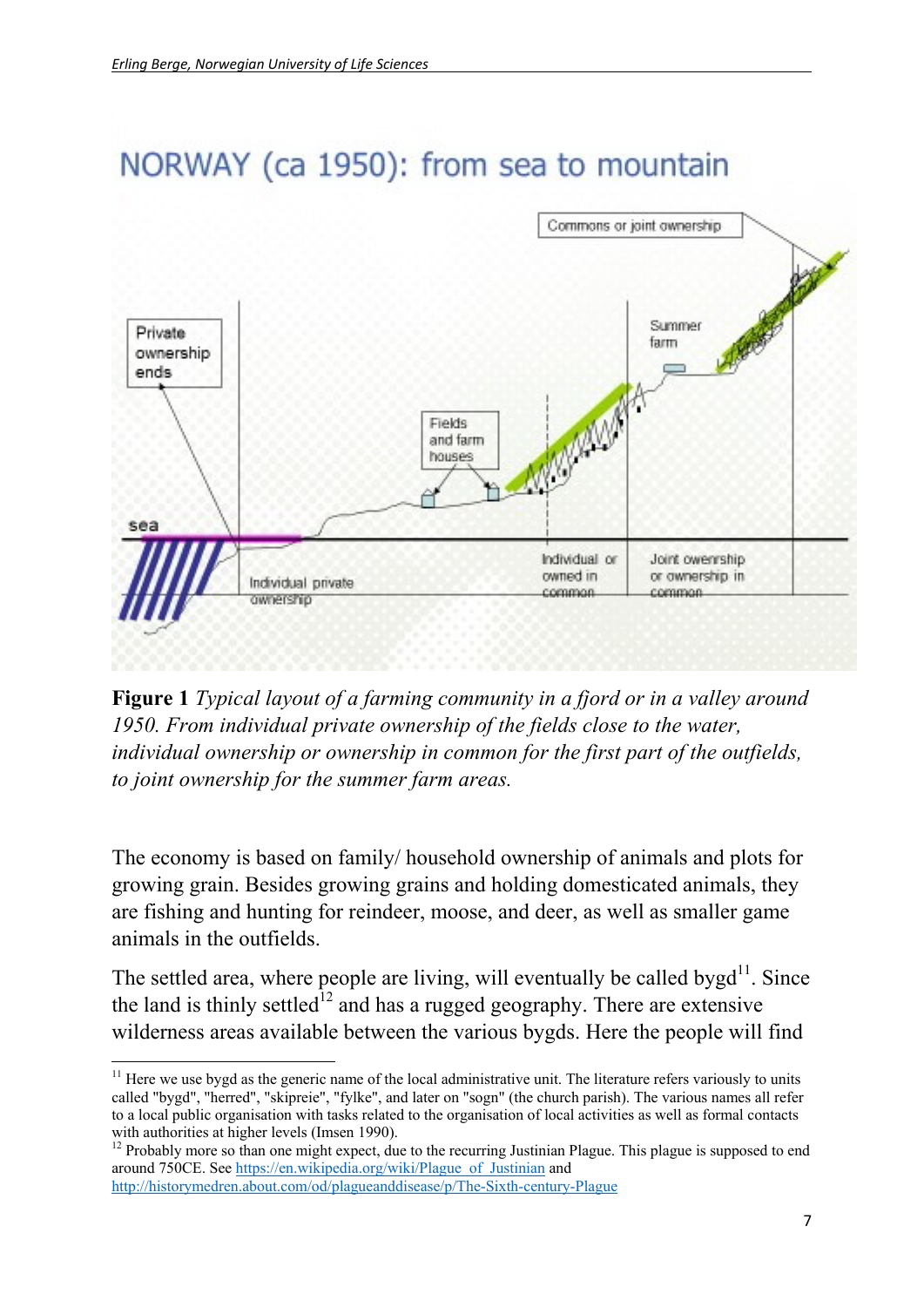timber for building houses, firewood for cooking and heating of houses, fodder for the cattle: both pastures in summer and fodder that can be stored for the winter<sup>13</sup>. Close to their established fields, there sometimes may be areas suitable for new fields. The houses for people and cattle will often be located uphill relative to the cultivated plots. In the early spring, the open cultivated plots will be green before the forests and hills above the farmland. The animals are allowed to graze on the cultivated plots early in spring before they can find food in the outfields. The cattle provide a kind of work on the plots that facilitated later work with the ard. This also provides an initial supply of fertilizer. Later on the manure from the winter is easier to transport downhill than if the houses had been located below the fields. If the fields are too small for the number of cattle, the areas just outside the fields will be added. Early in the history of the community, there will be a fence around the fields to separate cattle and arable.

The community we are modelling needs a political organisation. The community members need to be able to resolve disputes not only in relation to the exploitation of the commons, but also among the local inhabitants within the bygd. The assembly in charge of the governance is the bygdeting  $14$ .

The community is illiterate. There may be people who know the runic way of writing. However, the only way of recording is on stones or wood. Hence, their common rules, devised to facilitate interaction within the community have to be committed to memory. The one who memorizes the rules best will be given the office of lawman ("lagmann"15) and will be in the service of the bygdeting to provide relevant rules for the activities conducted at the meetings of the bygdeting. Based on contemporary observations of tribal communities it seems reasonable to assume that an office of lawman, based on ability to remember, should be present much earlier than the Viking age. The ability to remember would then be displayed at regular public presentations of what is remembered. This will help the community avoid selective rewriting of memory in cases where personal interests are at stake<sup>16</sup>. We should take note of the way of

 <sup>13</sup> Since about 500CE, the climate had turned cooler and wetter. This lasted until about 900CE (Fagan 2004, 208-211, Lamb 1995, ch. 10), more on this below.

<sup>&</sup>lt;sup>14</sup> If we consider the design principles for long lasting systems of resource governance (Ostrom 2005, 255-288) the model community here will be close to conforming to all of them except the first one and the last one. The first one becomes relevant only as communities start to compete for territory. The last one becomes a reality as the local communities start to create assemblies to govern several local communities.

<sup>&</sup>lt;sup>15</sup> A public office of lawman is supposed to go back at least to the Viking age.<br>https://lokalhistoriewiki.no/wiki/Leksikon:Lagmannen

 $\frac{16}{16}$  In Malawian villages, the land register is committed to the memory of the village headman. Each time a new headman takes office, he holds a big feast for all the members of the village. The main activity here is his speech where he explains who owns which parcel in the village lands. Errors of memory are few but will be noted and corrected on the spot. The publicity of knowledge only found in memory is an essential part of making it real.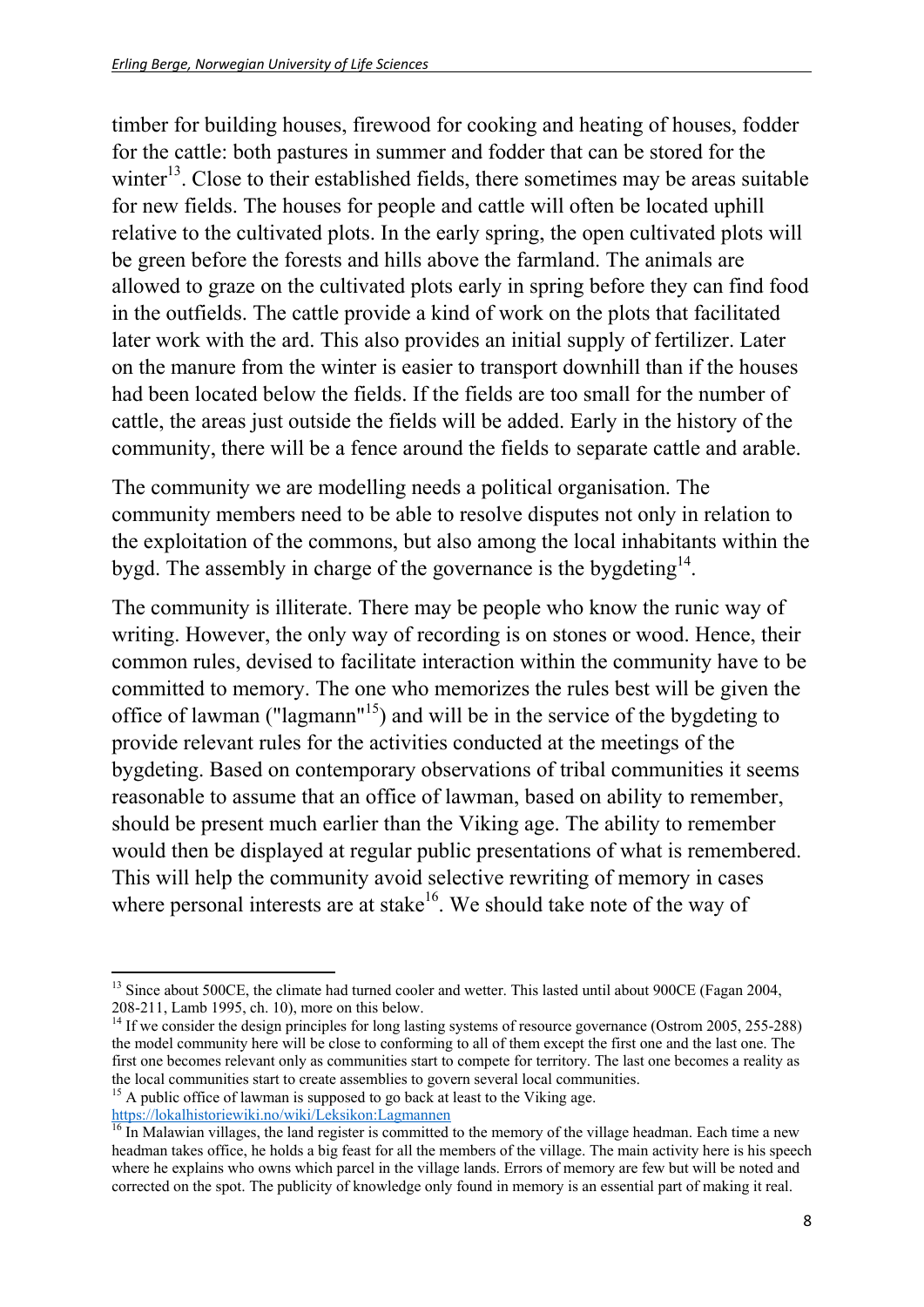making memory public by announcing at the bygdeting all kinds of transactions affecting third persons.

The community also needs to be able to defend itself against roving wanderers and bandits, sometimes also neighbouring communities. In a community assembly where all adult free men have the right and duty to meet, the community members will elect a chief to organise the defence and to arbitrate in conflicts. The chief will not be very powerful relative to the farmers who elected him (it would be a "him" in this era). Why a democratically elected chief as a default condition would not be very powerful is explained by Mary Douglas (1986, ch3). However, over time, one will expect the office of the chief to become more powerful. The chief's power is at the outset circumscribed by the necessity to be elected at the community assembly. Over the many generations considered here, many processes will tend to make the chief into a more powerful position. Population growth is a driving force. It leads to less vacant space, as more land in the commons is needed for more cereal production and more cattle. Encounters with neighbouring communities, whether violent or peaceful, is another driving force. More people also mean more local conflicts and, eventually, conflicts with neighbouring communities. The presence of a village assembly (including a court system), and election of lawmen and chiefs $17$  are reasonable assumptions within the model.

#### **The geo-political context**

The geo-political context of a model community in Norway at the end of the  $6<sup>th</sup>$ century needs a few comments. The decline of the Roman Empire led to a time where Europe for a couple of centuries experienced large-scale migrations and related wars. In the Scandinavian Peninsula, we did not experience much of this directly. However, trade with the Romans more or less collapsed, and it seems reasonable to assume that the migrations at least indirectly had an impact on established settlements in Scandinavia.

The climate changes we can date to this century are important, particular the disastrous events dated to 535-6 attributed to an extremely violent volcanic eruption (surpassing Mount Tambora of 1815) or a collision with a comet<sup>18</sup>. The

 <sup>17</sup> The office of chief requires a certain personality, good memory, and knowledge of the community. In times of war, skills with weapons and insights into organised battle become important. Growing up close to a chief facilitates the acquisition of knowledge and insights into the skills of conflict arbitration. Among the many sons of a chief, some may have a more suitable personality and a better memory. These will have higher chance of being elected.

<sup>&</sup>lt;sup>18</sup> https://en.wikipedia.org/wiki/Extreme\_weather\_events\_of\_535–536 and https://en.wikipedia.org/wiki/Late\_Antique\_Little\_Ice\_Age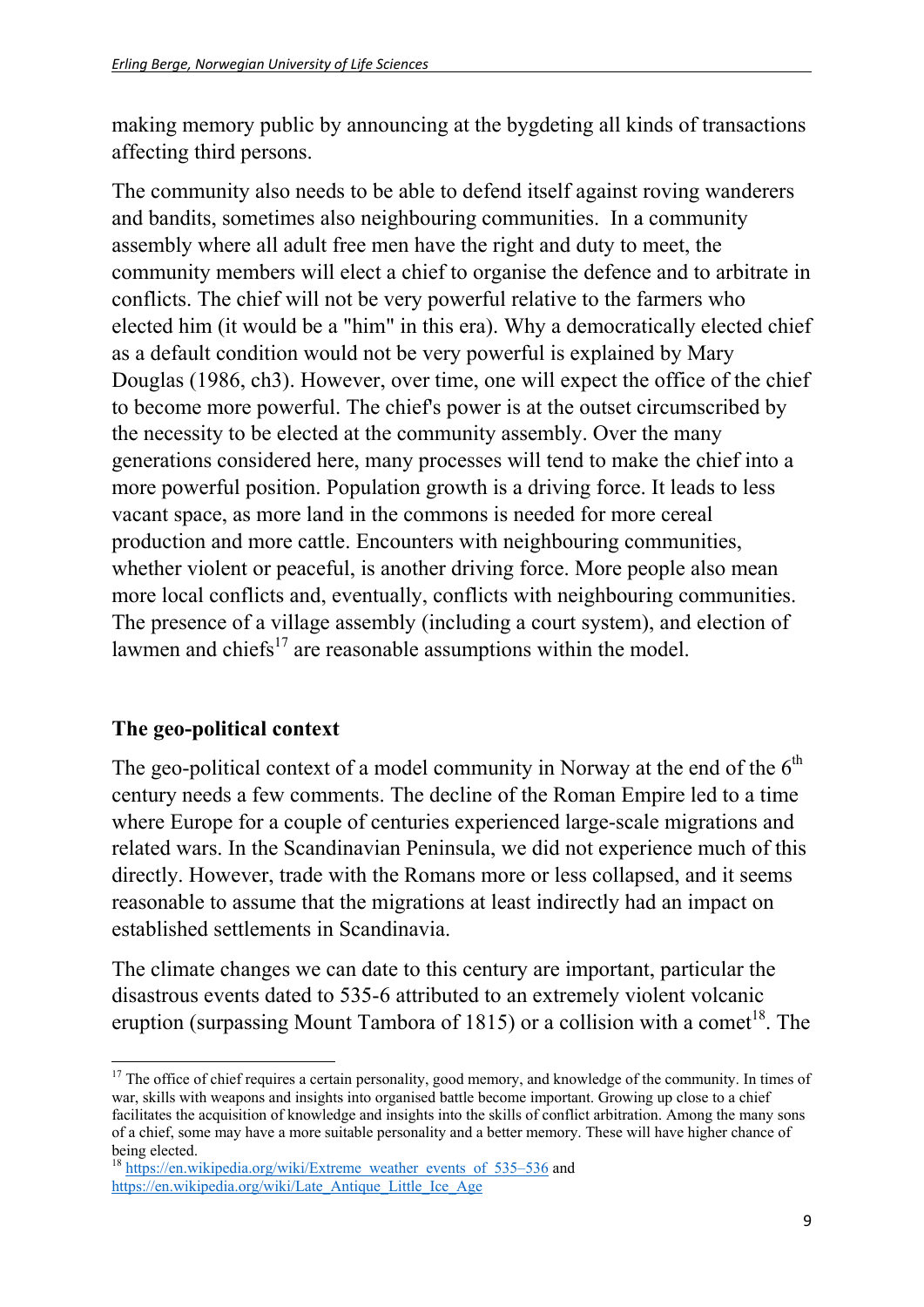dust clouds of 535-6 led to widespread famine during the years following. This was immediately followed by the Justinian Plague<sup>19</sup> of 541-542. The plague returned regularly for the next 200 years and it has been guessed that some 50 percent of the population of the Eastern Mediterranean died during the first onslaught (Lamb 1995, 146). How this might have affected an agricultural community in Norway is of course unknown. The "Fimbul" winter of  $535-6^{20}$ would have a severe impact, the plague maybe less. Even if the plague might bypass such a community, the plague would have impact indirectly through less trade and less wanderers. In addition we note that the climate in general cooled considerably from about 500 to 900 (Lamb 1995, 149-152, Fagan 2004, 208- 212). For the period we discuss here (the last part of the  $6<sup>th</sup>$  century) it may be reasonable to assume that the pressure on the resources in the commons would be growing much slower than one otherwise might see.

This changed significantly towards the end of the  $9<sup>th</sup>$  century. The improving climate starting around 900 provided for some 400 years with good harvests and enough to eat. Populations grew rapidly again. This means that the pressure on the commons would be rising and the regulations developed within the bygd would evolve more rapidly.

During the  $8<sup>th</sup>$  and  $9<sup>th</sup>$  century the many local communities amalgamated<sup>21</sup> (by marriages, by agreement, or by conquests) culminating in the unification of the realm in 872. As part of this process, the local assemblies were supplemented with higher-level assemblies. In particular, we see that as we get closer in time to the first known legal codes, the communities had amalgamated their political and legal organisations into regional units (Gulating, Frostating, Eidsivating, and Borgarting) by creating regional legal assemblies, where representatives from the local communities should take care of issues involving two or more of the lower level units. The regional thing assemblies approve of rules promulgated at the start of their sessions, and they judge in cases brought before them. This includes cases involving the exploitation of commons, since a growing population and an increasing number of cattle create conflicts between local communities, not only within.

 $19$  https://en.wikipedia.org/wiki/Plague of Justinian

<sup>&</sup>lt;sup>20</sup> The Fimbul winter is a part of Norse mythology and tentatively linked to the events of 535-536. See https://en.wikipedia.org/wiki/Fimbulwinter and https://no.wikipedia.org/wiki/Fimbulvinter <sup>21</sup> A list of 31 is provided by https://en.wikipedia.org/wiki/Petty\_kingdoms\_of\_Norway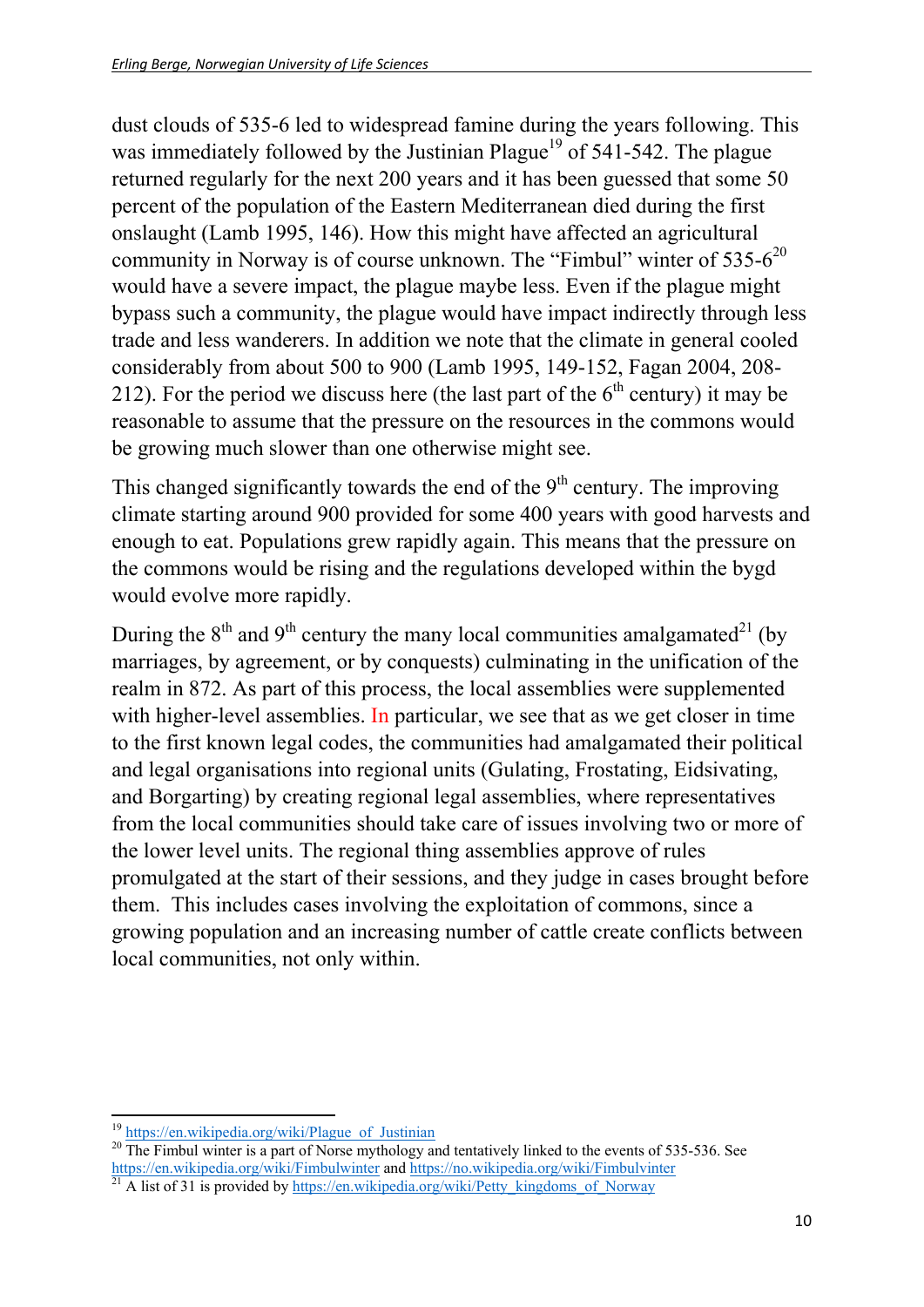The local community assembly as it appears in the  $13<sup>th</sup>$  century texts is the bygdeting, an assembly where all free men<sup>22</sup> in the community had the duty to meet. The regional assemblies are assumed to have been a meeting of representatives from each bygd (called lawrightmen<sup>23</sup>, "lagrettemenn"), not a meeting of every free man. The bygdeting and the regional thing were not courts<sup> $24$ </sup>, but had the duty to judge in conflicts that had been taken to them. The relevant part of the law used to be presented orally (by the "lawman", "lagmannen") before the tribunals at the start of their sessions. However, as the complexity of the legislation grew the need for fixing the law in writing increased. It is suggested that already early in the  $11<sup>th</sup>$  century there existed private editions of written law codes for both the Frostating and the Gulating (Hagland and Sandnes 1994, IX-XLV).

The election of kings by the regional assemblies is important. Probably the most important part of the election was the king's promise as to certain conditions for his reign, such as upholding the law. The contract between the king and the assembly was called "håndfesting". By the end of the  $11<sup>th</sup>$  century, one may question if the way of electing king was a real election or a mere symbolic ritual within political struggles between candidates claiming royalty by blood. It became a power struggle with weapons, ending in a long civil war (1130-  $1240)^{25}$ . However, the further back in time we go, the more real the election can be assumed to be. This way of electing the king ended in 1163. But the ceremonies around the "håndfesting" continued. The King was not above the law. He should uphold the law.

The simple model of a relatively isolated village community some centuries before the start of the Viking age (750-800 CE) suggests some topics for rulemaking in relation to the exploitation of the commons. Next will be an investigation of such features in the medieval texts containing the legal codes of Viking age Scandinavia.

  $22$  The meeting of the bygdeting was a duty for all, both fully free men (hauldar, kauplendingar) and those renting land (leiglendingar). For a thing at the aggregate level of a region, it was a duty to meet for all those the law stipulated should meet, representing their bygd in various ways (Imsen 1990, 197). Magnus Lagabøte's Law, Book I, Chapters 1-12, provides details on how the regional thing (Gulating/ Frostating/ etc.) should be constituted (Taranger 1274 [1915], 5-16).<br><sup>23</sup> But to be a certified lawrightman you had to be sworn in by the lawman, the law specialist for the thing.

<sup>&</sup>lt;sup>24</sup> In the 14<sup>th</sup> century we see that judging in criminal cases and civil disputes usually was done by a suitably selected tribunal of 6, or 12 men. Often each party could name half of them. (Imsen 1990, 28-34)

<sup>&</sup>lt;sup>25</sup> During of the civil wars (1130-1240) the Norwegian Crown became an inherited office in 1163 (Robberstad and Lien 1981 [1969], Innleiing, Kap. 2, side 14) .The rule is included in the section on the Christian faith and is assumed to be new in 1163. This lasted until 1450. In 1397 Norway entered a union with Sweden (ended in 1523) and Denmark (ended in 1814). Between 1450 and 1660 the king was elected by the Danish and Norwegian "riksråd" (a group of the realm's most powerful people, created early in the 1200s to advice the king).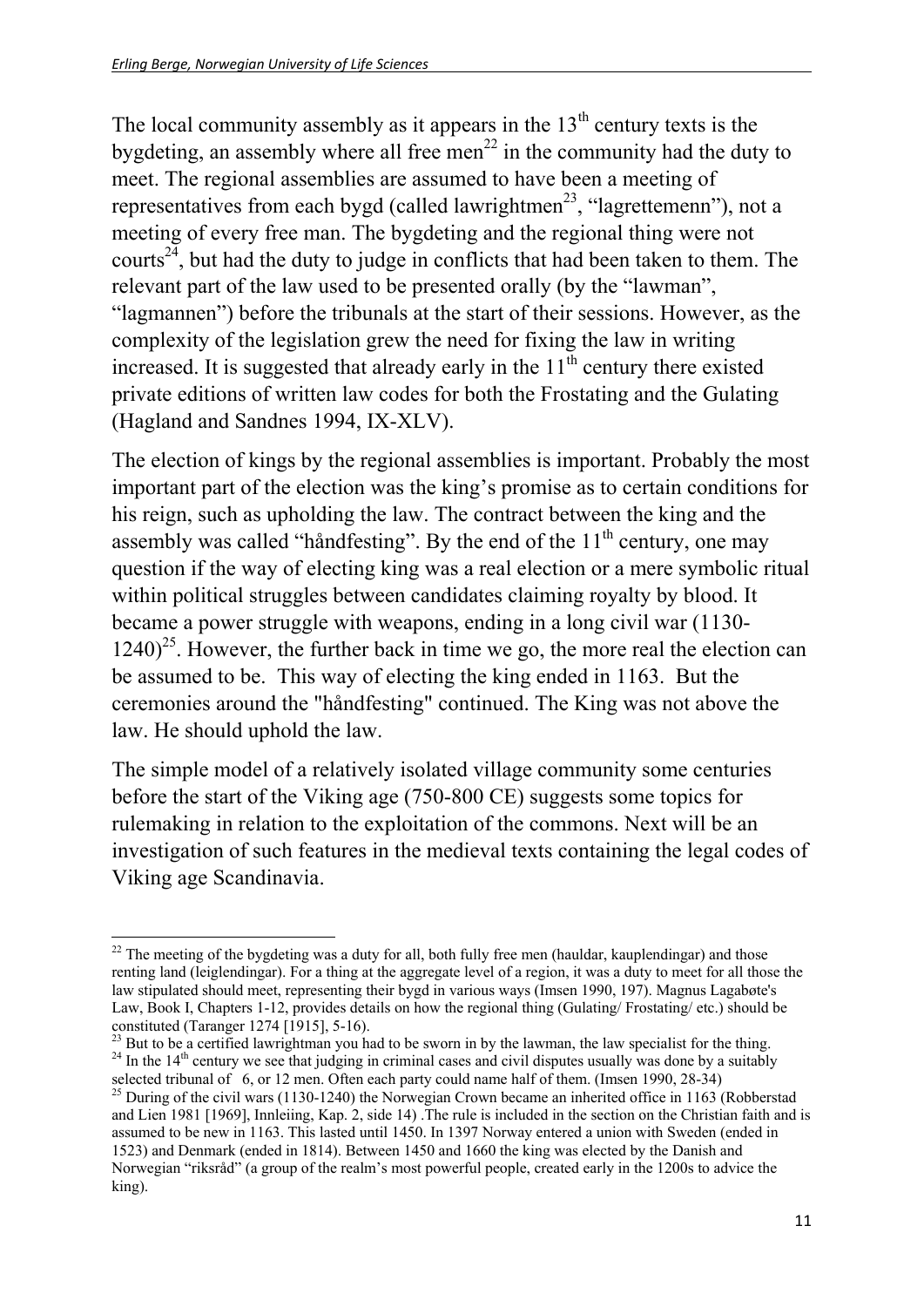#### **Evidence of collective learning**

The model will be used to reason about the possible collective action problems such a community might encounter. If such problems were solved and committed to the institutional memory, presumably they will have left traces in the regional law codes as these were recorded later on in the period 1050-1274.

By the  $10<sup>th</sup>$  century Norway was divided into 4 regional law districts as discussed above, each with a law code enacted by the regional assembly of delegates from the various bygds.

The texts of two early legal codes have survived: Gulatingslova and Frostatingslova<sup>26</sup>. The two other regional law districts, Borgarting and Eidsivating, have no surviving law text (except the Church rights). Gulatingslova was the law code for the south-western part of Norway (from East Agder to Sunnmøre and into the mountain areas in Valdres and Hallingdal) while Frostatingslova was the law code for the Trøndelag region<sup>27</sup>.

All four law codes are supposed to have been written down in the period 1050- 1260. Surviving manuscripts are dated to the latter part of this period and were used in preparing the nationwide law code of 1274 known as Magnus Lagabøte's<sup>28</sup> Law (Taranger 1274 [1915]). This law code was basically in force until 1687 (but of course with some additions). The rules about exploiting the commons did not change very much even in the new 1687 law code beyond being elaborated (Kong Christian V 1991 [1687])<sup>29</sup>. The most important new rule for the commons was a rule for stinting the logging to the timbers needed on the farm $30$ 

The oldest law code, Gulatingslova, is known to have existed before 930 since it is cited as a model for the Icelandic law code at the establishment of the Icelandic commonwealth in that year (Robberstad and Lien 1981 [1969],  $7)^{31}$ . In

  $26$  The two law codes of Gulating and Frostating have been translated to contemporary Norwegian as well as to English (Robberstad and Lien 1981 [1969], Hagland and Sandnes 1994, Larson 1935).

 $27$  The differences between the West Coast and Trøndelag are reflected in the kind of rules retained in the texts. The Gulating Law , Gulatingslova, (Larson 1935, 35-210) is more concerned with other aspects of the "outer" commons than the Frostating Law. There is for example two sections on whaling rights (no 149 and 150). At the end of section 150, it is stated that if a whale comes ashore in the commons it belongs to the king. In the Frostating Law, on the other hand there is one section on whales with rules for how to reward the finder, but nothing about whales in the commons (Larson 1935, 396-397, XIV section 10). Magnus Lagabøte's Law (Taranger 1274 [1915], 158-160, VII Ch.64) seems to combine the two with some more details.  $28$  "Lagabøte" literally translates as "Law Mender".

<sup>&</sup>lt;sup>29</sup> The fate of the Norwegian commons after ca 1660 is explored in Berge (2018), available from

https://www.nmbu.no/en/faculty/hh/research/centers/clts/research/working-papers<br><sup>30</sup> However, restrictions on the logging had been in the rule book at least since 1568 (Fryjordet 1968, 118).

<sup>&</sup>lt;sup>31</sup> https://en.wikipedia.org/wiki/Gray Goose Laws; Also introduction to Dennis, Foote, and Perkins (1980, 1).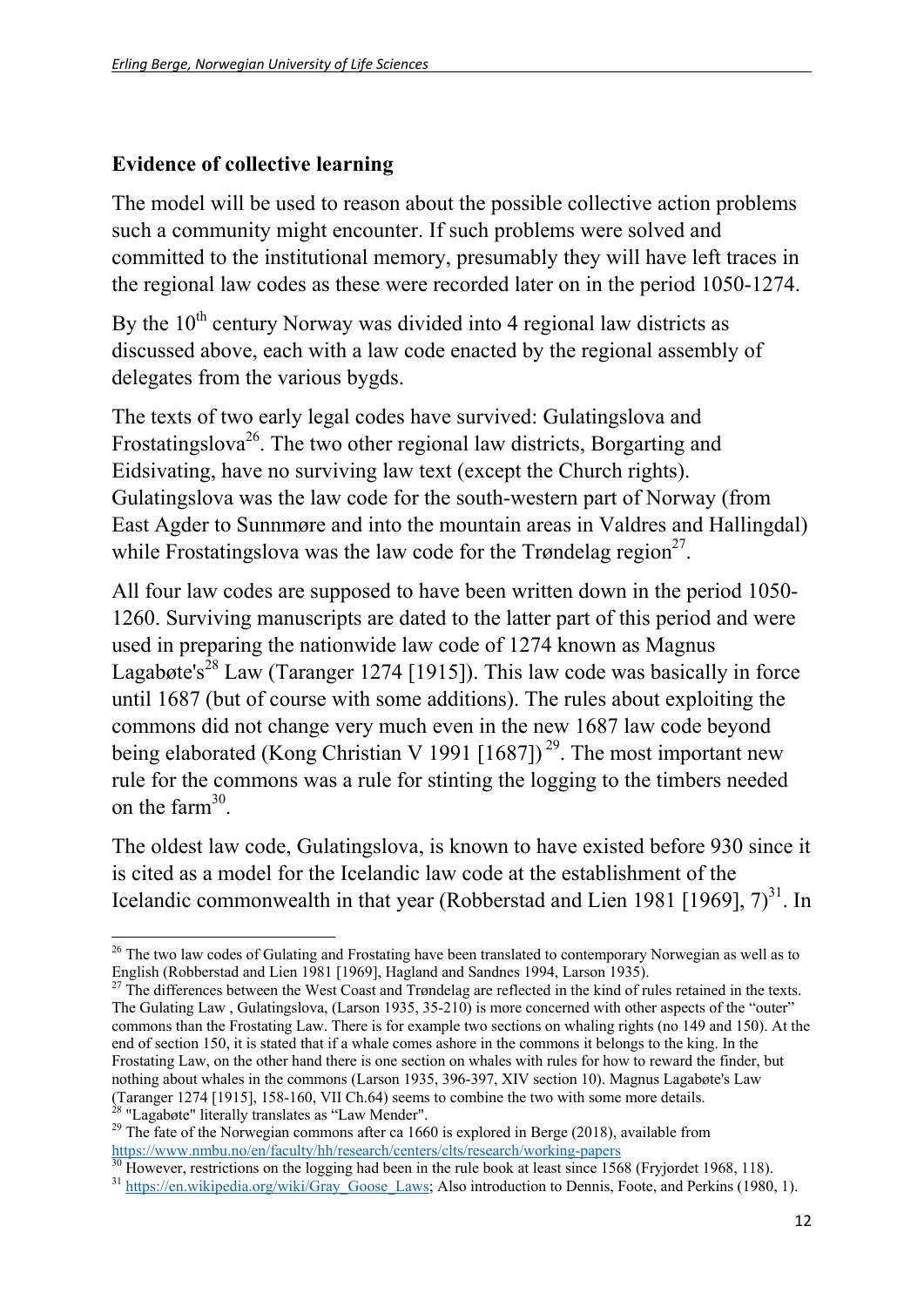studies of the rules concerning the exploitation of the commons, we need to be aware of the considerable differences in geography between the Gulating and Frostating regions. The size and resources of the commons are different.

Based on the suggested collective action problems from the model we shall look for traces of their solution in the two regional codes and the unified national code. If there are rules concerning the suggested problems, they will be interpreted as evidence of collective learning.

Most of the problems people within our model community will encounter are not first order collective action problems. Only one such problem has been identified: collective grazing on individually owned fields.

A second order collective action problem lies at the level of institutional design<sup>32</sup>. Creating institutions for collective action is not related to the commons in any particular way, but its solution has clear implications for the exploitation of the commons. A commons requires a system of rulemaking and sanctioning. The establishment of a community assembly with power to enact rules and to design a system for judging the rule breakers is a requirement for the model.

It is a fact from history that this was done. The required community assembly is the bygdeting. A Hobbesian state of nature will never persist for long. Over time, communities manage to design institutions to enforce property rights. This includes the commons.

Problems encountered in the exploitation of the commons concerns pasture, timber, firewood, meadows for hay, land for growing cereals, fishing and hunting.

#### **Problems of collective action according to the model community**

Most of the legal texts referred to below, are reproduced in the appendix.

#### *Grazing in the home fields and at the summer farm<sup>33</sup>*

From Figure 1 it seems reasonable to expect the fields around the farmhouses to be green first and the hills later. The assumptions about the climate also make it

  $32$  The first order problem consists in the incentives that make a Nash equilibrium inferior to a covenant where participants promise to cooperate. The second order problem consists in designing rules that ensure that the promise of high reward from defection will not destroy the outcome of cooperation. However, the process of designing institutions for collective action is not well understood. On second order collective action problems, see Ingram and Clay (2000), Smith and Bird (2005), also see Gintis (2009).

<sup>&</sup>lt;sup>33</sup> The Norwegian word is "seter or sæter". Larson translates the original "sætr" as shieling (Larson 1935, 427). Larson (1935, 427) explains "The mountain pasture and the huts provided for those who had charge of the cattle in the grazing season."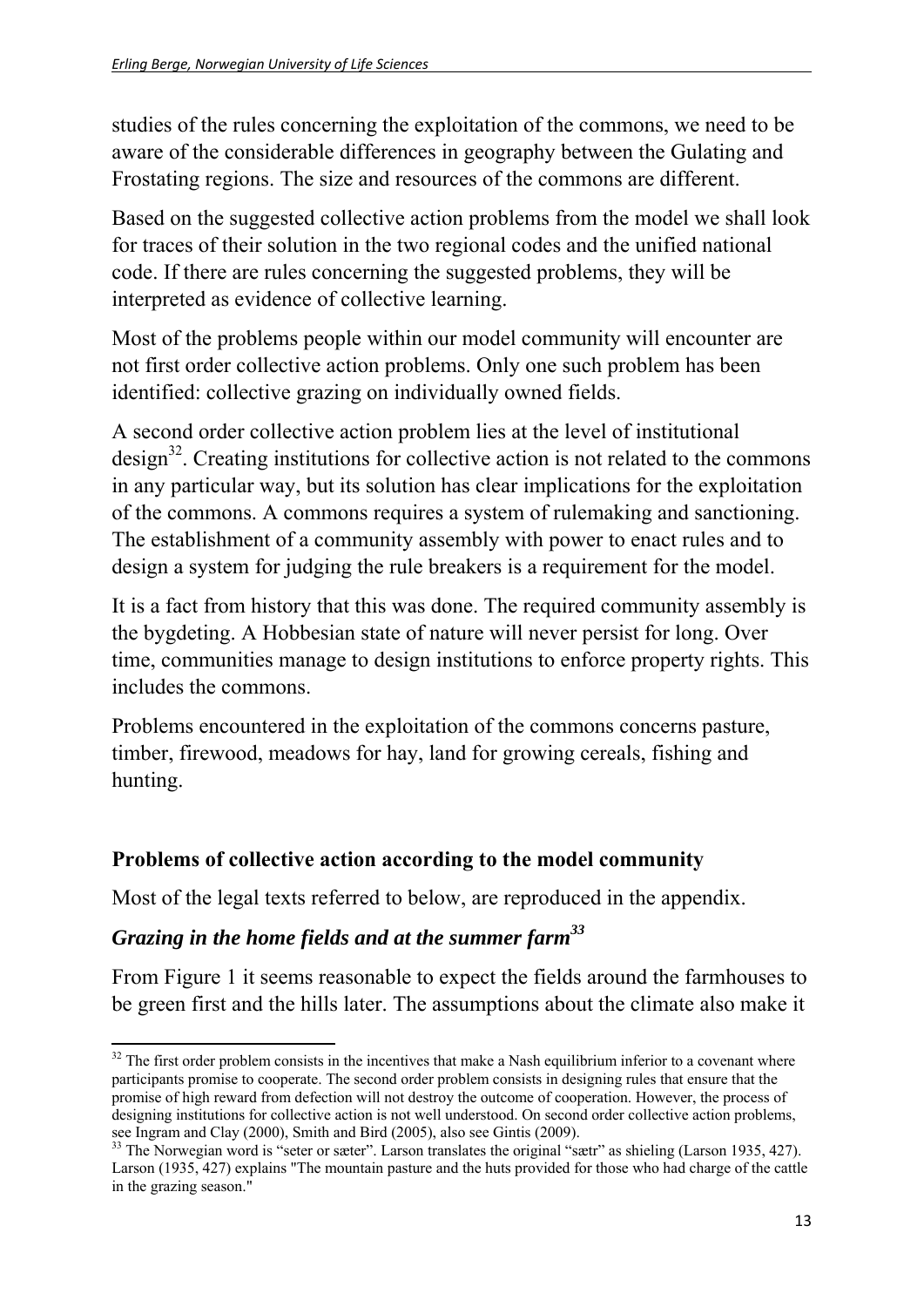reasonable to assume that every so often there will be too little of the stored winter fodder. Getting the cattle out to pasture is often critical for their survival.

In using the individually owned fields for pasture for all the cattle, the village population encounters two related problems of collective action: Should each owner fence his plots and keep his animals only on his own plot? Or, should they save the cost of fencing and let the cattle graze wherever they wanted? In the latter case, how could each cattle owner be persuaded to take his animals away in time for the sowing of cereals? The most common solution to this would seem to be to allow grazing in the spring before planting cereals and in the fall after harvest (see e. g. Dahlman (1980, 24-25)). The savings on fencing costs would be substantial. This implies a collective action of setting a date for moving animals up into the hills probably to a summer farm located conveniently in a good grazing area. Like moving the animals up to the summer pastures, the collection of the animals in the fall and driving them home to the farms became a collective undertaking. The organisation with collective grazing, jointly moving animals into the hills, and collecting them in the fall to drive them home, saves on total labour costs. Each farmer by himself, doing the same, would need extra help. How much depends on the number of animals. More animals needs more people but not in proportion to the number of animals. There is, however, a lower threshold making it costly for small enterprises (e.g. young newly established households) to drive the animals to the summer farm on their own. Within the model, this kind of collective action seems to be a reasonable arrangement.

### *The evidence<sup>34</sup>*

The regional law code of Gulating provides rules for exactly this situation including a last date for moving to the summer farm and an earliest date for taking the animals home, as well as sanctions for those breaking the rule (Larson 1935, 94 (section 81)). The same rules are found in Magnus Lagabøte's Law (Taranger 1274 [1915], 138, Kap.40). The Gulating Law provides more details about how neighbours shall behave, particularly in regards to animals straying out of bounds (Larson 1935, 93-96 sections 80-83). Magnus Lagabøte's Law adds more detailed rules about fences and how to handle cattle that strays onto land not owned by the cattle owner (Taranger 1274 [1915], 129-133 Kap.29-34). The Frostating law does not provide rules for moving cattle to the summer farm. There are rules for neighbors where one has corn in the field while the other has harvested his field close by and wants to put his livestock to

  $34$  The core of legal texts referred to here are presented in the appendix.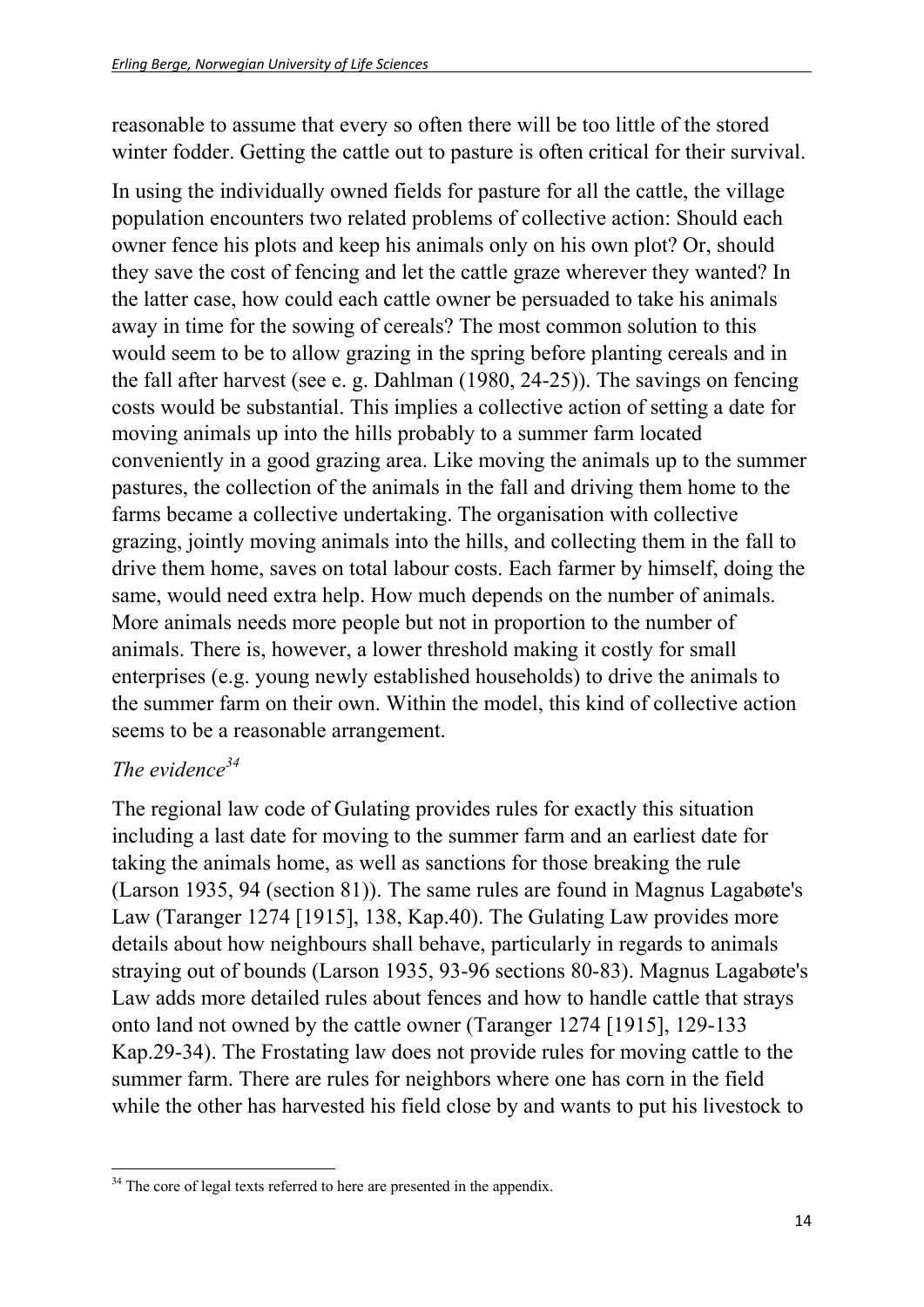pasture in the field (Larson 1935, 386 section 20). There are also rules on how to fence (Larson 1935, 385-387 Sections 18-22).

A judgement in the Norwegian Supreme Court from 1894 (Høysterett 1894) alerts us to the fact that also the opposite of too late movement of cattle, i. e. too early movement, can be a problem. If one person moves his cattle to the summer farm much earlier than the rest of the community, the best pasture on the summer farm might be damaged by the time the rest arrives. Our conclusion must be that the joint movement of cattle on an agreed date, as our oldest legislation stipulates, would be best for all. They were well aware of the problems of the holdout that wanted to profit from individual action at the expense of the majority.

#### *Summer farms*

The location of summer farms is important in several ways, for example, the pasture quality early in spring and access to firewood for heating and production of dairy products. On good locations, the building of houses for the summer farm would be an important investment.

Therefore, in the old legislation, the houses on the summer farms are protected just like farmhouses. The punishment in cases of arson on the summer farm is similar to arson elsewhere (Taranger 1274 [1915], 128-129 Kap.28) . The laws of Gulating and Frostating are not as explicit about summer farms but come close (Larson 1935, 105 section 98; 383 section 13).

Border markings for summer farms are protected, particularly, those between the areas used by different bygd. If there are more summer farms belonging to the same bygd, then border markings between them cannot be moved unless no one suffers from it. In general, however, for pasture on the summer farm, it is said: "Other people's small ruminants shall not be moved home to the owner<sup>35</sup>; there horn shall meet horn and hoof meet hoof." (Magnus Lagabøte's Law, Book VII, Chapter 41)<sup>36</sup>. The same rule is found in the Gulating Law in the Law of Tenancy, section 84, "Concerning the shieling and its boundaries" (Larson 1935, 96). In section 86, "Concerning the shieling and parcels of forest land" (Larson 1935, 97-98), the focus is less on borders between summer farms than with meadows in the commons and boundaries between commons and private land. Finding land for new fields and for production of hay became an increasing priority with cooler climate and a growing population.

 <sup>35</sup> This is in contrast to the rules for ruminants entering the fields of another farmer. The regulations of fencing and procedures for handling stray animals are elaborate. See Magnus Lagabøte's Law, Book VII, Chapters 29- 34.

 $36$  This means that the rights to grazing at the summer farm were held jointly. See note 6 above.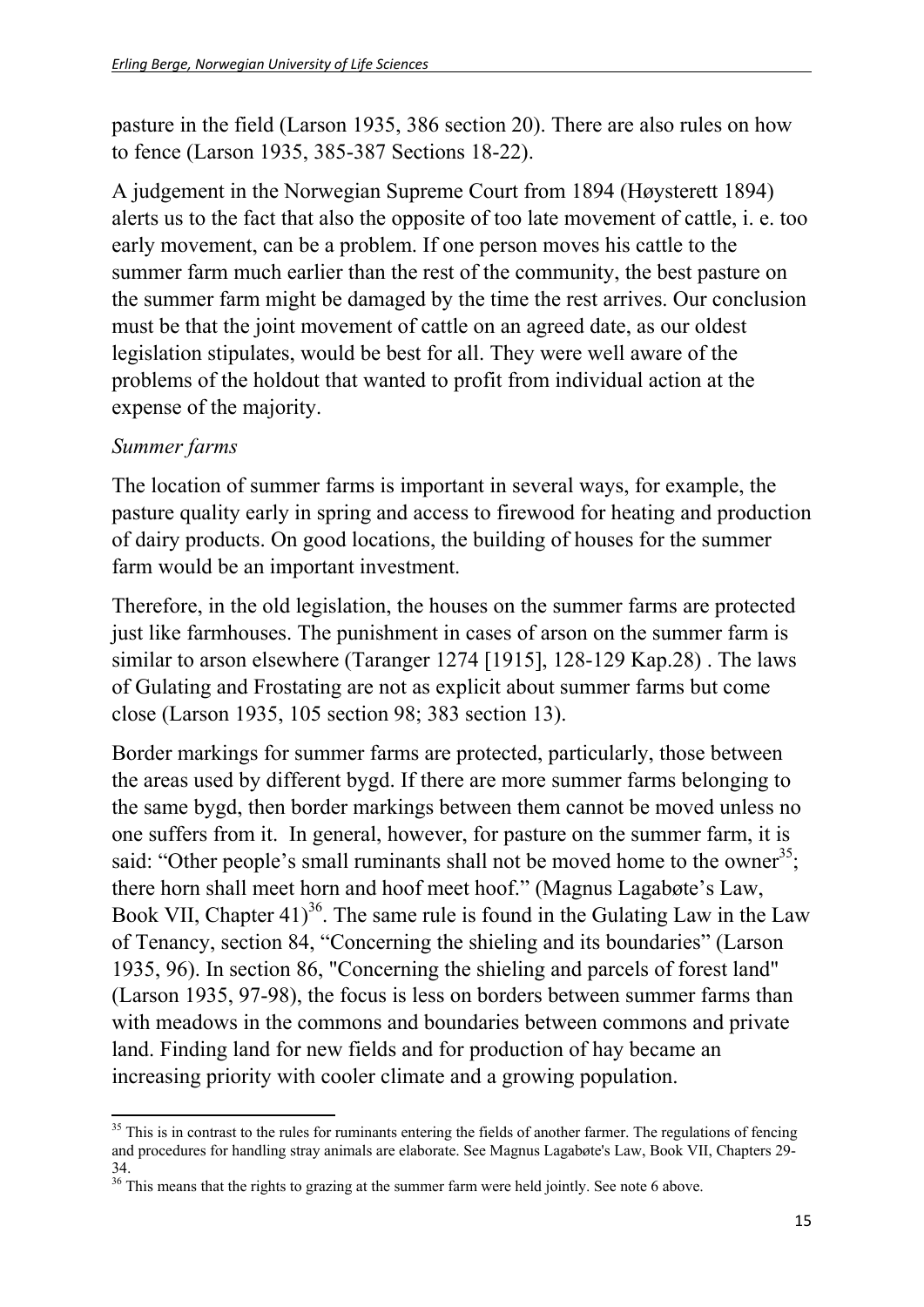#### *Expanding the fields for growing cereals*

Increasing populations required an increasing area for growing cereals. Arable areas in the commons close to the existing fields would be desirable. Presumably, first in time would be first in right in this process. As the number of farms in the bygd increased and spread out, conflicts might be expected. These conflict required arbitration and judgements. It would be cases for the bygdeting.

#### *The evidence*

Magnus Lagabøte's Law, part VII, Chapter 61 "If people quarrel about commons", section 2, provides procedures for solving just such disputes (Taranger 1274 [1915], 155-156). The Frostating Law, part XIV, 7, "On commons" provides the same rules a little bit more elaborate (Hagland and Sandnes 1994, 204-205, Larson 1935, 394-395).

### *Hay for the winter*

In securing fodder for the winter, the people would take their scythes and visit the meadows located closest to the house to harvest the grass<sup>37</sup>. Suitable meadows producing grass closer to the living quarters would be preferred by all, before those further away. People from different households wanting to harvest the same meadow could easily end up in conflict.

#### *The evidence*

In the law of Frostating, XIV, Chapter 8, it is stated the "Any parcel of meadow that one finds in the common shall belong during the twelvemonth to the one who first puts his scythe to the grass." It is further specified that "If two men go out at the same time to mow grass, let each one have what he mows; but if they disagree as to who began the labor first, he shall have his claim who proves it with his own oath, unless the other man has witnesses to the contrary." (Larson 1935, 395-396). Magnus Lagabøte's Law, VII, Chapter 62, "How to use the commons", contains the exact same phrases, the first sentence in Ch. 62, section 2, and the second in Ch. 62, section 6 (Taranger 1274 [1915], 156-157).

The sections in the Frostating law, XIV, Chapter 8, and Magnus Lagabøte's Law VII, Chapter 62, both starts with the same rule: "The king may lease the

  $37$  Fodder for the winter consisted of more than grass. Thin braches from trees, typically from pollards and coppices, and shrubs of many kinds were also collected. I do not find any mention of these.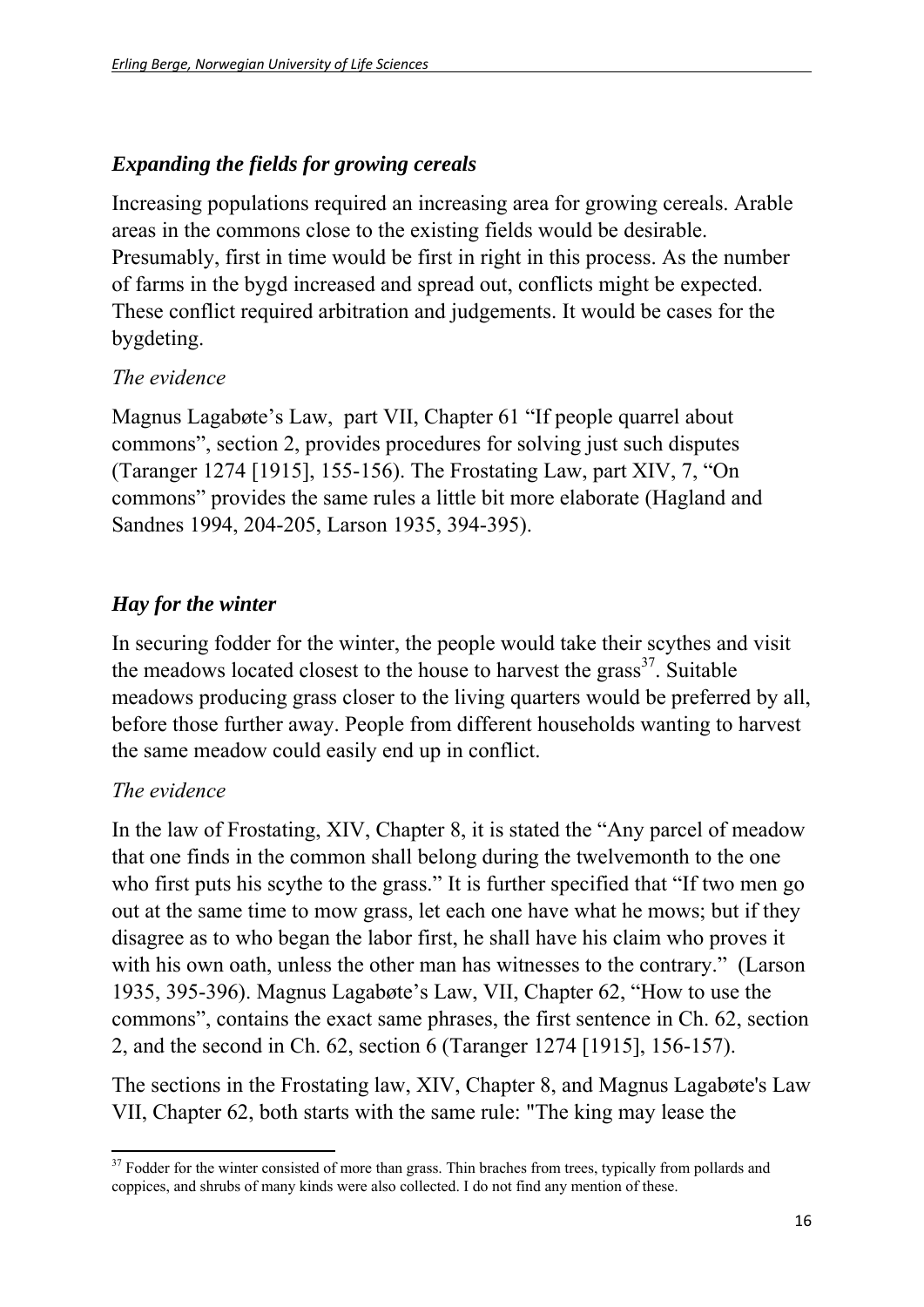common[s] to whomever he wishes." In the Gulating Law the wording is a bit different: "Every man shall have such rights in the common[s] as he had of old. But if farms are cleared in the common[s], they shall belong to the king." (Larson 1935, 124 section 145). This is a rule that we shall discuss later on. At the outset, it is not something one might expect from the model community used as reference point here. But before going into this question, let us take a brief look at the other resources of the commons.

#### *Timber, firewood, fishing, hunting*

#### *Timber*

Timber for housebuilding or boatbuilding as well as fencing and other constructions was an important resource in the commons. Cutting timbers with the axe tools of that time would be heavy labour and it would be reasonable to let timber lie in the forest for some time before one would be able to take it to the farm buildings.

The default rule is that everything you cut should be taken out the same day. But in Magnus Lagabøte's Law, Book VII, Chapter 62, it is stated "Timber and plank can, if needed, stay in the commons for 12 months." The wording suggests that this had to be announced at the bygdeting for it to be a valid procedure.

#### *Firewood*

Firewood is an important resource from the commons. However, firewood is not a big topic in any of the old law books. In the Gulating Law, Book VII, Chapter 15, it is said " Every man shall have the use of water and wood in the common[s]." (Larson 1935, 124 section 145). Other than that, it is mentioned a couple of times in the Law of tenancy (Larson 1935, 90-91 sections 73 and 75). In Magnus Lagabøte's Law it is said that "If more men than one lives together in one house, then they shall take firewood according to number of people, not according to size of landholding, because it is people that need fire, not land."(Taranger 1274 [1915], 120 Kap.16 section 3). However, the translator of the text (Taranger) comments that this section is new, i.e. not found in any of the surviving text from the regional law codes. It might indicate that firewood was getting scarce at this time.

#### *Fishing*

Fishing in lakes within the commons was an important food supply. Many of the smaller lakes probably had no fish naturally. Originally, fish was carried and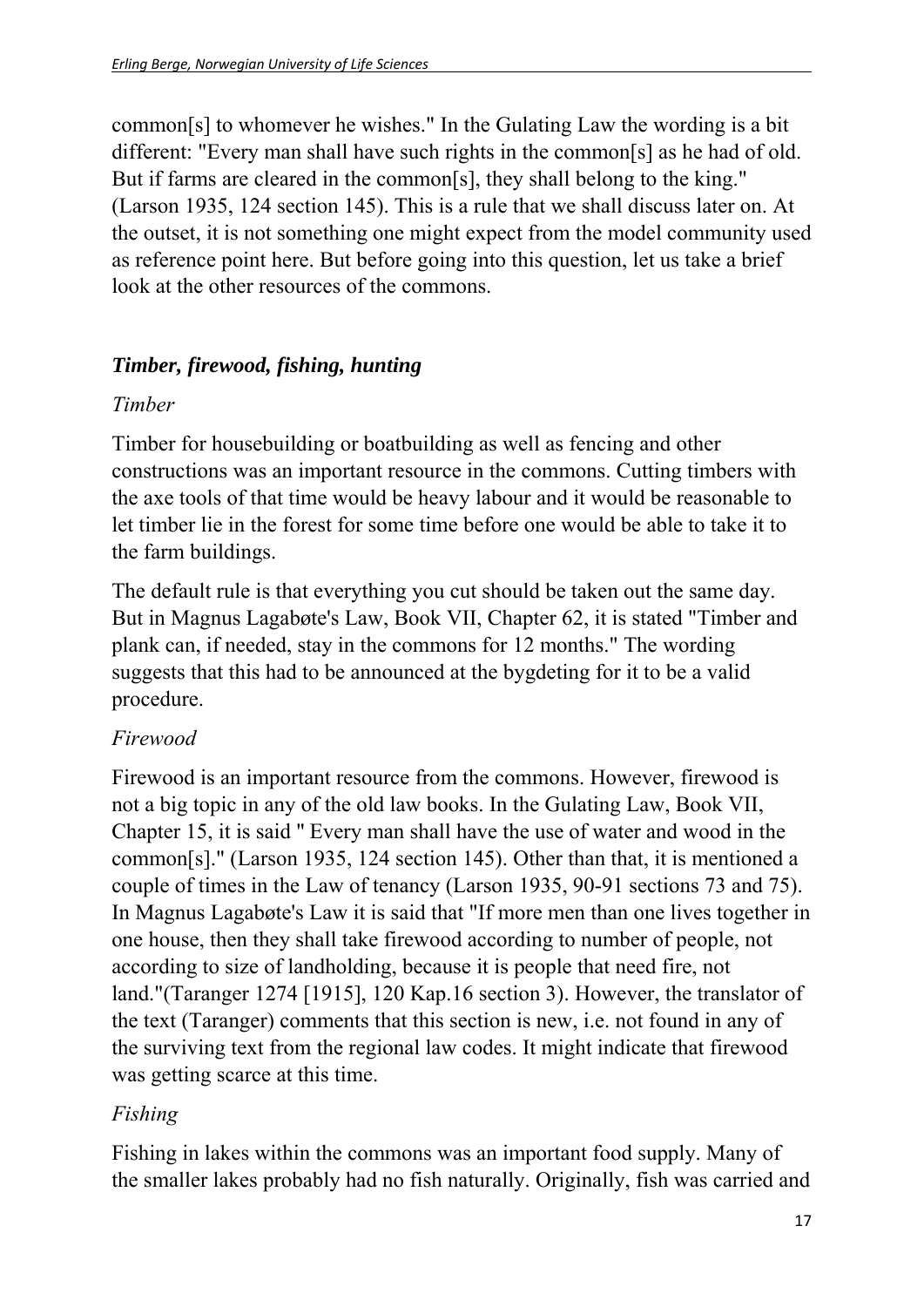their breeding conditions manually improved. Such activities are mentioned on runic stone carvings<sup>38</sup>. This, and the actual performance of fishing, could be one of more reasons for more individual forms of fishing rights.

In the Gulating Law in the Law of tenancy, section "Concerning pools and fishing grounds", it is said that "Everyone shall have the pools and the fishing grounds that he had in former times." (Larson 1935, 103 section 93). In section 85 "Concerning fishing waters" fishing rights along rivers are outlined. The concern is about not stopping fish from going up into a neighbour's part of the river (Larson 1935, 96-97 section 85)<sup>39</sup>.

Magnus Lagabøte's Law basically says the same (Book VII, Chapter 48, "On salmon rivers and catching constructions made by people"), but it also has much more to say about fishing, particularly fishing in salt water (Book VII, Chapter 49-51) (Taranger 1274 [1915], 142-148). Also in the Frostating Law the salt water fishing is a topic (Book XV, Larson (1935, 399-400 section 5 and 6)). In Book II, The church law, there are rules allowing poor people under certain conditions to fish on church holidays (Larson 1935, 236-237 section 26 and 27).

### *Hunting and catching*

Digging pitfalls, building traps, and erecting fences for hunting activities were technologies available to hunters.

The rules about hunting in Magnus Lagabøte's Law are found in Book VII, Chapter 58-60, 63, 65 (Taranger 1274 [1915], 153-161). Chapter 63 concerns hunting in the commons. Here it is explained how pitfalls and fencing for driving the animals into the pitfall belong to the one who constructs them. However, they have to be constructed in a way not damaging other people's prospects for hunting. If such constructions have been unused for 10 years, anyone can reconstruct them and use them as their own.

#### *Summary*

There is nothing in the evidence that suggests anything in the way of social dilemmas was encountered in the exploitation of these resources. There are conflicts and there are procedures for resolving the conflicts and sanctioning those who break the rules. These conflicts belong to the large group of issues

  $38$  Fjellheim (2010) refers to a runic inscription: "Eilífr Elgr bar fiska í Rauðusjó" . Translated to English it becomes "Eilífr Elg carried fish to Rausjøen".

 $^{39}$  Also see section 95 "concerning the deer hunt" (Larson 1935, 103-104).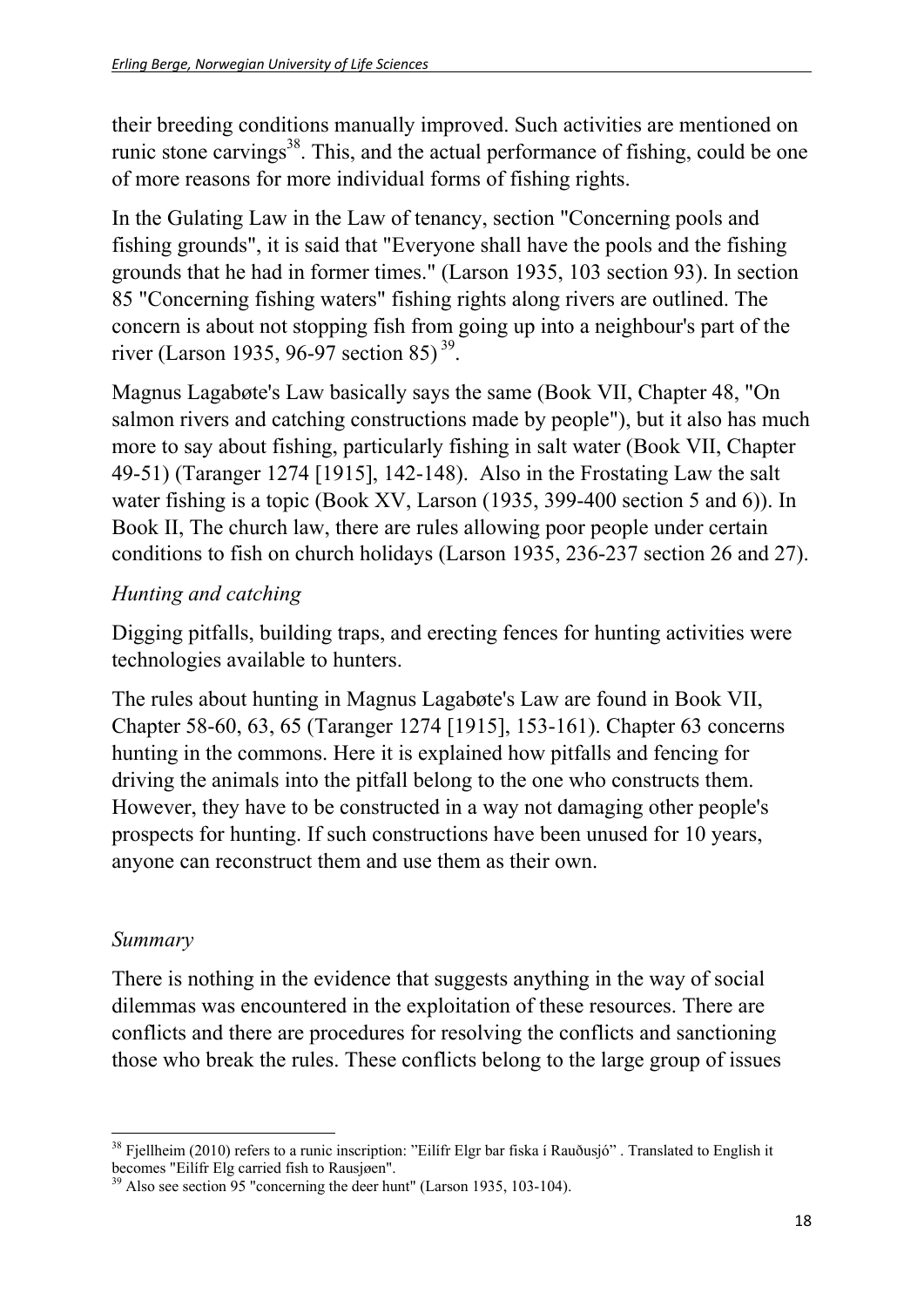referred to the various tribunals of the bygdeting<sup>40</sup>. For the discussion here the working of the bygdeting may be the most important fact to take note of. The bygdeting may be the most important legacy this early tribal society brought into later ages. But before commenting on this we need to think about the rule that the king can rent out land in the commons.

#### **Land ownership and the commons**

The model of a commons framing the discussion here is located in Scandinavia around 600CE. During the next 300 years we know that the regional laws developed. The various bygds within the regions joined, one way or another, constituting small kingdoms, and the various bygdeting joined, selecting delegates to more encompassing tings<sup>41</sup>, eventually to create the regional ting (Gulating, Frostating, etc.) where their representatives could join in deciding matters such as enacting legislation, electing a king, organising a defence, and punishing criminals that roamed across the country.

At the level of the bygd the development in the form of an increasing population demanded more fields and more summer farms. But more important, as generations replaced each other, the existing fields went through a process of inheritance. Subdivisions occurred. Some farmers had many sons; some had few and some none. It would seem reasonable that at first one could expand into the commons. This was done, and soon the forests closest to the farms came to be seen as a part of the farm. The commons closest to the farms became individually owned property.

The inheritance processes and the unequal distribution of young people created a problem of reallocating farmland to new families. Dividing an inheritance among several inheritors in a just way requires an elaborate system of rules. In the Frostating Law there are used 92 different terms for kinship relations (Hagland and Sandnes 1994, XLVI-L). They did not inherit equally, but all had some conditional stake in the inheritance. The kinship distinctions were not used only in inheritance cases but also in allocating responsibility for payment of damages after killings and murders. Then there were slaves. Some of them earned their freedom, sometimes female slaves got children by the farmer. They had special rules for inheritance. The result became an elaborate system of land

  $40$  The tribunals are called doom by Larson. The word "domr" is used both about the decision of a competent body and about the body pronouncing the judgement. The size and composition of such a body varied by the nature of what was to be decided, see e. g. (Larson 1935, 170-177) on "The redemption of odal land". In this paper I call this body a tribunal.

 $^{41}$  This is of course conforming to design principle 8 (Ostrom 2005, 269-270).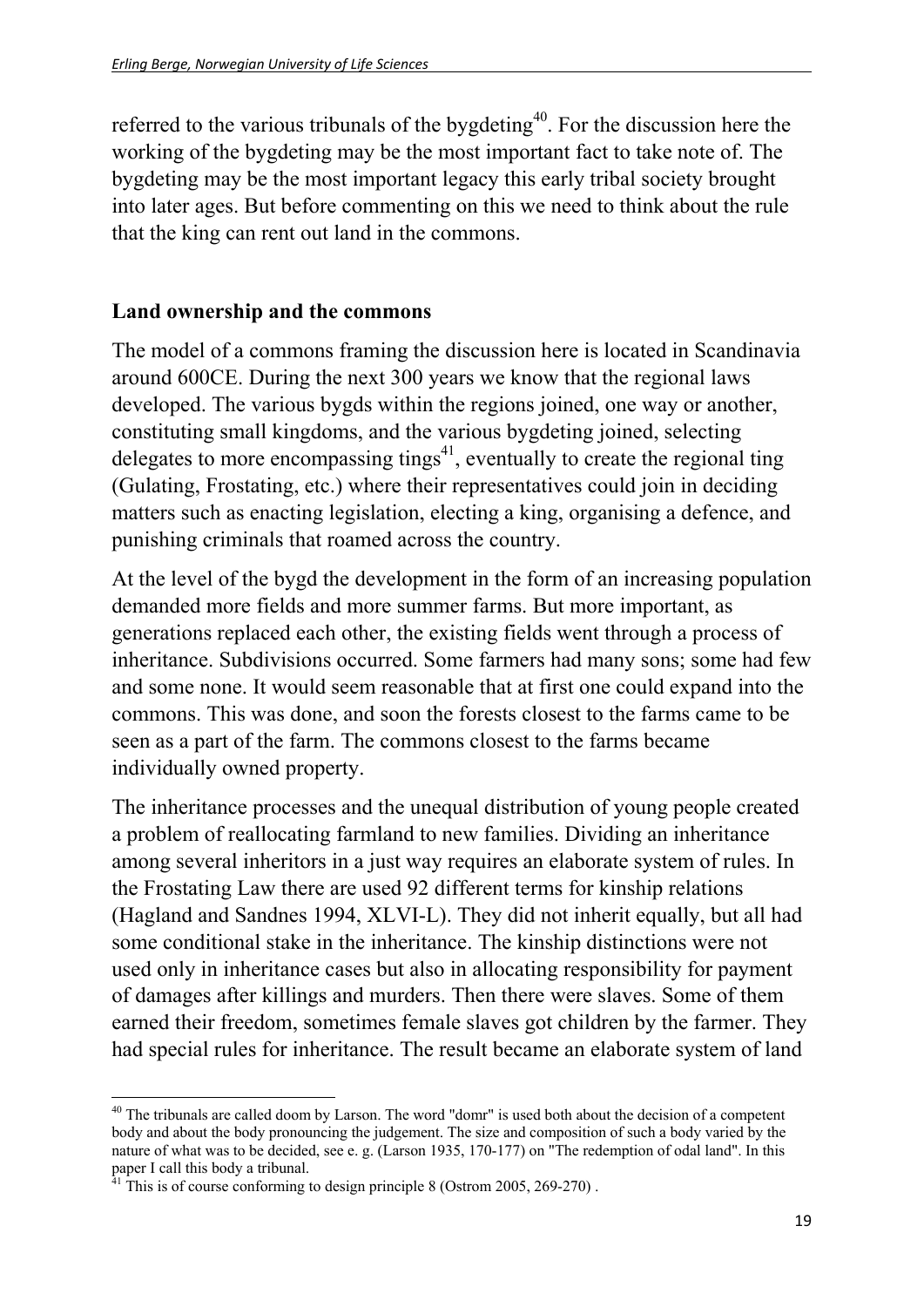rentals for land already in individual ownership. If the circle of inheritors got their lawful share in each generation, the size of the land each got would soon be too small. Those inheriting parcels too small to live off, could then rent out the land to some neighbour, most probably to a relative who co-inherited. Land that had belonged to the same lineage for a long time (60 years, 4 generations; the length varied across the law books) came to be known as allodial land. Here the rules of inheritance and the rules for renting out are special. Rules about keeping the land within the lineage developed. Eventually these rules came to be known as "odel" right and "aasetes" rights. The odel right worked to keep the land within the lineage, and the aasete rights to avoid fragmentation of the fields<sup>42</sup>. Eventually the inheritance was handled by awarding those who did not become a farmer with aasete, a suitable fraction of the taxable income from the farm.

During the time period we consider, finding land for new farms in the commons in a way that did not create serious conflicts among neighbours would have become increasingly difficult. The solution we see in the regional legislation is to delegate this topic to the king, and to make the new farmer a tenant of the king. This may be a reasonable solution to the problem in the social and economic context of this period. In both the Frostating Law (Larson 1935, 395) and Magnus Lagabøte's Law (Taranger 1274 [1915], 156) it is said that "The king can rent out land in the commons to whom he wants" (my translation)<sup>43</sup>. In the Gulating Law, Book VII, Chapter 15, it is said "Every man shall have such rights in the common as he had of old. But if farms are cleared in the common, they shall belong to the king. If a man has built a fence around his cornland and his grassland, he shall possess the ground as far from the fence as he can throw his sickle<sup>44</sup>, but what lies beyond is common." (Larson 1935, 124)<sup>45</sup>

In the dynamic of the model community one may think that some started to go far into the commons to create new farms. This would be problematic if many did the same. Both the question of doing it at all, and the question of where, would likely be issues within the bygd. Giving the chief or king the right to decide and to take rent from the new farms would seem like a reasonable outcome. As the community ruled by a chief grew in size there was need for more income for the activities of the chief both for preparing defence and for

 $42$  See Larson (1935, 98-100, sections 87-88)

<sup>&</sup>lt;sup>43</sup> Larson's translation in the Frostating law is "The king may lease the common to whomever he wishes."  $(Larson 1935, 395)$ 

*Snidill*: a kind of sickle used for cutting leaves.

<sup>&</sup>lt;sup>45</sup> The translator to Norwegian, Knut Robberstad (1981 [1969], 364), comments that from the wording it is apparent that there is no indication that the king is seen as the owner of the commons. He guesses that the rule that the king becomes the owner of new farms in the commons is a relatively new rule introduced on the suggestion of the king to promote new settlements.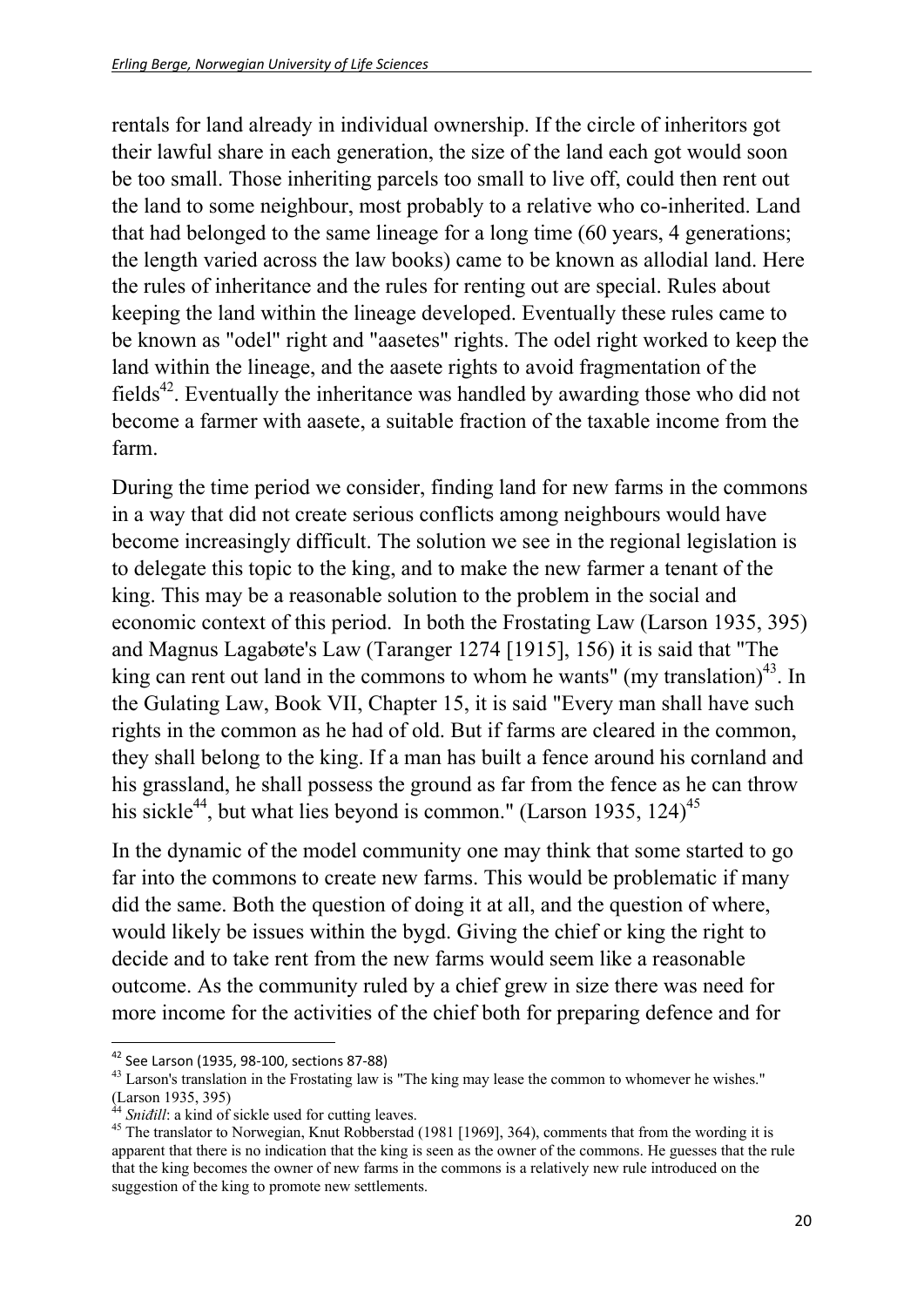other public activities. Rent from new farms in the commons would be a reasonable way of increasing the funds available for the king's activities.

Later on, in the  $16<sup>th</sup>$  century this old rule would create trouble for local communities in Norway. It was used by the Supreme Court as proof that the King's relationship to the commons was as owner, while the commoners had use rights limited by traditions and needs.

#### **Discussion**

Exploiting the commons forced one type of social dilemma. Moving cattle from the farm fields and to the summer farms had to be done by all farmers at the same time. If anyone wanted to stay at home longer, it would cause problems for sowing the fields. If anyone wanted to go to the summer farm earlier, the pastures at the summer farm would have been degraded. The bygdeting and the chief got powers to enforce the rules. The participants themselves easily did the monitoring.

The other ways of exploiting the commons: getting hay from meadows, creating new fields, logging timbers for construction, fetching firewood, catching, hunting, and fishing created conflicts and left their imprint on the legislation, but they did not represent problems of the social dilemma type.

However, conflicts growing out of these ways of exploiting the commons gave a substantial input to the institution of the bygdeting. The commons created (mostly) local conflicts that should be, and were, solved at the local bygdeting. The bygdeting turned out to be a most useful institution, when the tragedies of the forest destructions came along in the  $16<sup>th</sup>$  century. But their usefulness to the commoners was not as theory would predict.

By the time of the Viking age (750-1100) the various bygds had amalgamated by unifications (marriage, inheritance, conquest) at the level of chiefs that now tended to be called kings<sup>46</sup>. By the time of the unification of the realm  $(872-930)$ the two regions of the Gulating Law and the Frostating Law were well established. We know less of the Borgarting and Eidsivating regions. By the time of the unified Law of Magnus Lagabøte (1274), the law still had to be enacted separately for each region. However, the development during the  $13<sup>th</sup>$ 

  $^{46}$  Melberg (1949) provides an interesting discussion of the incongruous pair "konge" (king) and "dronning" (queen). The traditions of Germanic languages are to call the two something like the German "König" and "Königin". Melberg's (1949, 493) suggestion is that the term "dronning" was the result of intermarriages between daughters or widows of local leaders and victors after a conquest of Scandinavia by a tribe calling themselves "Danes" during the period 200-500.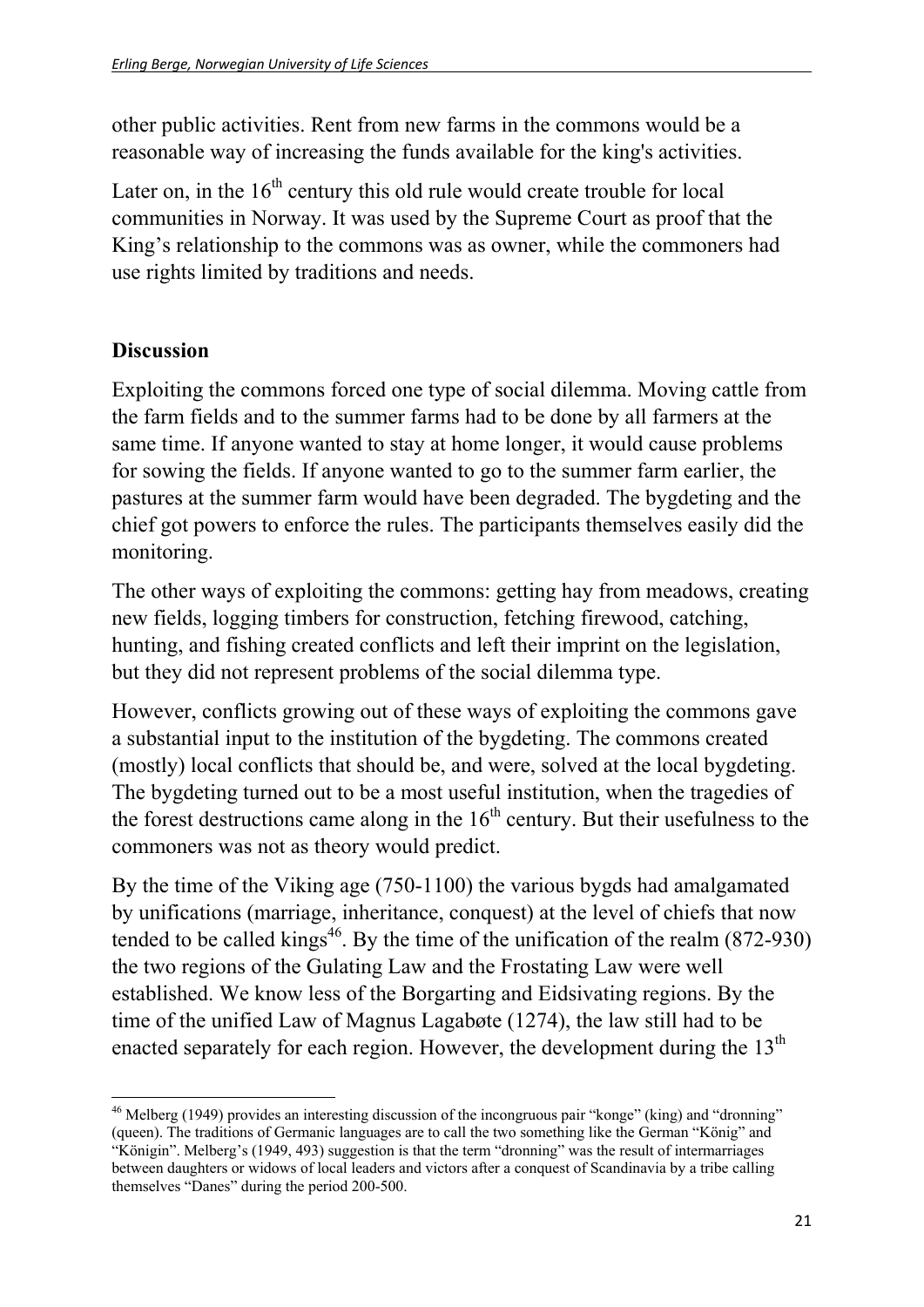century after the end of the civil wars in 1240 was towards more power for the king's bureaucracy, not least by way of the defence system called "leidangen" with corresponding less attention to the bygd. But one aspect of this proved important. The king ordered that his representative in the bygd, the lensman, should be selected among the best men in the bygd. This forged a link between the bygd and the king that lasted into the  $17<sup>th</sup>$  century. It also provided a link between the bygd and the king that circumvented the ordinary nobility/ bureaucracy and was used actively by both king and bygd to halt the power of the nobility/ bureaucracy.

Since about 750CE, the climate had turned warmer and more benign for the population in Scandinavia. Enough food, population growth, and good weather facilitated the sea voyages of the Vikings. The king used the power to rent out land in the commons for new farms. By 1300 the Norwegian Kingdom had reached its largest extent and highest power.

This trend changed dramatically in the  $14<sup>th</sup>$  century. The European wide hunger of 1315-17 led to a large number of deaths<sup> $47$ </sup> and a significantly weakened population. Food production did not return to normal until 1322. Since about 1300 climate had turned cooler. Then in 1348-50 the Black Death struck for the first time and in Scandinavia probably worse than the Justinian Plague of 541. As in the  $6<sup>th</sup>$  century the plague returned regularly for 300 years. Climate continued cooling and the harvests became more uncertain. The cooling lasted until the  $19<sup>th</sup>$  century<sup>48</sup>. In Norway it has been estimated that by 1520 the population was just 40% of what it was at the time of the onset of the Black death (Ersland, Sandvik, and Dimola 1999, 40-63). The population size of Norway did not reach the level it had in 1300 until about 1650. Norway was then part of the Danish-Norwegian Kingdom. In 1537 the Kingdom left the Catholic Church. The Crown took over as landlord of the lands of the Church (except for the lands supporting the priests) and became the single largest landowner with control of 52% of the land values ("skyld") of Norway (Sevatdal 2017, 44).

The decline in population led to a decline in demand for land and resources in the commons. Many of the new farms from the  $13<sup>th</sup>$  century were abandoned. During the period 1350-1600, the problems of management of the resources in the commons could be handled according to the old legislation, the regional legislation from the Viking age as enshrined in Magnus Lagabøte's Law of 1274. The bygdeting worked as before. This lasted until mid-16<sup>th</sup> century. By

  $47$  In England it is estimated that 10-25 % of the population died,

https://en.wikipedia.org/wiki/Great\_Famine\_of\_1315–1317<br><sup>48</sup> On climate during this period see Fagan (2000).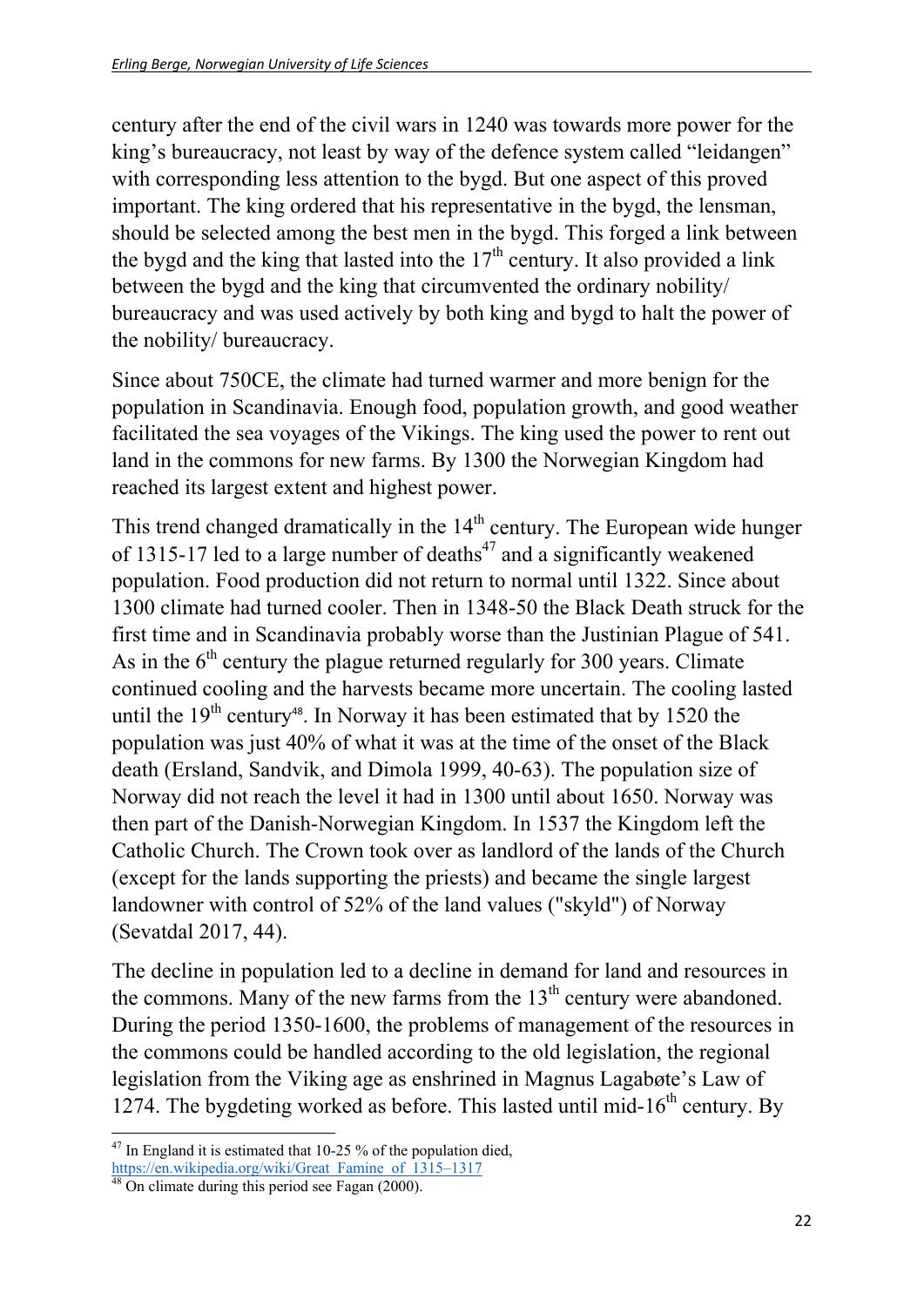the end of the  $16<sup>th</sup>$  century, the king, Christian IV (1588-1648), concluded that a translation of the Magnus Lagabøte's Law was needed. He called the result Christian IV' Norwegian Law. In the translation the expression "King's commons" was introduced. Before that, they were just the "commons"<sup>49</sup>.

During the  $16<sup>th</sup>$  century new markets for timbers grew. New technology in the form of the water driven sawmills, waterway based timber transportation, a growing work force, and markets, particularly in Holland and England, led to forest depletion some places along the cost, somewhat similar to a tragedy of the commons. In addition to the timber trade, population growth led to need for more timbers for housebuilding, the cooling climate led to need for more firewood for heating the houses, and the growing mining industry needed a lot of firewood and charcoal. In addition, production of tar should be mentioned as a significant consumer of wood. The extent of forest destruction became more apparent in  $18^{th}$  century (Fryjordet 1968, 117-119). Observations from around the world suggest that new markets do have this impact on a commons with no experience with timber markets. How the experience of the forest trade might have affected the commons, we shall never know. The Danish-Norwegian King intervened, mostly through regulations designed to maximize the revenue going to the Crown and in this creating a long lasting fight between the Crown and the local communities.

The farmers were first in starting with water driven sawmills in rivers close to the sea. The Crown followed suit on Crown lands. Soon also urban merchants and Danish nobles holding land or office from the Crown participated in the timber trade. The logging did not target the commons in particular. Land was logged, provided it was close enough to a point where ships could fetch the timbers (Ersland, Sandvik, and Dimola 1999, 182-184, Dyrvik et al. 1979, 41- 47). The Crown started out by trying to prohibit export entirely but ended up with prohibiting sale of timbers that could be used in the production of war ships. The Crown owned forests and sawmills, and earned good money, but it needed more. The timber trade became an object for many kinds of taxes. In the  $17<sup>th</sup>$  century, this got worse. After losing many wars with Sweden, the king needed cash. The king sold logging rights to sawmill owners, and later on forestland to merchants, but the king was careful to state in the sales documents that the farmers' rights of common had to be respected.

  $49$  Both Christian IV's law book and Christian V's law book use the expression "kongens alminding" (King's commons) e.g. Christian IV in Chapter 58 and Christian V in Chapter 12, section 2. In the corresponding section in Magnus Lagabøte's book (Chapter 61, section 3) it is referred to the duties of the King's representative (ombudsmand) in relation to settlements in the commons. Imsen (1990, 196, note 8) suggests that Christian IV was the first to maintain the dominium directum position of the Crown in the commons.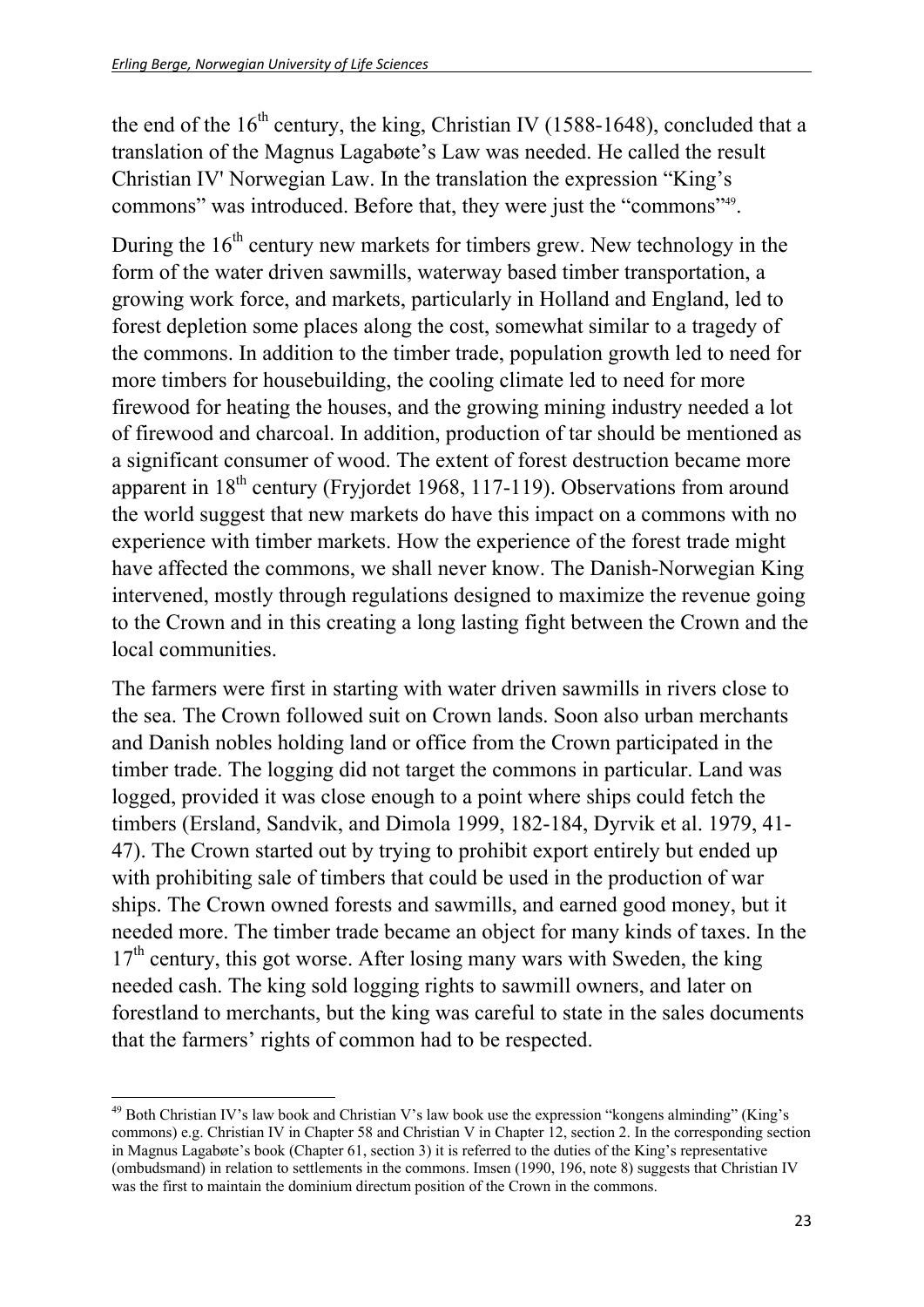#### **Concluding**

The forest destruction of the commons ("the tragedy") was by the turn of the  $16<sup>th</sup>$  century apparent. However, the commoners were given no chance to learn to manage their common forest. The king claimed ownership to the residual resources of the commons (that which the commoners did not exploit) and intervened. The bureaucracy in Copenhagen had become convinced that the king had dominium directum in the commons. The farmers had dominium utile. The commoners' loggings in the commons were eventually stinted by saying that the farmers could only take the timber they needed on the farm (Kingdom of Denmark/Norway 1687 [1991], Book 3, Chapter 12, Section 6). Selling on the market was prohibited for the commoners.

The interesting part of this process is that the farmers started to fight back, both politically and within the court system. If questioned their argument was that the commons was not a "King's commons". The commons belonged to the bygd, they maintained, owned in common by the farms in the bygd. In this fight, the local communities had two advantages: 1) The crown had only limited knowledge of where the "King's commons" were located and in particular their boundaries. 2) The communities had by 1550 at least 1000 years of experience managing their own affairs through the bygdeting. The long tradition of the bygdeting no doubt assisted many bygds in diverting the label "King's commons". The large areas sold to business interests by the King ended up, for some, through a land consolidation process, as partly privately owned forests, and partly as areas owned by the commoners, today known as "bygd commons". Other commons were sold directly to groups of farmers, often after the commercially valuable forest had been logged. If the majority within this group also were commoners, the whole area became a bygd commons. But large areas without timber or anything else of commercial interest were left alone to be exploited by the farmers of the bygd and are today known as co-ownerships, to a large extent with unregistered ownership in the cadastral system. Technically these areas may be called hamlet commons, but they are not known as commons in Norway since only state commons and bygd commons are recognized. But in area these unregistered co-ownerships may be larger than what remains of king's commons, now called state commons (Sevatdal 1998, 152).

The commoners strong belief in- and use of the court system, even after the old system started to change in the  $17<sup>th</sup>$  century, may be illuminated by one of the oldest rules of the regional law codes, found in "Frostatingslov" (Hagland and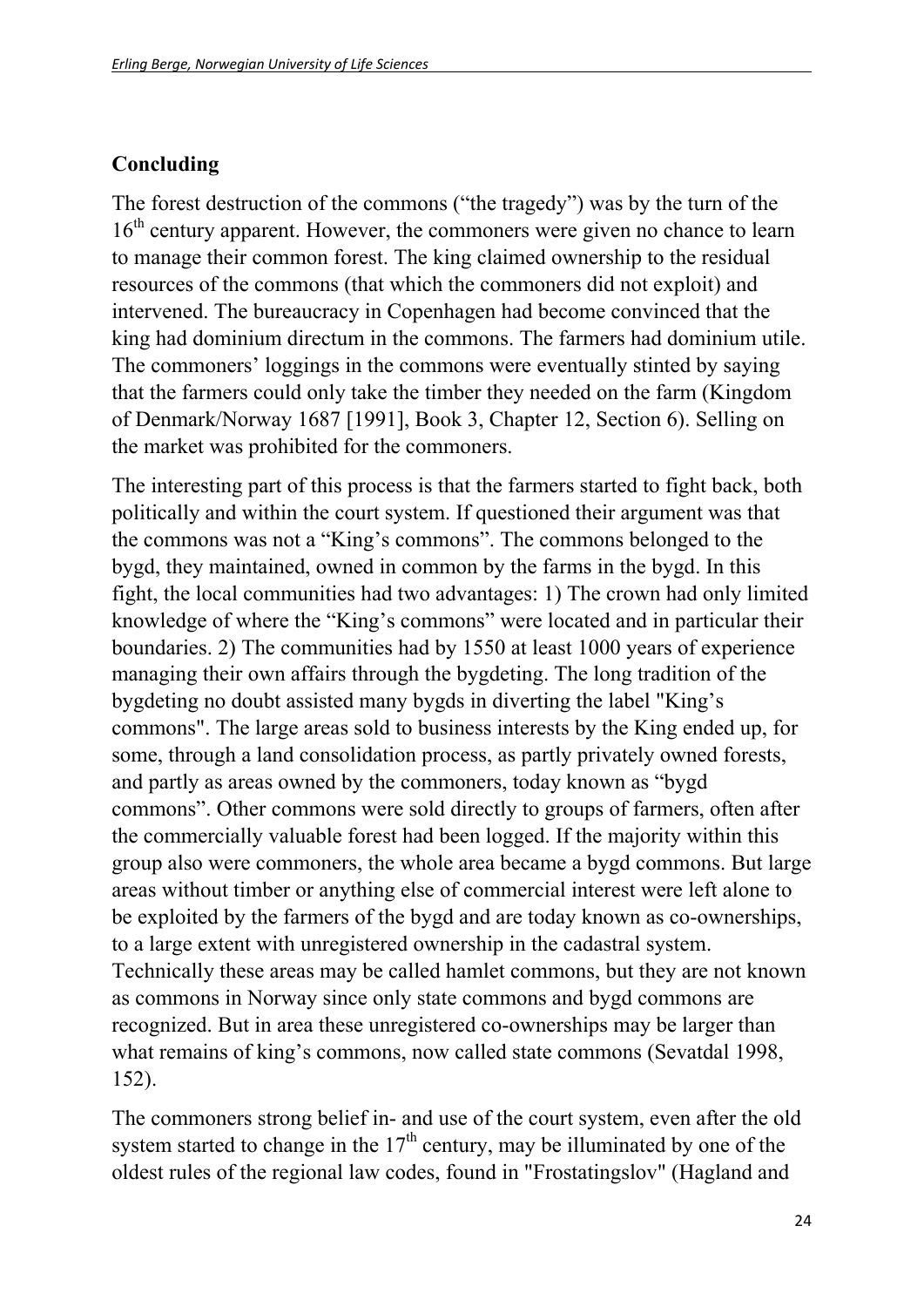Sandnes 1994, 15, Larson 1935, 224). It says (my translation<sup>50</sup>) "By law the land shall be built, not with unlaw wasted"<sup>51</sup>. Norway, even in the Viking age, was a rule-of-law state. Later on, during the union with Denmark, the importance of the rule-of- law is evident, see (Imsen 1990, 23-39, 1994, 41). The King and Commoners shared a belief in the importance of the rule-of-law<sup>52</sup>.

A second feature apparent from the old legislation is the importance of transparency of the activities at the bygdeting. This feature is fundamental in a society without written records. Even with written records, it remains a fundamental feature of a rule-of-law state.

#### **References**

- Berge, Erling. 2018. "Understanding Norwegian Commons." 24th Riunione scientifica del Centro Studi e Documentazione sui Demani civici e le Proprietà collettive Università degli studi di Trento, Trento, 16 November 2018.
- Bowles, Samuel, and Herbert Gintis. 2011. *A Cooperative Species Human Reciprocity and Its Evolution*: Princeton; Oxford: Princeton University Press.
- Boyd, Robert, and Peter J. Richerson. 2005. *The origin and evolution of cultures*. Oxford: Oxford University Press.
- Camerer, Colin F. 2003. *Behavioral Game Theory. Experiments in Strategic Interaction*. Princeton: Princeton University Press.
- Colding, Johan. 2011. "Creating incentives for increased public engagement in ecosystem management through urban commons." In *Adapting Institutions: Governance, Complexity and Social-Ecological Resilience*, edited by Emily Boyd and Carl Folke, 101-124. Cambridge: Cambridge University Press.
- Dahlman, Carl J. 1980. *The Open Field System and Beyond*. Cambridge: Cambridge University Press.
- Dennis, Andrew, Peter Foote, and Richard Perkins, eds. 1980. *Laws of Early Iceland: Grágás I. The Codex Regius of Grágás with Material from other Manuscripts* Edited by Haraldur Bessason and Robert J. Glendinning. 2 vols. Vol. 1, *Laws of Early Iceland*. Winnipeg: The University of Manitoba Press.
- Douglas, Mary. 1986. *How Institutions Think*. London: Routledge & Kegan Paul.
- Dyrvik, Ståle, Anders Bjarne Fossen, Tore Grønli, Edgar Hovland, Helge Norvik, and Stein Tveite. 1979. *Norsk Økonomisk Historie 1500-1970. Band 1 1500-1850*. Oslo: Universitetsforlaget.
- Ersland, Geir Atle, Hilde Sandvik, and Una Thoresen Dimola. 1999. *Norsk historie 1300- 1625 : eit rike tek form*. Vol. B. 2. Oslo: Det Norske Samlaget.
- Fagan, Brian M. 2000. *The Little Ice Age : how climate made history, 1300-1850*. New York: Basic Books.

 $50$  Larson's translation is "Our land shall be built up by law, and let it not be laid waste by lawless behavior."

<sup>&</sup>lt;sup>51</sup> Robberstad (1950) suggests that this sentence was introduced to the Frostating Law from Roman Law sometime in the 12th century.

 $52$  It might be said that the king used the rule-of-law and the farmers as a counterweight to stem the power of the Danish nobility and his own bureaucracy.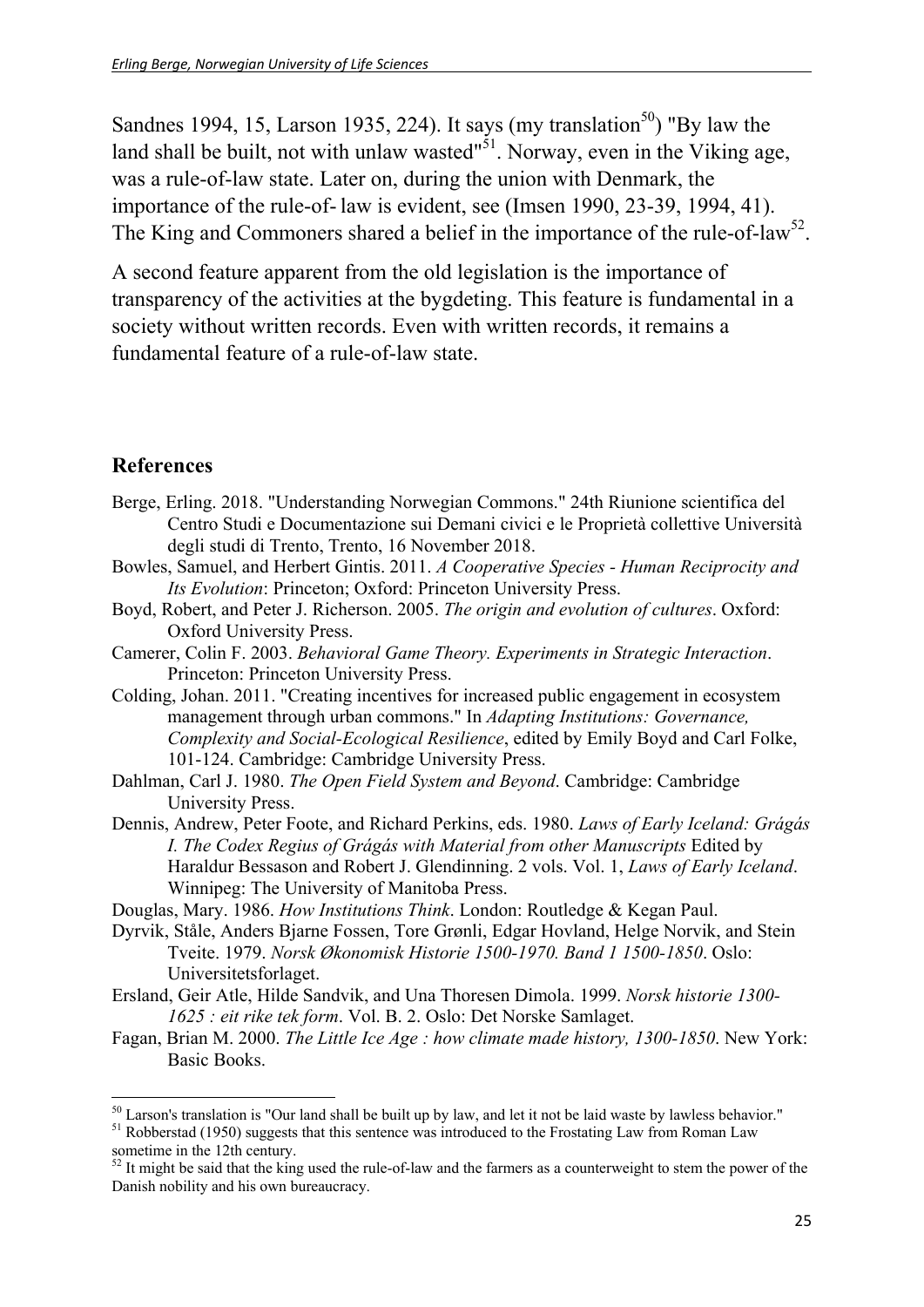- Fagan, Brian M. 2004. *The Long Summer. How Climate Changed Civilization.* New York: Basic Books.
- Fjellheim, Arne. 2010. "Fauna i endring : spredning av dyr med eksempler fra ferskvann i Vest-Norge." *Årbok (Stavanger museum).* 2008:113-127.
- Foster, Sheila. 2011. "Collective Action and the Urban Commons." *Notre Dame Law Review* 87 (1):57-133.
- Foster, Sheila, and Christian Iaione. 2016. "The City as a Commons." *Yale Law & Policy Review* 281. doi: http://dx.doi.org/10.2139/ssrn.2653084.
- Foster, Sheila R. 2013. "The City as an Ecological Space: Social Capital and Urban Land Use." *Notre Dame Law Review* 82 (2):527-582.
- Fryjordet, Torgeir. 1968. *Generalforstamtet 1739-1746*, *Norsk Skogbruksmuseum Særpublikasjon Nr 1*. Elverum: Norsk Skogbruksmuseum.
- Gintis, Herbert. 2009. *The Bounds of Reason. Game Theory and the Unification of the Behavioral Sciences*. Princeton, NJ: Princeton University Press.
- Gintis, Herbert, Samuel Bowles, Robert Boyd, and Ernest Fehr, eds. 2005. *Moral Sentiment and Material Interest. The Foundations of Cooperation in Economic Life*. Cambridge, MA: The MIT Press.
- Hagland, Jan Ragnar, and Jørn Sandnes. 1994. *Frostatingsloven*. Oslo: Samlaget i samarbeid med Frosta historielag.
- Hardin, Garrett. 1968. "The Tragedy of the Commons." *Science* 162 (3859):1243-1248.
- Hechter, Michael, Lynn Nadel, and Richard E. Michod, ed. 1993. *The Origin of Values*. New York: Aldine de Gruyter.
- Høysterett. 1894. "Dom af 22 Febr. d. A. i Sagen, L.-Nr 201894." *Norsk Retstidende* 1894:293-301.
- Imsen, Steinar. 1990. *Norsk Bondekommunalisme fra Magnus Lagabøte til Kristian Kvart. Del 1 Middelalderen*. Trondheim: Tapir Akademisk Forlag.
- Imsen, Steinar. 1994. *Norsk Bondekommunalisme fra Magnus Lagabøte til Kristian Kvart. Del 2 Lydriketiden*. Trondheim: Tapir Akademisk Forlag.
- Ingram, Paul, and Karen Clay. 2000. "The Choice-Within-Constraints New Institutionalism and Implications for Sociology." *Annual Review of Sociology* 26 (1):525-546. doi: doi:10.1146/annurev.soc.26.1.525.
- Iversen, Tore. 1997. Trelldommen : norsk slaveri i middelalderen. Bergen: Historisk institutt, Universitetet i Bergen.
- Jain, Angela, and Massimo Moraglio. 2014. "Struggling for the use of urban streets: preliminary (historical) comparison between European and Indian cities." *International Journal of the Commons* 8 (2):513-530.
- Kingdom of Denmark/Norway. 1687 [1991]. Kong Christian den Femtis Norske Lov. In *https://www.nb.no/items/884d1908ad798d6c41d3a4dbadc07fe1?page=5&searchText =Christian%20V%20norske%20lov*. Oslo: Norsk Kulturforlag.
- Kollock, Peter. 1998. "Social Dilemmas: The Anatomy of Cooperation." *Annual Review of Sociology* 24:183-214. doi: doi:10.1146/annurev.soc.24.1.183.
- Kong Christian V. 1687 [1982]. *Kong Christian den Femtes Norske Lov: 15de april 1687 : med Kongeloven 1665*. Oslo: Universitetsforlaget.
- Kong Christian V. 1991 [1687]. *Kong Christian den femtis Norske lov*. Oslo: Norsk kulturforlag.
- Lamb, H. H. 1995. *Climate, history and the modern world*. 2nd ed. ed. London: Routledge.
- Larson, Laurence Marcellus. 1935. *The earliest Norwegian laws: being the Gulathing law and the Frostathing law*. New York: Columbia University Press.
- Lee, Shin, and Chris Webster. 2006. "Enclosure of the urban commons." *GeoJournal* 66 (1- 2):27-42.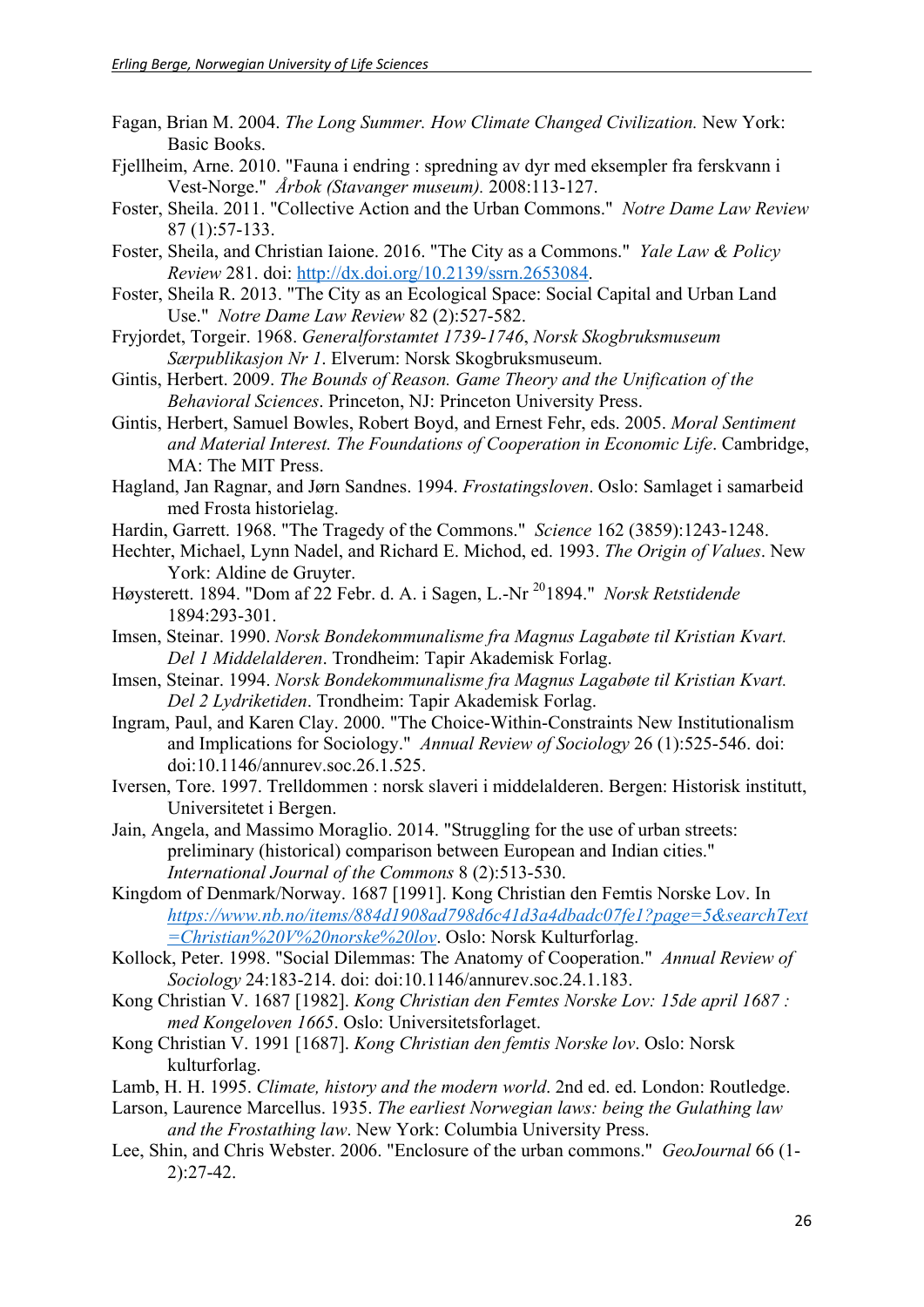- Melberg, Håkon. 1949. *Origin of the Scandinavian Nations and Languages. An introduction*. 2 vols. Halden: H.Aschehoug&Co.
- Myhre, Bjørn. 1980. *Gårdsanlegget på Ullandhaug. 1 : Gårdshus i jernalder og tidlig middelalder i Sørvest-Norge = Die eisenzeitliche Siedlung auf dem Ullandhaug. 1 : Die Häuser der eisenzeitlichen und frühmittelalterlichen Höfe in Südwestnorwegen*. Vol. 4, *AmS-skrifter (trykt utg.)*. Stavanger: Arkeologisk Museum i Stavanger.
- Ostrom, Elinor. 1990. *Governing the Commons. The Evolution of Institutions for Collective Action*. Cambridge: Cambridge University Press.
- Ostrom, Elinor. 2005. *Understanding Institutional Diversity*. Princeton: Princeton University Press.
- Ostrom, Elinor, Roy Gardner, and James Walker. 1994. *Rules, Games and Common-pool Resources*. Michigan: University of Michigan Press.
- Robberstad, Knut. 1950. *Frå gamal og ny rett I*, *Frå vitskap og samfunnsliv*. Oslo: Det Norske Samlaget.
- Robberstad, Knut, and Carsten Lien. 1981 [1969]. *Gulatingslovi*. Vol. 33, *Norrøne Bokverk*. Oslo: Samlaget.
- Rogge, Nicole, and Insa Theesfeld. 2018. "Categorizing urban commons: Community gardens in the Rhine-Ruhr agglomeration, Germany." *International Journal of the Commons* 12 (2):251-274. doi: http://doi.org/10.18352/ijc.854.
- Sevatdal, Hans. 1998. "Common Property in Norway's Rural Areas." In *Law and the Governance of Renewable Resources*, edited by Erling Berge and Nils Chr. Stenseth, 141-161. Oakland, CA: ICS Press.
- Sevatdal, Hans. 2017. *Eigedomshistorie, redigert av Per Kåre Sky og Erling Berge*. Oslo: Universitetsforlaget.
- Smith, Eric A., and Rebecca Bliege Bird. 2005. "Costly Signaling and Cooperative Behavior." In *Moral Sentiments and Material Interests. The Foundations of Cooperation in Economic Life*, edited by Herbert Gintis, Samuel Bowles, Robert Boyd and Ernst Fehr, 115-148. Cambridge, MA: MIT Press.
- Taranger, Absalon. 1274 [1915]. *Magnus Lagabøter's Landslov*. Translated by Absalon Taranger. Oslo: Universitetsforlaget.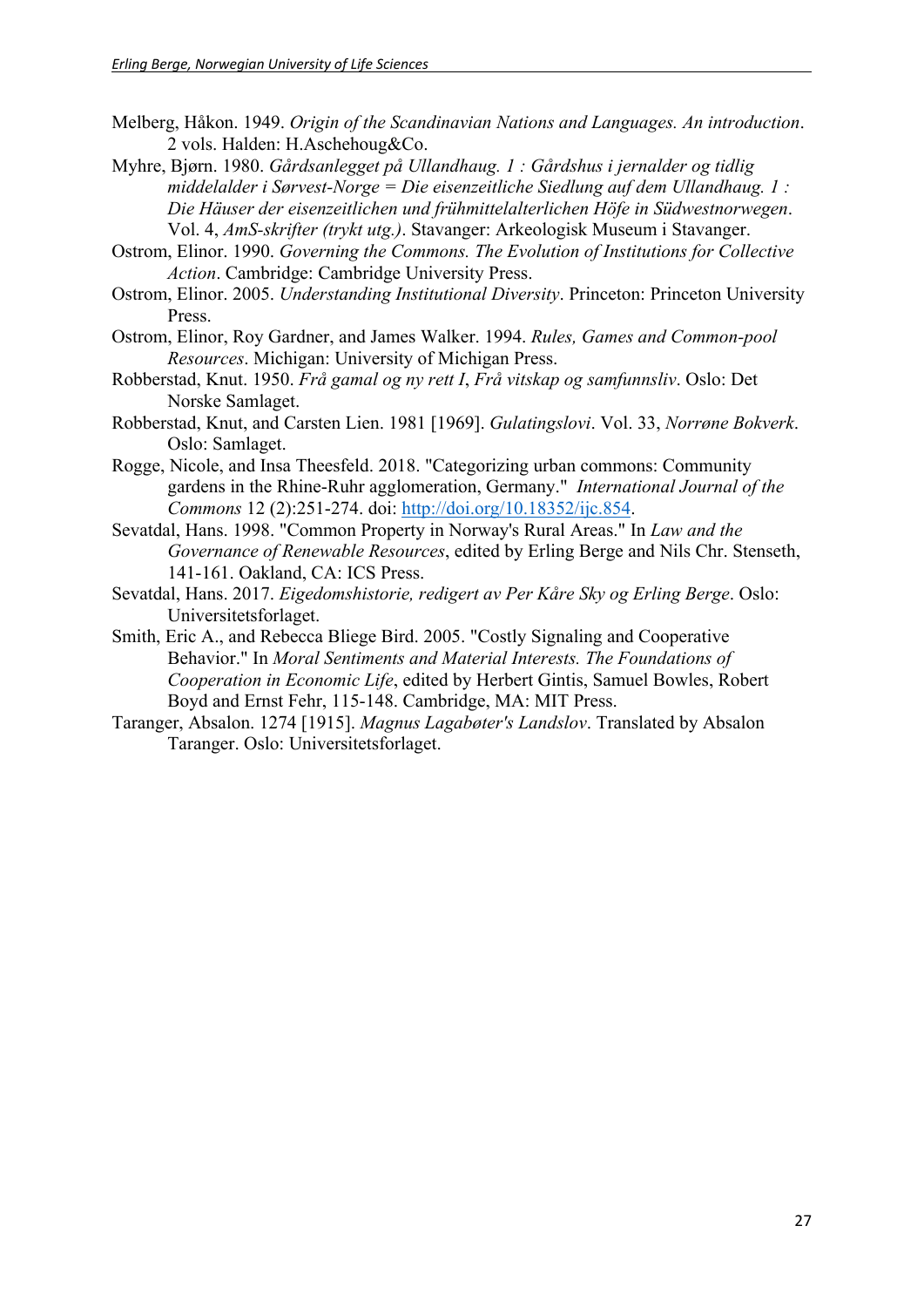# **Appendix to Learning cooperation from the commons<sup>53</sup> Translations of old legal rules about the commons**

### **Introduction**

Below original texts are taken from 3 different sources. Texts from Gulatingslova are taken from Knut Robbestad's translation from old Norse as presented in the 1981 edition Robberstad and Lien (1981 [1969]). Texts from Frostatingslova are taken from the 1994 translation by Hagland and Sandnes (1994). Absalon Taranger's (1274 [1915]) translation of Magnus Lagabøte's Law from 1274 is the final source for texts in Norwegian. These translations are based on texts in old Norse as they were written down in the  $13<sup>th</sup>$  century.

Laurence M. Larson (1935) has translated Gulatingslova and Frostatingslova to English. For texts from those two laws, his translation has been used. Magnus Lagabøte's Law has not been translated into English. The texts taken from this law book are translated by this writer.

The excerpts are presented in the order of assumed age:

- 1. Gulatingslova (assumed to be older than 930)
- 2. Frostatingslova

3. Magnus Lagabøte's Law (enacted 1274 based on the existing 4 regional laws)

<sup>&</sup>lt;sup>53</sup> Revised paper presented at the Workshop on "The Value of the Commons", 20-22 March 2019, Utrecht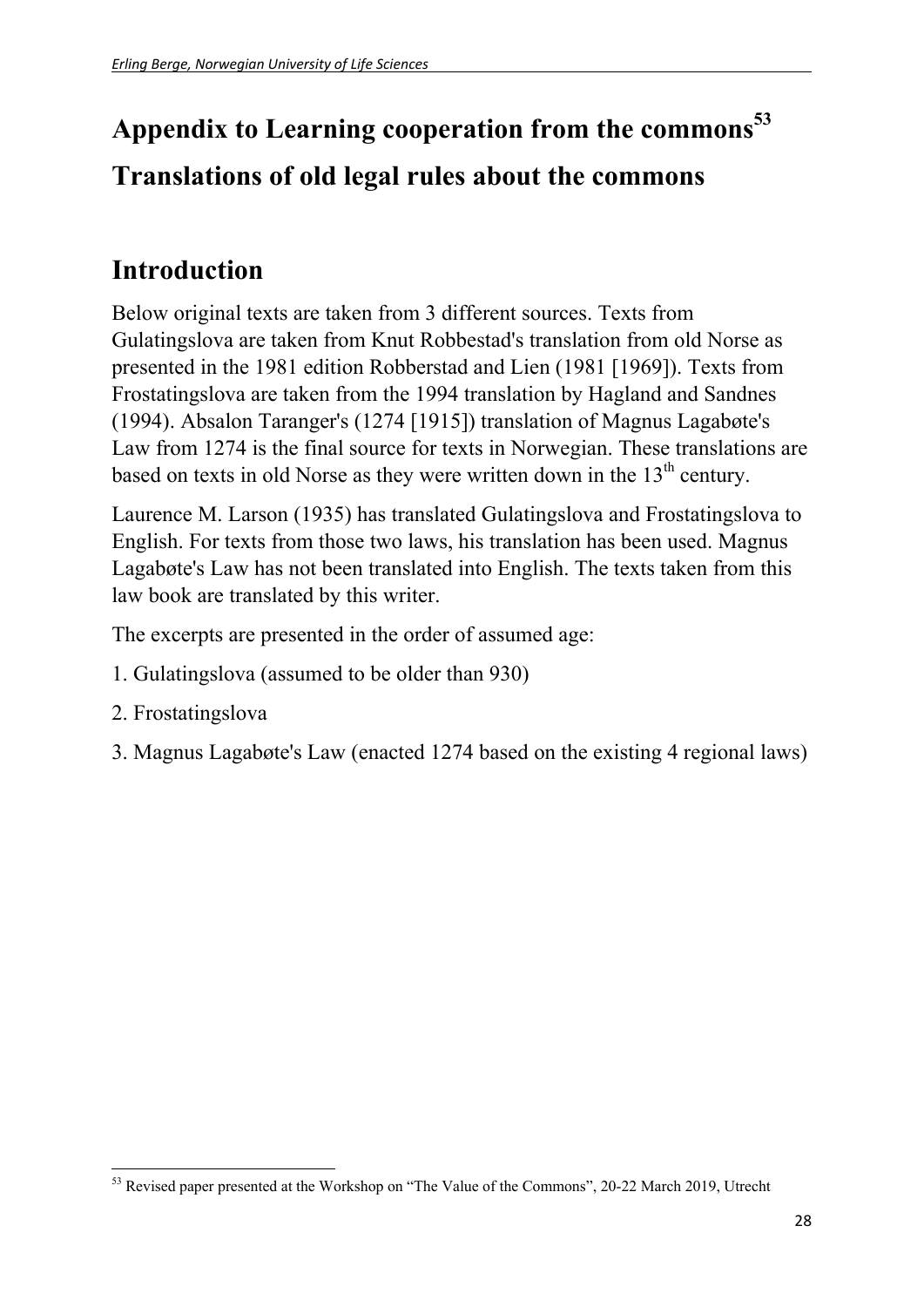### **Translations of old legal rules about the commons**

## **1. The Law of Gulating**

| Norwegian text                                           | English text                                        |
|----------------------------------------------------------|-----------------------------------------------------|
| Source:                                                  | Source:                                             |
| Robberstad, Knut, and Carsten. Lien. (1981)              | Larson, Laurence Marcellus. (1935). The             |
| [1969]). Gulatingslovi. Vol. 33, Norrøne                 | earliest Norwegian laws: being the                  |
| Bokverk. Oslo: Samlaget.                                 | Gulathing law and the Frostathing law.              |
|                                                          | New York: Columbia University Press.                |
|                                                          |                                                     |
| <b>Book V [Landleigebolk], (Section 80)</b>              | "The law of tenancy", section 80                    |
| Kap.9 Um gjerding og øydejord, page 108                  | "Concerning untilled land and the                   |
|                                                          | building of fences", page 93                        |
| No vert ein mann utlæg på (medan han                     | If a tenant on another man's land is                |
| leiger) annanmanns jord, då skal eigaren ha              | outlawed, he [the owner] shall have the rent,       |
| leiga, um ho ikkje var greidd, og all rotfast            | if it is unpaid, and also the standing grain.       |
| avling.                                                  |                                                     |
| Um det ligg øydejord attmed, då skal den                 | If there is untilled land close by, the owner       |
| som eig øydejordi, setja gard um eller gjæta             | shall build a fence around this land and shall      |
| henne, for ingen skal stå til gardstaur for ein          | keep it in repair, for no man shall serve as a      |
| mann. Vil han ikkje gjerda, skal det inkje               | fence post for another. But if he will not          |
| bøtast um det vert beitt der.                            | build it, no one shall owe compensation if          |
|                                                          | [the grass] is eaten.                               |
|                                                          |                                                     |
|                                                          |                                                     |
|                                                          |                                                     |
| <b>Book V [Landleigebolk], (Section 81)</b>              | "The law of tenancy", from section 81               |
| Kap.10 Her vert det utgreidt um                          | "The legal relations of neighbors on the            |
| grannehøve, page 108-109                                 | same farm are defined here", page 94                |
| Um folk bur saman i grend, skal dei flytja or            | If men live near together on the same farm,         |
| heimehagen når det har gått 2 månader av                 | they shall drive [their cattle] out of the farm     |
| sumaren, um ikkje alle tykkjer at noko anna<br>er betre. | pasture [to the shieling] when two months           |
|                                                          | of the summer are spent <sup>54</sup> , unless some |
|                                                          | other plan seems better to all.                     |
| Vert ein sitjande nede lenger, skal grannen              | If one keeps his live stock longer [on the          |
| forbjoda han å sitje der. Sit han i ro likevel,          | farm] below, the other shall forbid him to          |
| skal han stemna han til tings for ran og                 | remain there [with them]; if he continues to        |
| ulovlegt tilhelde, då skal tingmennene døma              | keep them there none the less, his neighbor         |
| til kongen ein baug, til jordeigaren dubbelt             | shall summon a thing to try him for robbery         |
| landnåm, og 6 øyrar til grannen for grasran.             | and unlawful pasturing. And it shall be the         |
|                                                          | duty of the thingmen to award a baug to the         |
|                                                          | king, a double fine for trespass to the             |
|                                                          | landlord, and six oras to his neighbors for         |
|                                                          | stealing grass.                                     |

<sup>&</sup>lt;sup>54</sup> Summer in the North was reckoned from April 14; the removal to the mountain pasture would begin about June 14.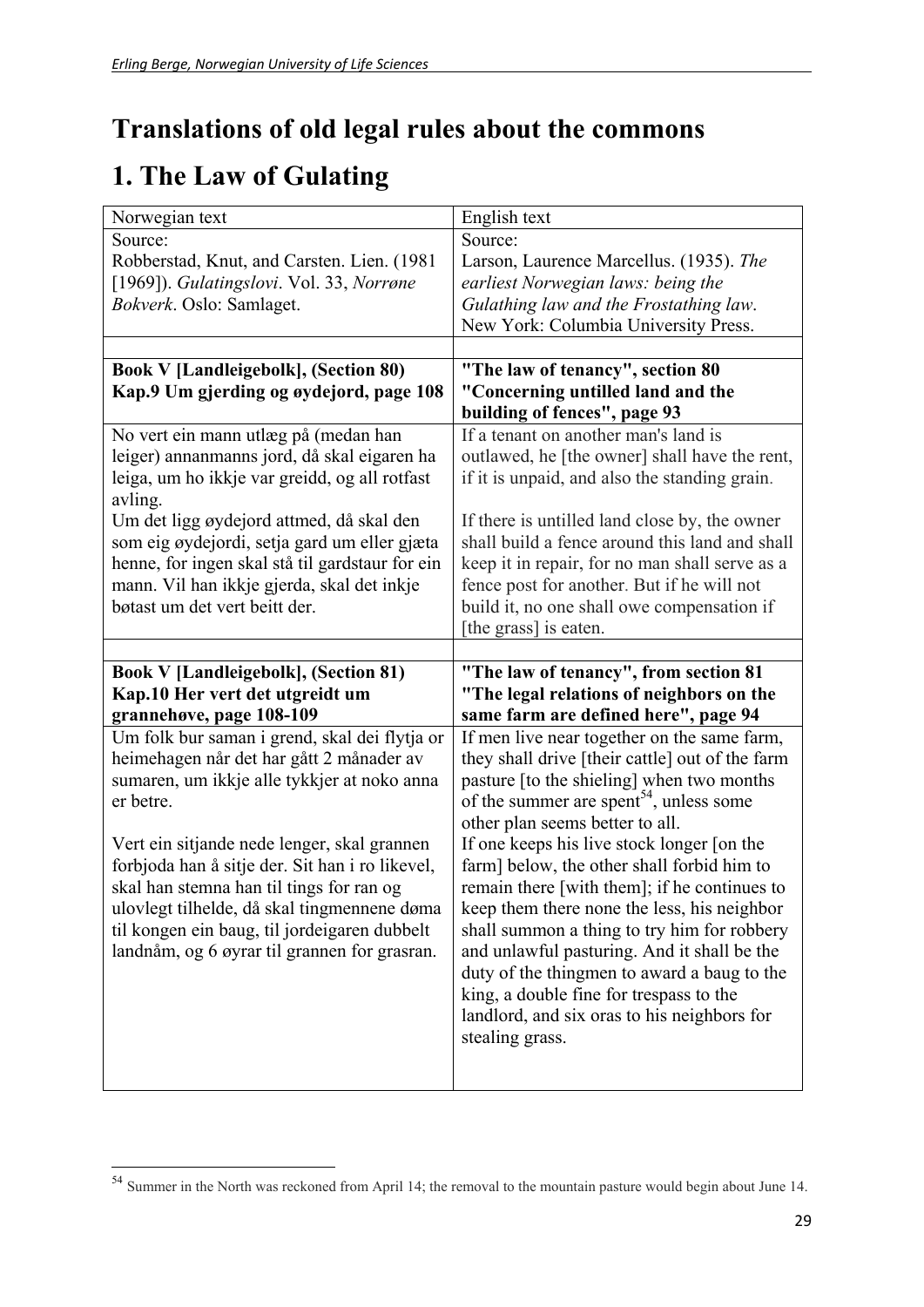| Saksøkjaren skal krevja so mange bønder og<br>bygdemenn som han vil ha, til å føra bufeet<br>åt den andre ut or heimehagen, saka 3 øyrar<br>er kvar som nektar. Det same gjeld um han<br>fer ned (frå sætri) fyre tvimånad.                                                                                                   | And he [the complainant] shall call upon the<br>freemen and the men of the herath <sup>55</sup> , as<br>many as he needs, to drive the offender's<br>cattle out of the home pasture; every one<br>who refuses to join in this shall owe a fine<br>of three oras. The penalty is the same if one<br>leaves the upper pasture before the end of<br>the fifth summer month <sup>56</sup> .                |
|-------------------------------------------------------------------------------------------------------------------------------------------------------------------------------------------------------------------------------------------------------------------------------------------------------------------------------|--------------------------------------------------------------------------------------------------------------------------------------------------------------------------------------------------------------------------------------------------------------------------------------------------------------------------------------------------------------------------------------------------------|
| Hå har dei rett til um hausten. Då skal ingen<br>beita [til skade] for den andre; den som gjer<br>det, skal bøta grasransbaug.                                                                                                                                                                                                | The aftermath [that grows] in the autumn<br>shall belong to all; but no one shall begin to<br>graze before the rest, and whoever does<br>shall pay the penalty for stealing grass.                                                                                                                                                                                                                     |
| <b>Book V [Landleigebolk], (Section 82)</b>                                                                                                                                                                                                                                                                                   | "The law of tenancy", section 82 "More                                                                                                                                                                                                                                                                                                                                                                 |
| Kap.11 Meir um grannehøve, page 109-<br><b>110</b>                                                                                                                                                                                                                                                                            | about the legal relations of neighbor<br>farmers", page 94-96                                                                                                                                                                                                                                                                                                                                          |
| Gard er grannesemjar. <sup>57</sup><br>No bur to eller fleire menn på ein bø, då<br>skal dei halda gard etter som dei har jord til<br>og som det har vore frå gamal tid.                                                                                                                                                      | Now as to fences that are maintained by<br>neighbors, [the rule is that] if two men, or<br>more than two, occupy [parts of] the same                                                                                                                                                                                                                                                                   |
| Dei skal ha sett garden i stand til siste<br>fardagane,                                                                                                                                                                                                                                                                       | farm,<br>they shall maintain the fences according to<br>the extent of their [respective] holdings and<br>[in such repair] as they were in days of old;<br>and the work shall be finished by the last of<br>the moving days.                                                                                                                                                                            |
| og kvar skal ha ansvar for sin gard som står<br>um avling, til vinternettene.                                                                                                                                                                                                                                                 | And each one shall be responsible till the<br>winter nights <sup>58</sup> for his part of the fence that<br>encloses the grain fields;                                                                                                                                                                                                                                                                 |
| Men den som ikkje gjerder sin gard, han<br>skal svara for all skaden som vert gjort,<br>anten det er hans eller annanmanns fe som<br>gjer skaden.                                                                                                                                                                             | and the one who fails to keep his own fence<br>in repair shall be answerable for all the<br>damage done to the other [farmers], whether<br>by his cattle or by those of other men.                                                                                                                                                                                                                     |
| Um ei ku har til vane å bryta gard eller<br>smyga igjennom, skal dei gå til grannane<br>sine og lata dei sjå garden. Um dei tykkjest<br>garden er lovleg, skal den som eig<br>gardbrytaren, bøta all skaden som vert<br>gjord.<br>Um bufe går or kvei og gjer skade for andre,<br>skal eigaren bøta skaden etter verdsetjing. | If a cow is a fence breaker or crawls through<br>fences, the neighbor farmers shall go forth<br>to inspect the fence. If it seems to them that<br>the fence is satisfactory, the one who owns<br>the fence breaker shall make good whatever<br>the damage is.<br>If cattle break out of a cattle yard and do<br>damage to the other [farmers], the one who<br>owns the cattle shall compensate for the |

  $55$  The Norwegian word is spelled «herred». It is one of several names used to refer to a local public unit, that which elsewhere in this text is called "bygd".

<sup>&</sup>lt;sup>56</sup> August 14- September 14.<br><sup>57</sup> This sentence is not included in Larsons translation. It means something like "Fences make good neighbors"

<sup>&</sup>lt;sup>58</sup> About October 14. Winter was reckoned as beginning at that time.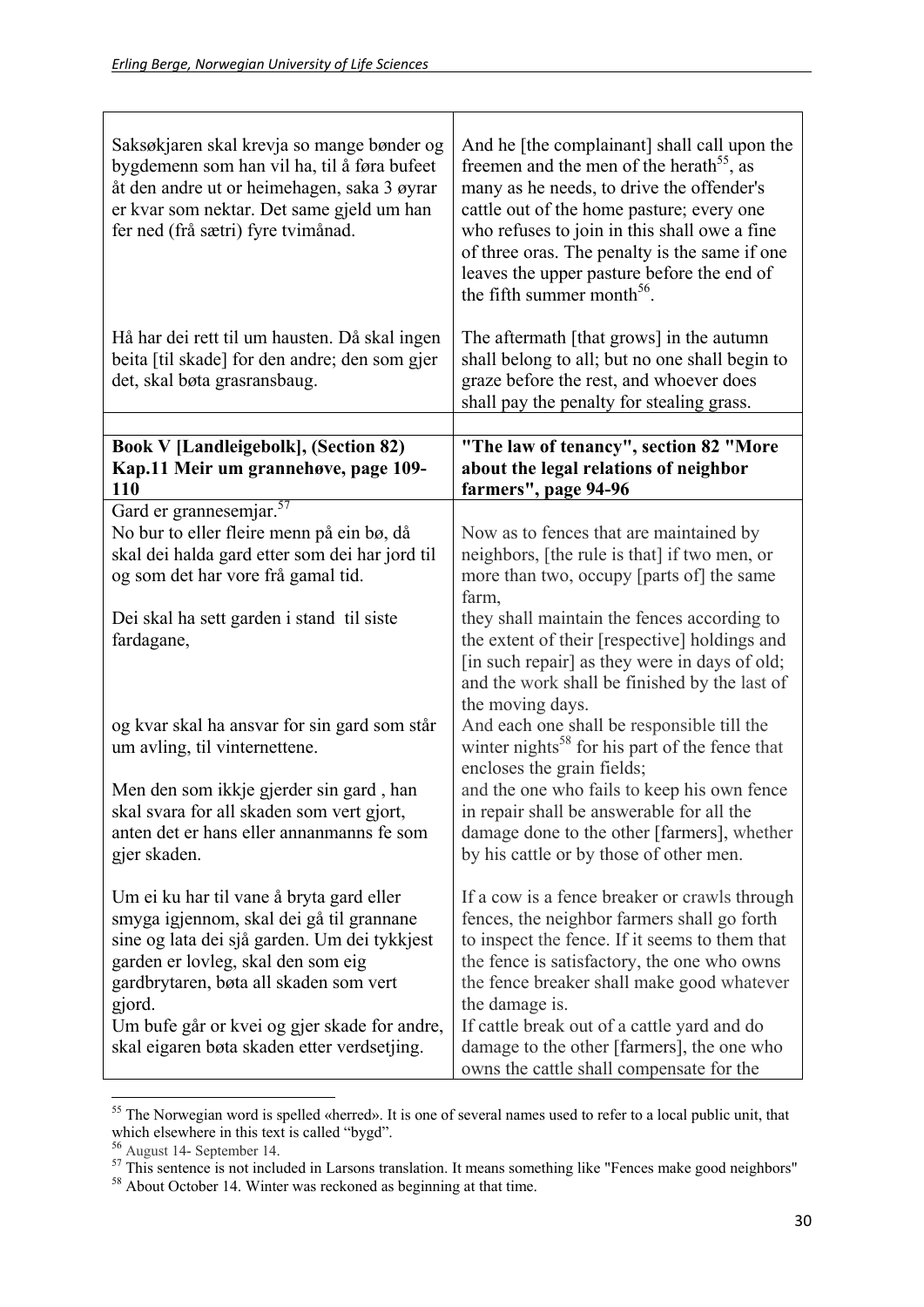| No bur menn på kvar sin bø i same grend,<br>og den eine vil ha merkegard millom dei,<br>men den andre vil ikkje, då skal den som vil<br>ha, stemna hin til gjerdeskifte og fastsetja<br>ein dag med vitne og gjera kravsmål um<br>gjerding. | damage according as men assess it.<br>If men live in a neighborhood, [close<br>together], but each one on his own<br>homestead, and one wants a line fence built<br>between them, but the other does not, the<br>one who wants the fence shall summon the<br>other to a moot to allot the length of fence<br>to be built. And on the appointed day he<br>shall make a statement before witnesses and<br>shall demand the building of a fence. |
|---------------------------------------------------------------------------------------------------------------------------------------------------------------------------------------------------------------------------------------------|-----------------------------------------------------------------------------------------------------------------------------------------------------------------------------------------------------------------------------------------------------------------------------------------------------------------------------------------------------------------------------------------------------------------------------------------------|
| Um hin ikkje vil koma til gjerding, skal han<br>lata bera vitnesburd um at han stemnde hin<br>til det, og skifta gjerdingi for vitne og kasta<br>lut um henne; sidan skal han gjerda den<br>parten som fall på hans lut.                    | Now if the other refuses to come to the<br>fence building [moot], the summoner shall<br>produce witnesses that he did summon him,<br>and he shall allot the length of fence to be<br>built by casting lots in the sight of<br>witnesses; let him build that part later that<br>the lot assigns.                                                                                                                                               |
| Um hin ikkje vil gjerda, og det kjem fe<br>innangjerdes og et der av åker og eng, kven<br>det so er som eig det bufeet, skal dei som<br>ikkje vilde halda gard, bøta all skaden som<br>vert gjort der.                                      | Now if the other refuses to build and cattle<br>come inside the garth and graze in the<br>cornland and the meadow, no matter whose<br>the cattle are, the men who neglect to keep<br>the fence in repair shall pay all the damage<br>that is done there.                                                                                                                                                                                      |
| På same måten skal det vera med<br>hageskifte; då er hagegarden (hagfellegard)<br>felt rett, når kvistene rekk jamhøgt med<br>munnen; då kann bufe sendast med heimbod<br>sidan.                                                            | The home pasture shall be parceled out in<br>the same way. A fence on a pasture line is<br>properly set up if the branches reach up to<br>the [workman's] mouth <sup>59</sup> , and the [straying]<br>cattle will then have to be sent home with a<br>warning.                                                                                                                                                                                |
| Han kann gjeva heimbod med vitne kvar<br>han vil, kvar dei so møter hin. Då kann han<br>drepa bufeet som hin eig, um han møter det<br>i sin hage og vitne veit det.                                                                         | [One is allowed to] drive them home to the<br>owner with a warning in the presence of<br>witnesses, if one wishes [to do so], no<br>matter where they are found.                                                                                                                                                                                                                                                                              |
| Bufe fell ugildt (d.e. han som slær det i hel,<br>skal ikkje bøta eller gjeva skadebot) um det<br>går yver hagegard eller merkegard, når han<br>har gjerdt sin part, endå um hin ikkje har<br>gjort sin.                                    | If he finds these cattle in his pasture [after]<br>that] and the facts are known to witnesses,<br>he may kill them. For no compensation is<br>due after that for cattle that have gone<br>through a pasture fence or a line fence, if the<br>one [whose land they have entered] has built<br>his part of the fence but the other man has<br>not [built] his.                                                                                  |

 <sup>59</sup> Such fences were built of felled trees.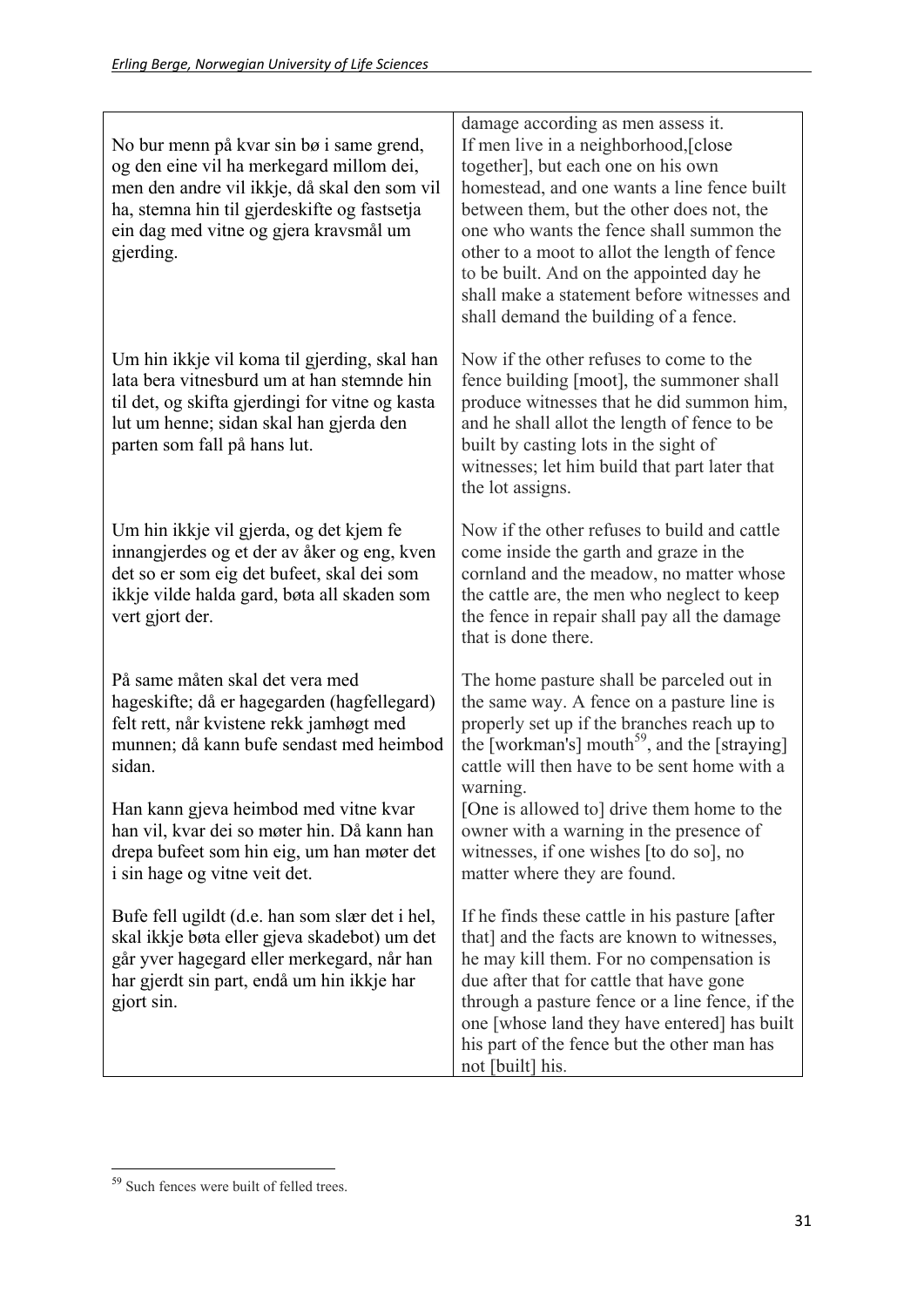| <b>Book V [Landleigebolk], (Section 83)</b><br>Kap.12 Den som opnar grind, skal lata<br>henne att, page 111                                                                                                                         | "The law of tenancy", section 83 "One<br>who opens a gate shall close it again",<br>page 96                                                                                                                                                                                                                                                   |
|-------------------------------------------------------------------------------------------------------------------------------------------------------------------------------------------------------------------------------------|-----------------------------------------------------------------------------------------------------------------------------------------------------------------------------------------------------------------------------------------------------------------------------------------------------------------------------------------------|
| No går folk gjennom gardsled, då skal den<br>som opnar grindi, ha ansvar for at ho vert<br>attlati. Um bufe eller hest kjem innangards<br>og gjer skade på åker eller eng, skal han<br>som opna grindi, bøta all skade etter takst. | If men pass through a fence gate, the one<br>who opened the gate shall have the duty to<br>close it again. And if horses or other live<br>stock come within the enclosure and<br>damage the cornland or the grassland, all the<br>damage that is done shall be paid for,<br>according as men assess it, by the one who<br>left the gate open. |
| <b>Book V [Landleigebolk], (Section 84)</b><br>Kap.13 Um sæter og um merke, page 111                                                                                                                                                | "The law of tenancy", from section 84.<br>"Concerning the shieling <sup>60</sup> and its<br>boundaries", page 96                                                                                                                                                                                                                              |
| No skal for sætrane uppe på fjellet vera dei<br>same merke som har vore få gamal tid, dei<br>skal ikkje flytjast utan når det er ingen mann<br>til meins.                                                                           | Now the boundary markers of the shieling<br>pasture up on the mountain shall be where<br>they were of old. Let no one move them<br>from their places unless it is done so that no<br>one suffers damage thereby.                                                                                                                              |
| Det same gjeld um tilhaldet på sætri. Der<br>skal fe ikkje sendast med heimbod; der skal<br>horn møta horn og hov møta hov.                                                                                                         | [The use of] the pastures shall be<br>[determined] in the same way. <sup>61</sup> No one is<br>there allowed to send cattle home [to the<br>owner] with a warning, for there horn shall<br>meet horn, and hoof [shall meet] hoof. <sup>62</sup>                                                                                               |
|                                                                                                                                                                                                                                     |                                                                                                                                                                                                                                                                                                                                               |
| <b>Book V [Landleigebolk], (Section 86)</b><br>Kap.15 Um sæter og um marketeig, page<br>112-114                                                                                                                                     | "The law of tenancy", section 86.<br>"Concerning the shieling and parcels of<br>forest land", page 97-98                                                                                                                                                                                                                                      |
| Alltid når men er usamde um sæter og den<br>eine let halda dom, skal domsavgjerdi vera<br>den som han har vitne til, utan hin har fleire<br>vitne.                                                                                  | Whenever men are in dispute about a<br>shieling pasture and one of them calls for a<br>doom, the pasture shall be awarded to him,<br>if the witnesses give it to him, unless the<br>other man has a greater number of<br>witnesses.                                                                                                           |
| No er folk usamde um marketeig og den<br>eine let halda dom, då skal domsavgjerdi<br>vera den som han har vitne til, utan at hin<br>har fleire vitne.                                                                               | If men are in dispute about a lot in the forest<br>and one of them calls for a doom, the lot<br>shall be awarded to him, if the witnesses<br>give it to him, unless the other man has a<br>greater number of witnesses.                                                                                                                       |
| Alltid når folk er usamde um sæter eller um<br>marketeig eller um markerein utangjerdes,<br>skal den vinna saki, som fører vitne for<br>[retten sin]. Har begge vitne, skal den vinna                                               | Whenever men are in dispute about a<br>shieling pasture, or a parcel of forest land,<br>or a boundary furrow outside the garth, he<br>shall have the decision to whom the                                                                                                                                                                     |

 $60$  Shieling: the Norwegian word is "sæter/ seter" . Larson (1935, 427) explains "The mountain pasture and the huts provided for those who had charge of the cattle in the grazing season."

 $61$  They shall be used as they have been used in years past.

 $62$  Rights were equal on the mountain pasture.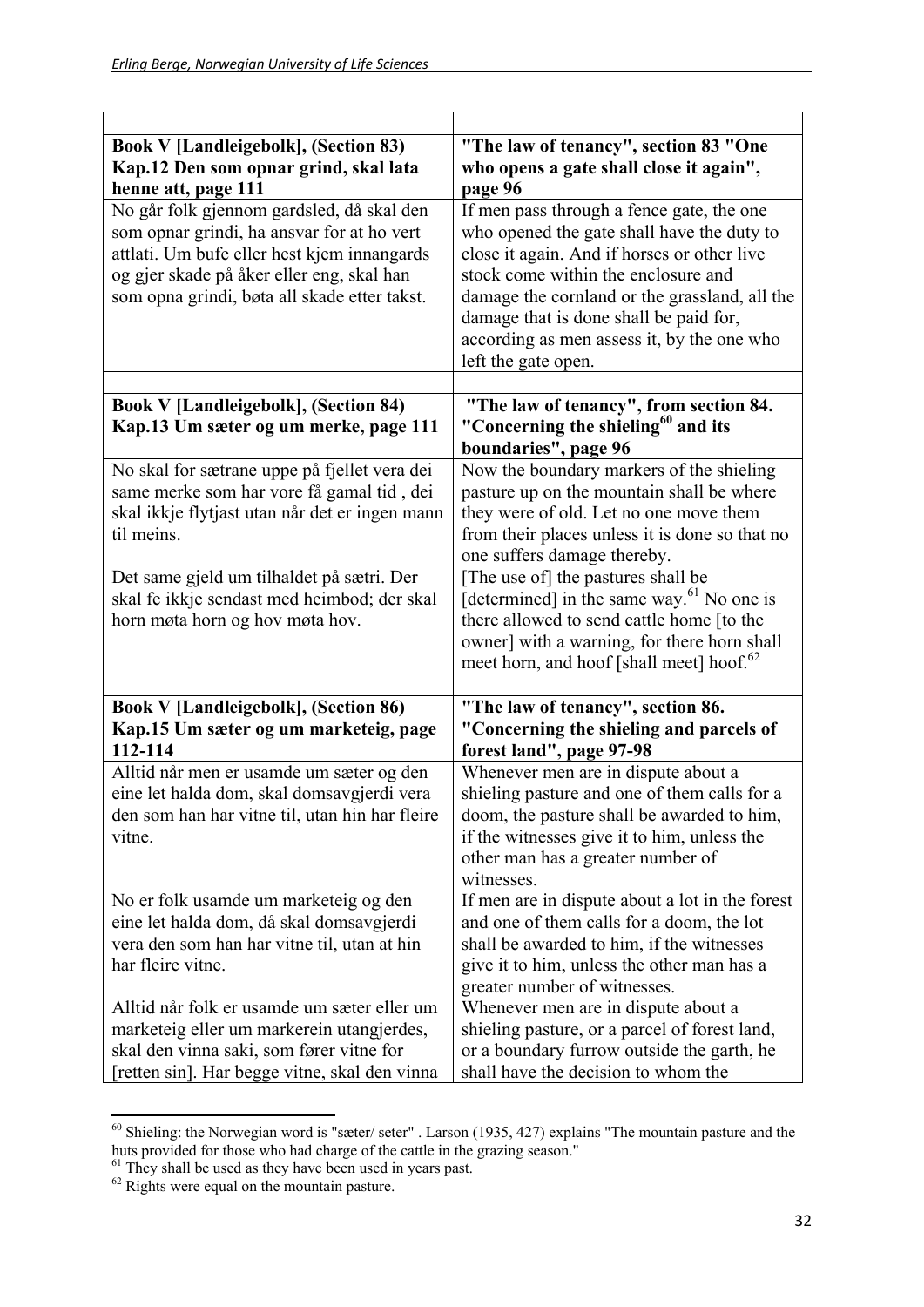| saki, som vil sverja [retten sin]. Vil begge<br>sverja, eller ingen, skal dei byta etter midten<br>det [stykket] som dei er usamde um. | witnesses award it. If both have [the same<br>number of witnesses, let the decision go to<br>him who is willing to swear [to his claim]. |
|----------------------------------------------------------------------------------------------------------------------------------------|------------------------------------------------------------------------------------------------------------------------------------------|
|                                                                                                                                        | If both are willing to swear or if neither is,<br>the matter in dispute shall be divided into                                            |
|                                                                                                                                        | halves.                                                                                                                                  |
| Um merkereiner som folk er usamde um,<br>kann kvar fri og fullmyndig som vil vitne.                                                    | In cases of dispute about a boundary furrow,<br>any man, free and of major age, shall [be                                                |
| Han skal segja dei ordi at "her er skilet", og                                                                                         | allowed to] testify, if he is willing [to do                                                                                             |
| då er det rett.                                                                                                                        | so]; he shall make a formal statement that                                                                                               |
| No er folk usamde um sæter eller marketeig,                                                                                            | here runs [the boundary], and that is final.<br>If men have a dispute over a shieling pasture                                            |
| då skal den ha [tvistemnet] som har hatt                                                                                               | or a lot in the forest, let him have it who has                                                                                          |
| (vore havar av) det 20 vintrar eller lenger                                                                                            | been in possession of it with a right                                                                                                    |
| enn 20 vintrar, utan klander og uspilt, um                                                                                             | unquestioned and unimpaired for twenty                                                                                                   |
| vitne veit det med han.                                                                                                                | winters or more than twenty, if the facts are<br>known to witnesses.                                                                     |
| Den som har hatt, skal halda dom fyre; men                                                                                             | The one who is in possession shall offer to                                                                                              |
| den som ikkje vil unna han det, skal stemna                                                                                            | submit to [the judgment of] a doom and the                                                                                               |
| han til marketeigen og til dom, ikkje stuttare<br>enn 5 netter i fyrevegen. Dit skal han då fara                                       | one who is not satisfied [with the situation]<br>shall summon the possessor to appear at the                                             |
| når dagen kjem, med domsmennene sine og                                                                                                | forest lot and at a doom after a period of                                                                                               |
| alle dei vitni som han treng; domsmennene                                                                                              | five nights at least. When the day comes he                                                                                              |
| sine skal han setja der han segjer merket er.                                                                                          | shall go to that place with his doomsmen                                                                                                 |
| Hin, som fører saki mot han, skal setja halv<br>dom med han.                                                                           | and all the witnesses that he will need and<br>he shall place his doomsmen where he                                                      |
|                                                                                                                                        | claims the boundary to be. The defendant in                                                                                              |
|                                                                                                                                        | the case shall set his half of the doom over                                                                                             |
| Den som søkjer skal føra vitne på det at han                                                                                           | against that of his opponent.                                                                                                            |
| stemnde hin hit og dinæst vitne på det at                                                                                              | The complainant shall produce witnesses<br>that he summoned his opponent to that place                                                   |
| merki er dei som han segjer; då er det sant,                                                                                           | and others to testify that the boundary runs                                                                                             |
| um det ikkje vert ført andre og fleire vitne                                                                                           | as he has stated, and that shall be [held for]                                                                                           |
| imot, for då er merki so som dei vitnar. Er<br>dei like mange på begge sidor, då skal dei                                              | truth, unless a greater number [of witnesses]<br>give stronger evidence for the other side; in                                           |
| vinna som vitna fyrst.                                                                                                                 | that case the boundary shall be as they                                                                                                  |
|                                                                                                                                        | testify. If both sides have the same number,                                                                                             |
|                                                                                                                                        | those who testified first shall have the<br>decision.                                                                                    |
| Um det ikkje finst vitne, skal den vinna                                                                                               | If there are no witnesses, let him have the                                                                                              |
| saki, som vil sverja på [retten sin]. Um                                                                                               | decision who is willing to swear to his                                                                                                  |
| ingen vil sverja, eller begge, skal dei byta                                                                                           | [claim]; but if neither is willing to swear, or                                                                                          |
| etter midten det som dei er usamde um.<br>Soleis skal alltid gjerast, som eg no har sagt,                                              | if both are, the matter in dispute shall be<br>divided into halves. And whenever men                                                     |
| når folk er usamde um merki; og dei skal                                                                                               | disagree about boundaries, they shall                                                                                                    |
| setja dom der på marketeigen.                                                                                                          | [proceed] as I have just set forth; and they                                                                                             |
|                                                                                                                                        | shall also set their doom in the forest lot.                                                                                             |
| Når dei har sett domen, skal søkjaren føra<br>vitni sine. Alle kann vera vitne um dette,                                               | When they have set the doom, the<br>complainant shall produce his witnesses.                                                             |
| endå um han var træl og arbeidde i den                                                                                                 | Now any man may bear witness even                                                                                                        |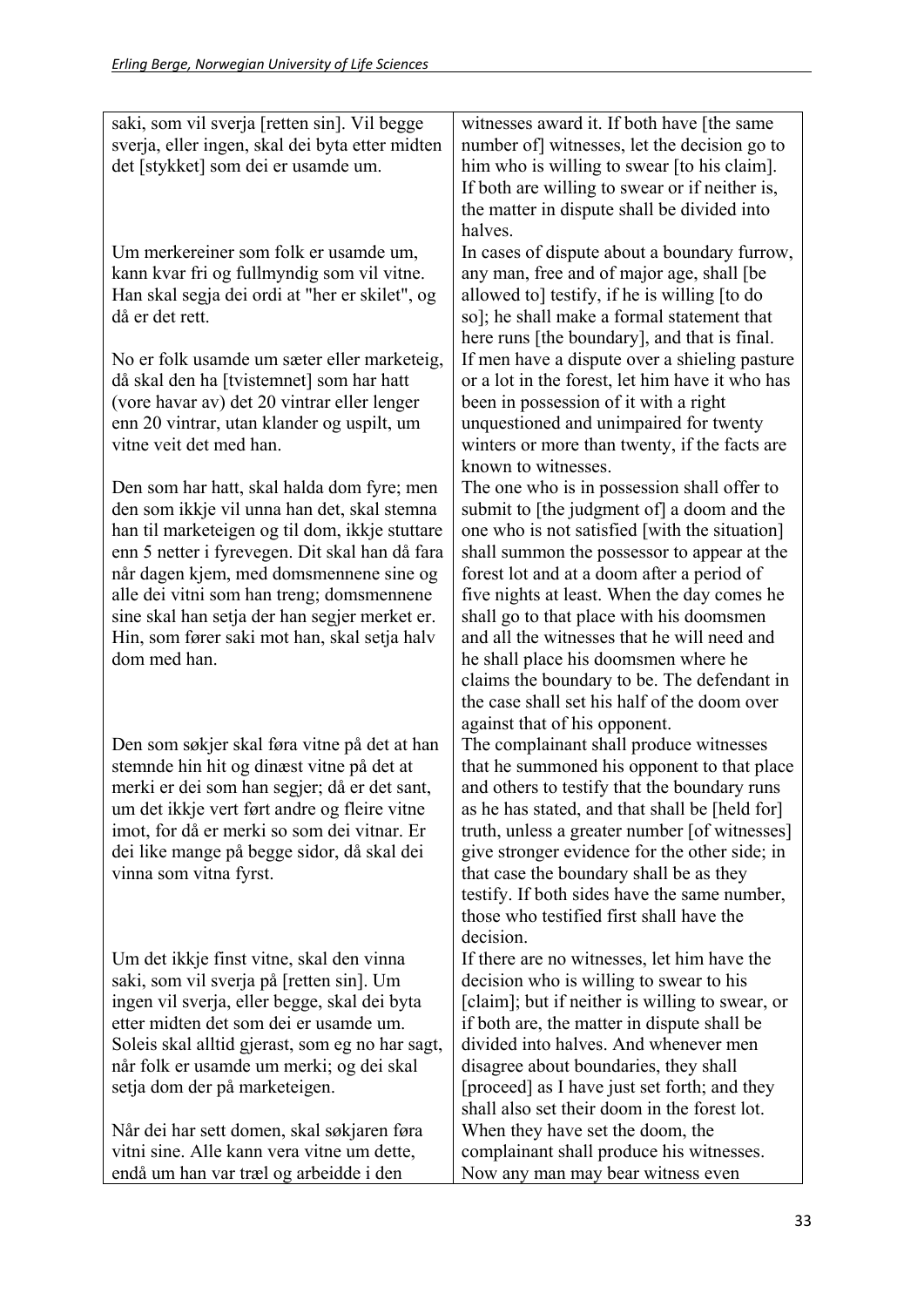| teigen, når han er fri den tid han skal vitna.<br>Den av dei skal ha teigen, som har fleire og<br>betre vitne til han, endå um søkjaren fører<br>sine vitne fyrst.<br>Er begge havarar til jordi, då skal den<br>nemna dom, som valdar at dei er usamde.                                                                             | though he may have labored on that lot as a<br>thrall, if he has [since] been liberated. The<br>one who has the better witnesses and the<br>greater number shall have the lot, though the<br>plaintiff led forth his witnesses first.<br>If both are in possession of the land, the one<br>who has caused the dispute shall appoint the<br>doom. <sup>63</sup>            |
|--------------------------------------------------------------------------------------------------------------------------------------------------------------------------------------------------------------------------------------------------------------------------------------------------------------------------------------|---------------------------------------------------------------------------------------------------------------------------------------------------------------------------------------------------------------------------------------------------------------------------------------------------------------------------------------------------------------------------|
|                                                                                                                                                                                                                                                                                                                                      |                                                                                                                                                                                                                                                                                                                                                                           |
| <b>Book V [Landleigebolk], (Section 93)</b><br>Kap.22 Um vatn og veidestader, page 120                                                                                                                                                                                                                                               | "The law of tenancy", from section 93.<br>"Concerning pools and fishing grounds",<br>page 103                                                                                                                                                                                                                                                                             |
| Vatn og veidestad skal kvar ha sine, so som<br>dei har hatt frå gamal tid.<br>Ingen skal gjera gildre på annanmanns jord;<br>men um han gjer, skal han bøta landnåm og<br>veida åt jordeigaren.                                                                                                                                      | Everyone shall have the pools and the<br>fishing grounds that he had in former times.<br>No man shall set traps on [another] man's<br>land and, if he does, he shall pay the fine for<br>trespass and deliver the catch to the owner<br>of the land.                                                                                                                      |
|                                                                                                                                                                                                                                                                                                                                      |                                                                                                                                                                                                                                                                                                                                                                           |
| Book VII [Um tingbod], (section 145)<br>Kap.15 Um rak og ålmenningar, page 156                                                                                                                                                                                                                                                       | "Miscellaneous provisions", section "145<br>Concerning drift goods and rights to the                                                                                                                                                                                                                                                                                      |
|                                                                                                                                                                                                                                                                                                                                      |                                                                                                                                                                                                                                                                                                                                                                           |
| Kvar mann skal nytta vatn og ved i<br>allmenning.                                                                                                                                                                                                                                                                                    | common <sup>64</sup> " page 124-5<br>Every man shall have the use of water and<br>wood in the common.                                                                                                                                                                                                                                                                     |
| Kvar skal ha ålmenningen sin, som han har<br>hatt den frå gamal til. Men um det vert rudt<br>upp gard i ålmenning, då eig kongen garden.<br>Um det er åker og eng og stengt um med<br>gjerde, då skal han (rudningsmannen) ha so<br>langt frå gjerde som han kan kasta med<br>snidelen (lauvsigden) sin; men so er det<br>ålmenning. | Every man shall have such rights in the<br>common as he had of old. But if farms are<br>cleared in the common, they shall belong to<br>the king <sup>65</sup> . If a man has built a fence around<br>his cornland and his grassland, he shall<br>possess he ground as far from the fence as<br>he can throw his sickle <sup>66</sup> , but what lies<br>beyond is common. |

  $63$  The import of this sentence does not seem to be clear.

<sup>&</sup>lt;sup>64</sup> Larson consistently writes "common" where current scholarship will write "commons".

<sup>&</sup>lt;sup>65</sup> The translator of the Norwegian edition, Knut Robberstad (Robberstad and Lien 1981 [1969]), comments on page 364 that from the wording it is apparent that there is no indication that the king is seen as the owner of the commons. He guesses that the rule that the king becomes the owner of new farms in the commons is a relatively new rule introduce on the suggestion of the king to promote new settlements. On the question of the king's owner position in the commons also see Hagland and Sandnes (1994, 216-7, XVI, 2) where the kings Sigurd, Øystein, and Olav (ca 1105 CE) is said to have given the farmers all their commons "as they were at the time of St Olav, both the outer and the upper, in the south and in the north." At that time there apparently were some doubts about this.

<sup>66</sup> *Sniđill*: a kind of sickle used for cutting leaves.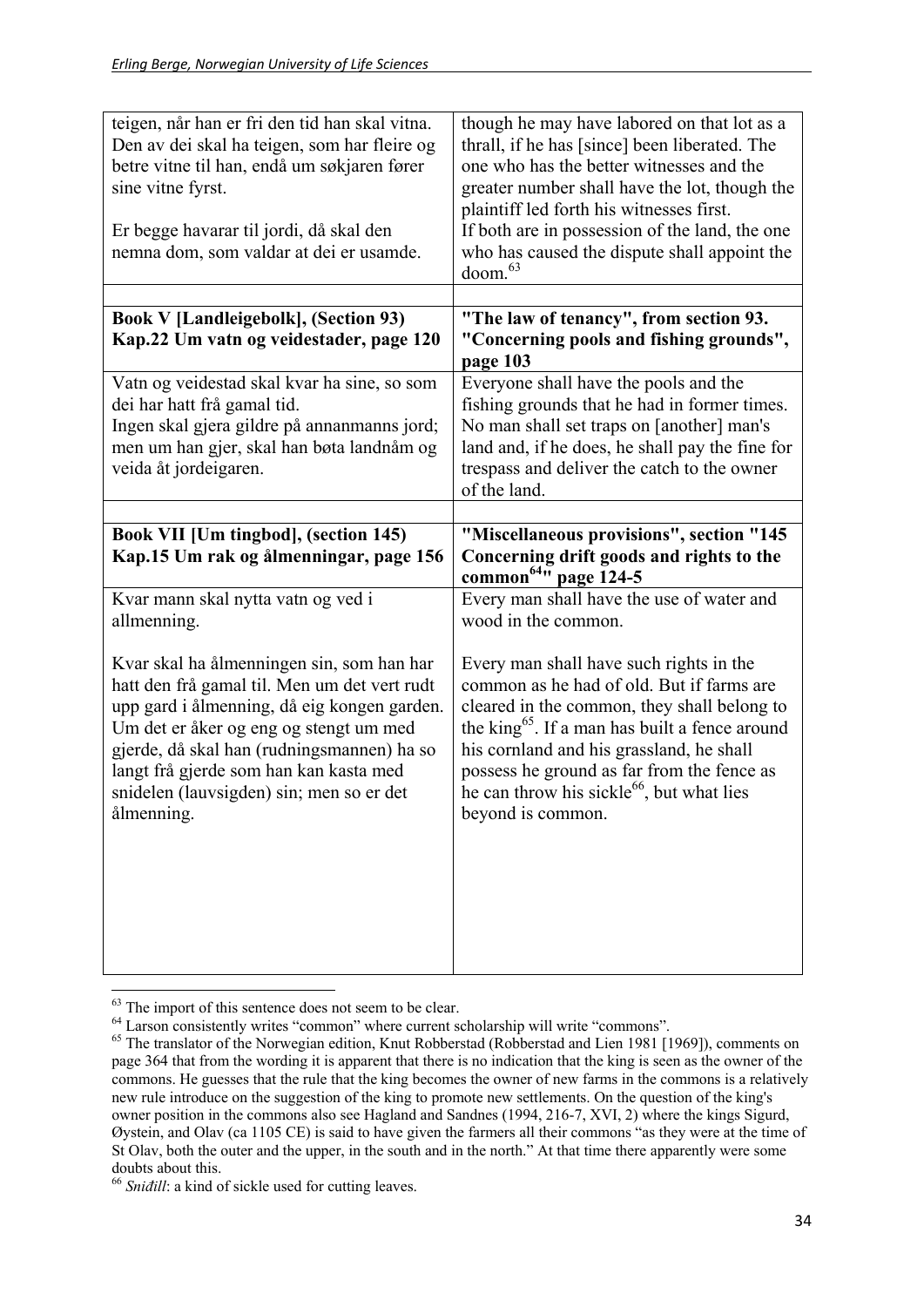| Alt det rak som rek i ålmenning, det eig       | All the goods that drift in upon the [shore of |
|------------------------------------------------|------------------------------------------------|
| kongen.                                        | the common belong to the king.                 |
| No sigler folk frammed landet eller inn frå    | If men sailing forward along the shore or      |
| havet og forliser, då skal kvar ha det gods    | [coming] in from the ocean suffer              |
| som han kallar sitt og har vitne for, kven det | shipwreck, every man retains ownership in      |
| er som eig jordi det rek inn på. Alt anna      | whatever property he can prove by              |
| havrak eig kongen.                             | witnesses to be his, no matter who owns the    |
|                                                | shore to which it has drifted; but all other   |
|                                                | wreck goods belong to the king.                |
|                                                |                                                |

#### **References**

- Hagland, Jan Ragnar, and Jørn Sandnes. 1994. *Frostatingsloven*. Oslo: Samlaget i samarbeid med Frosta historielag.
- Larson, Laurence Marcellus. 1935. *The earliest Norwegian laws: being the Gulathing law and the Frostathing law*. New York: Columbia University Press.
- Robberstad, Knut, and Carsten. Lien. 1981 [1969]. *Gulatingslovi*. Vol. 33, *Norrøne Bokverk*. Oslo: Samlaget.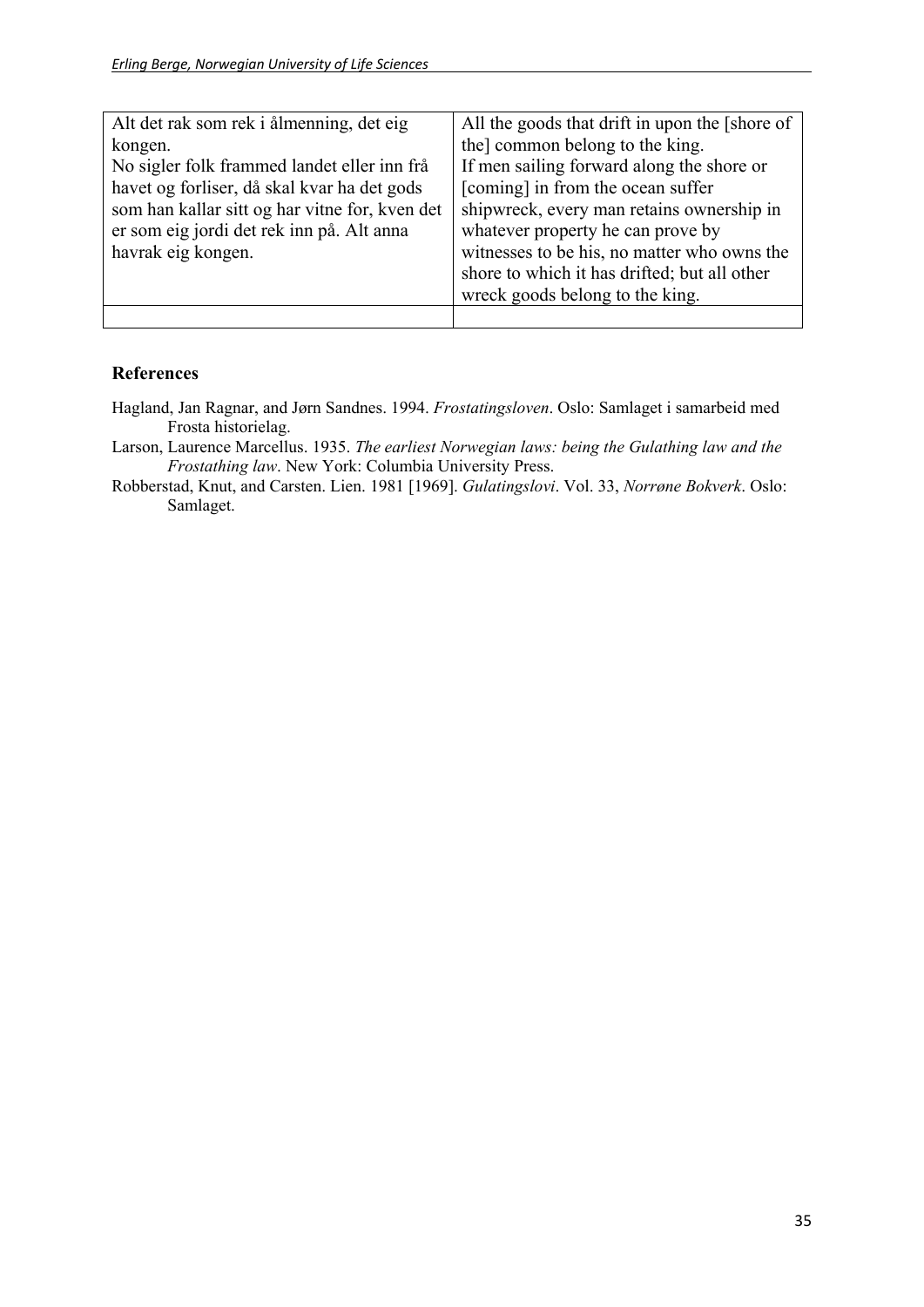## **Translations of old legal rules about the commons**

## **2. The Law of Frostating**

| Norwegian text                                   | Translated text                                           |
|--------------------------------------------------|-----------------------------------------------------------|
| Source:                                          | Source:                                                   |
| Hagland, Jan Ragnar, and Jørn                    | Larson, Laurence Marcellus. (1935). The                   |
| Sandnes. (1994). Frostatingsloven. Oslo:         | earliest Norwegian laws: being the Gulathing              |
| Samlaget i samarbeid med Frosta historielag.     | law and the Frostathing law. New York:                    |
|                                                  | Columbia University Press.                                |
|                                                  |                                                           |
| Kapittel XIV [Andre landsleigebolk og            | Chapter XIV [The law of tenancy -                         |
| tjuvebolk], avsnitt 7 Om allmenningar, s.        | concluded. The law of theft], Section 7                   |
| 204-205                                          | Concerning the commons, p. 394-395                        |
| Allmenningane skal vera som dei har vore frå     | The commons shall remain as they have been of             |
| gammalt av, både dei øvre og dei ytre. Men       | old, both the upper and the outer commons <sup>67</sup> . |
| om menn er usamde, og den eine kallar det        | But if men come to a disagreement, the one                |
| sin eigedom det den andre kallar allmenning,     | claiming for his own what the other calls                 |
| då skal den lovfesta som kallar det sitt, og     | common land, let the one who claims it for his            |
| lysa ting, om det no er fylkesting eller         | own place a ban upon [the use of] it and then             |
| halvfylkesting som skal handsame saka, og        | appeal to the thing where such a case can be              |
| han skal senda ut tingbodet med fem dagars       | decided, whether it be the shire thing or a thing         |
| frist.                                           | for half [a fylki]; and let him have the thing            |
|                                                  | summons sent forth within the five-day period.            |
|                                                  |                                                           |
| Men om han ikkje gjer det, då er lovfestinga     | But if he fails to do so, his ban is worthless for        |
| hans ugyldig denne gongen. Men på tinget         | the time being. And at the thing there shall be           |
| skal dei nemna opp tolv hauldar eller gode       | chosen twelve "hauldar" or the best freemen, if           |
| bønder om der ikkje er hauldar, seks frå kvar    | "hauldar" are lacking, each litigant [naming] six         |
| av dei to partane, i dét tinglaget. Og båe skal  | from his own thing district. And [the claimant]           |
| føra fram to dei kan få av dei tolv til å sverja | shall have any two of the twelve whom he can              |
| om det er hans eigedom eller allmenning.         | get and who are able to swear whether the land            |
| Men med fem dagars frist frå det tinget skal     | belongs to him or is common land. And at that             |
| den som kallar jorda sin eigedom, lysa           | thing the one who claims the land shall appoint           |
| stemne, og på det stemnet nyta dei vitnemåla     | a five-day moot; and at that moot he shall be             |
| som var nemnde på tinget.                        | allowed to present such witnesses as were                 |
|                                                  | named at the thing.                                       |
| Men om femdagarsfristen fører til ein            | If the fifth day falls on a holy day, the moot            |
| helgedag, då skal stemnet haldast på den         | shall be held on the earliest lesser holy day             |
| fyrste romheilage dagen etter, og vitnemåla      | following; for the evidence may be presented as           |
| førast fram der, fullgilde som på                | completely on such a day as at a five-day moot.           |
| femtedagsstemnet. Men eiden skal sverjast        | And the oath shall be sworn in this wise:                 |
| slik:                                            |                                                           |
| «Der har eg høyrt er skilmerket mellom           | "I have heard that this line marks the boundary           |
| bøndene sin eigedom og allmenningen, og          | between the commons and the farmers' [own]                |
| ikkje veit eg sannare i den saka .» Deretter     | land and I know nothing more nearly true in               |
| skal det setjast femtedagsstemne, og der skal    | this case." Then the five-day moot shall be set,          |

  $67$  "Upper" ("øverste") refers to the mountains and "outer" ("yderste") refers to the coast (coastal waters and coastal islands) (Hagland and Sandnes 1994, 204, note 52 (p.225)).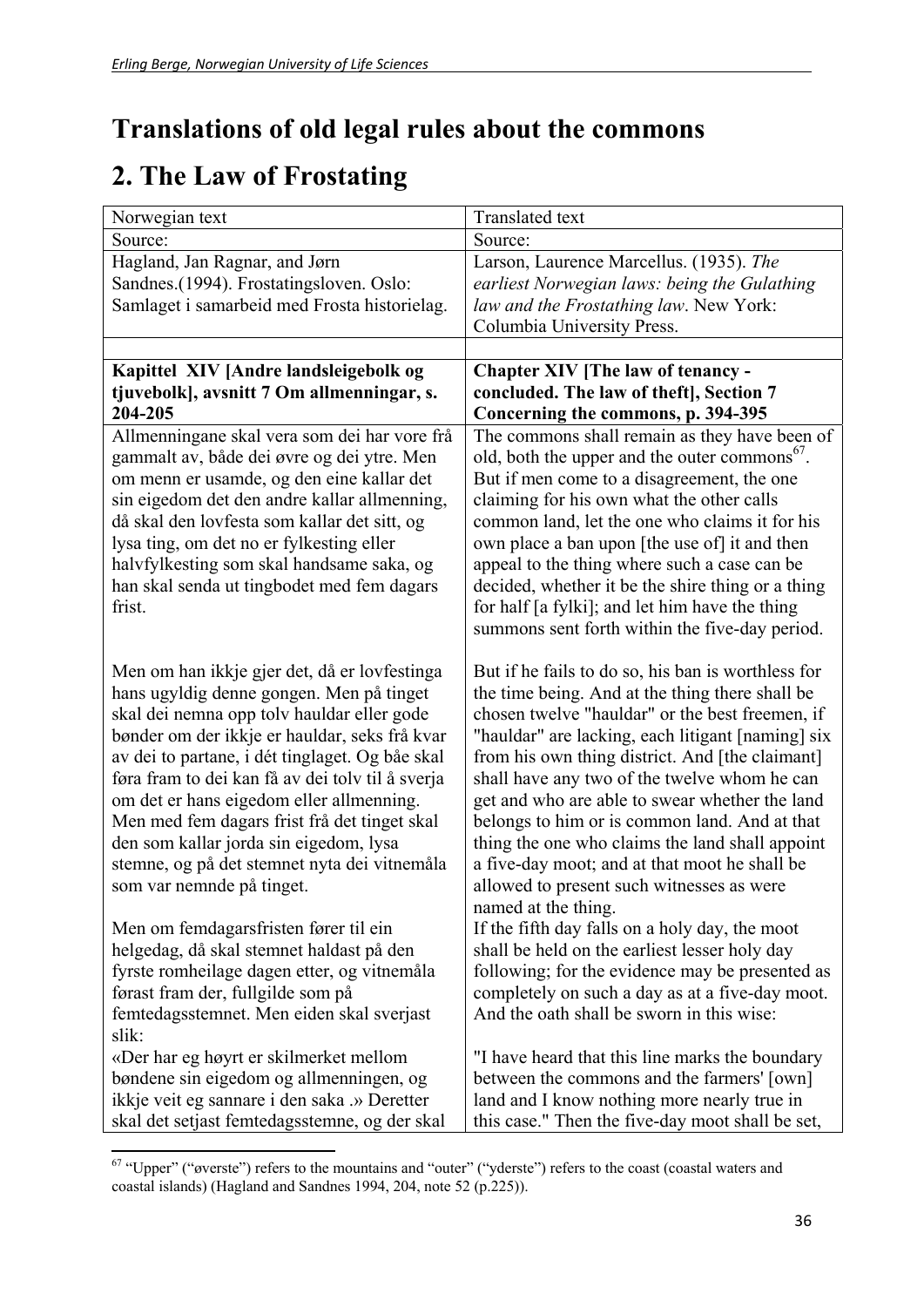| det dømmast kva kvar av dei to skal ha.                                                                                                                                                                                                                                                                                                                                                                                                                                         | and this body shall determine what each one<br>shall have.                                                                                                                                                                                                                                                                                                                                                                                                                                                                                                                                 |
|---------------------------------------------------------------------------------------------------------------------------------------------------------------------------------------------------------------------------------------------------------------------------------------------------------------------------------------------------------------------------------------------------------------------------------------------------------------------------------|--------------------------------------------------------------------------------------------------------------------------------------------------------------------------------------------------------------------------------------------------------------------------------------------------------------------------------------------------------------------------------------------------------------------------------------------------------------------------------------------------------------------------------------------------------------------------------------------|
| Men om årmannen eller kongens<br>ombodsmann skuldar ein mann for at han sit<br>med jord som er rudd i allmenningen utan<br>løyve frå kongen, og mannen svarar at jorda<br>var rudd før tida til tre kongar som ingen var<br>stuttare tid i landet enn ti vintrar, men om<br>årmannen eller ombodsmannen til kongen<br>tvilar på det, då skal mannen nyta sine<br>vitnemål slik som det før er sagt at ein skal<br>gjera i saker om merke mellom allmenning og<br>manns eigedom. | But if the bailiff or the king's agent charges a<br>man with having land in his possession that has<br>been cleared in the common without the king's<br>permission, and if he replies that this land was<br>cleared before the time of three kings, none of<br>whom was in the land less than ten winters, and<br>if the bailiff or the king's agent doubts this<br>statement, the man who is in possession shall,<br>as stated above, be allowed to present such<br>testimony as one is allowed to present [in<br>disputes] as to the boundaries between the<br>commons and private land. |
| Kapittel XIV [Andre landsleigebolk og                                                                                                                                                                                                                                                                                                                                                                                                                                           | Chapter XIV [The law of tenancy -                                                                                                                                                                                                                                                                                                                                                                                                                                                                                                                                                          |
| tjuvebolk], avsnitt 8, Kongen kan bygsla<br>bort allmenning, s. 205-206                                                                                                                                                                                                                                                                                                                                                                                                         | concluded. The law of theft], Section 8 The<br>king may lease the common, p. 395-396                                                                                                                                                                                                                                                                                                                                                                                                                                                                                                       |
| Kongen kan bygsla bort allmenning til kven                                                                                                                                                                                                                                                                                                                                                                                                                                      | The king may lease the common <sup>68</sup> to whomever                                                                                                                                                                                                                                                                                                                                                                                                                                                                                                                                    |
| han vil. Men den som leiger, skal setja opp                                                                                                                                                                                                                                                                                                                                                                                                                                     | he wishes. And the one who takes the lease                                                                                                                                                                                                                                                                                                                                                                                                                                                                                                                                                 |
| gjerde omkring i dei fyrste tolv månadene og<br>har ikkje lov til å flytta gjerdet sidan, og han<br>skal kunna taka vyrke til å bøta gjerdet så<br>langt ein kan kasta med ein lauvkniv frå<br>gjerdet rundt omkring.<br>Alle slåtter i allmenningen skal den ha i tolv                                                                                                                                                                                                         | shall enclose the land during the first<br>twelvemonth and shall have no right to move<br>the fence afterwards. He shall have [the right to<br>gather materials] for his fence within a knife's <sup>69</sup><br>throw in all directions.<br>Any parcel of meadow that one finds in the                                                                                                                                                                                                                                                                                                    |
| månader som fyrst set ljåen sin i dei.                                                                                                                                                                                                                                                                                                                                                                                                                                          | common shall belong during the twelvemonth<br>to the one who first puts his scythe to the grass.                                                                                                                                                                                                                                                                                                                                                                                                                                                                                           |
| Sel kan kvar mann gjera seg i allmenningen<br>om han vil og ha sommarsete der om han vil.                                                                                                                                                                                                                                                                                                                                                                                       | Whoever desires to do so may set up a shieling<br>[on the upper common] and may remain there<br>through the summer if he chooses.                                                                                                                                                                                                                                                                                                                                                                                                                                                          |
| Men om han sår i allmenningen utan løyve av                                                                                                                                                                                                                                                                                                                                                                                                                                     | If any one sows seed in the common, but has no                                                                                                                                                                                                                                                                                                                                                                                                                                                                                                                                             |
| kongens menn, då eig kongen både kornet og<br>det høyet som vert slått der.                                                                                                                                                                                                                                                                                                                                                                                                     | lease from the king's agent, the harvested grain<br>and the hay that is mown there shall both<br>belong to the king.                                                                                                                                                                                                                                                                                                                                                                                                                                                                       |
| No brenn ein mann ned eit sel i allmenningen,                                                                                                                                                                                                                                                                                                                                                                                                                                   | If a man sets fire to a shieling hut on the                                                                                                                                                                                                                                                                                                                                                                                                                                                                                                                                                |
| eller ei smie eller vyrke til tjørebrenninga                                                                                                                                                                                                                                                                                                                                                                                                                                    | common or to a smithy or to hunting shacks or                                                                                                                                                                                                                                                                                                                                                                                                                                                                                                                                              |
| eller veidebuer eller noko anna som folk har                                                                                                                                                                                                                                                                                                                                                                                                                                    | to a tar kiln or to other materials whatever they                                                                                                                                                                                                                                                                                                                                                                                                                                                                                                                                          |
| budd til, då skal han bøta femten merker til                                                                                                                                                                                                                                                                                                                                                                                                                                    | be, he shall owe the king a fine of fifteen marks,                                                                                                                                                                                                                                                                                                                                                                                                                                                                                                                                         |
|                                                                                                                                                                                                                                                                                                                                                                                                                                                                                 |                                                                                                                                                                                                                                                                                                                                                                                                                                                                                                                                                                                            |

<sup>6868</sup> Larson comments: "Common: (*almenningr*). All that part of the country, including the water front and the plateau lands, which was not private property was regarded as a common possession. To all this the king held the

title, but the subjects were allowed to make such use of the common as custom permitted." The translator to Norwegian of the Gulatings Law, Robberstad, disagrees about the king holding title and says that there is no indication that the king is seen as the owner of the commons. He guesses that the rule that the king becomes the owner of new farms in the commons is a relatively new rule introduce on the suggestion of the king to promote new settlements (Robberstad and Lien 1981 [1969], 364, note to page 156).

<sup>6969</sup> In the Gulathing Law Larson translates this as "sickle" and explains the original's "*Sniđill"* as a kind of sickle used for cutting leaves.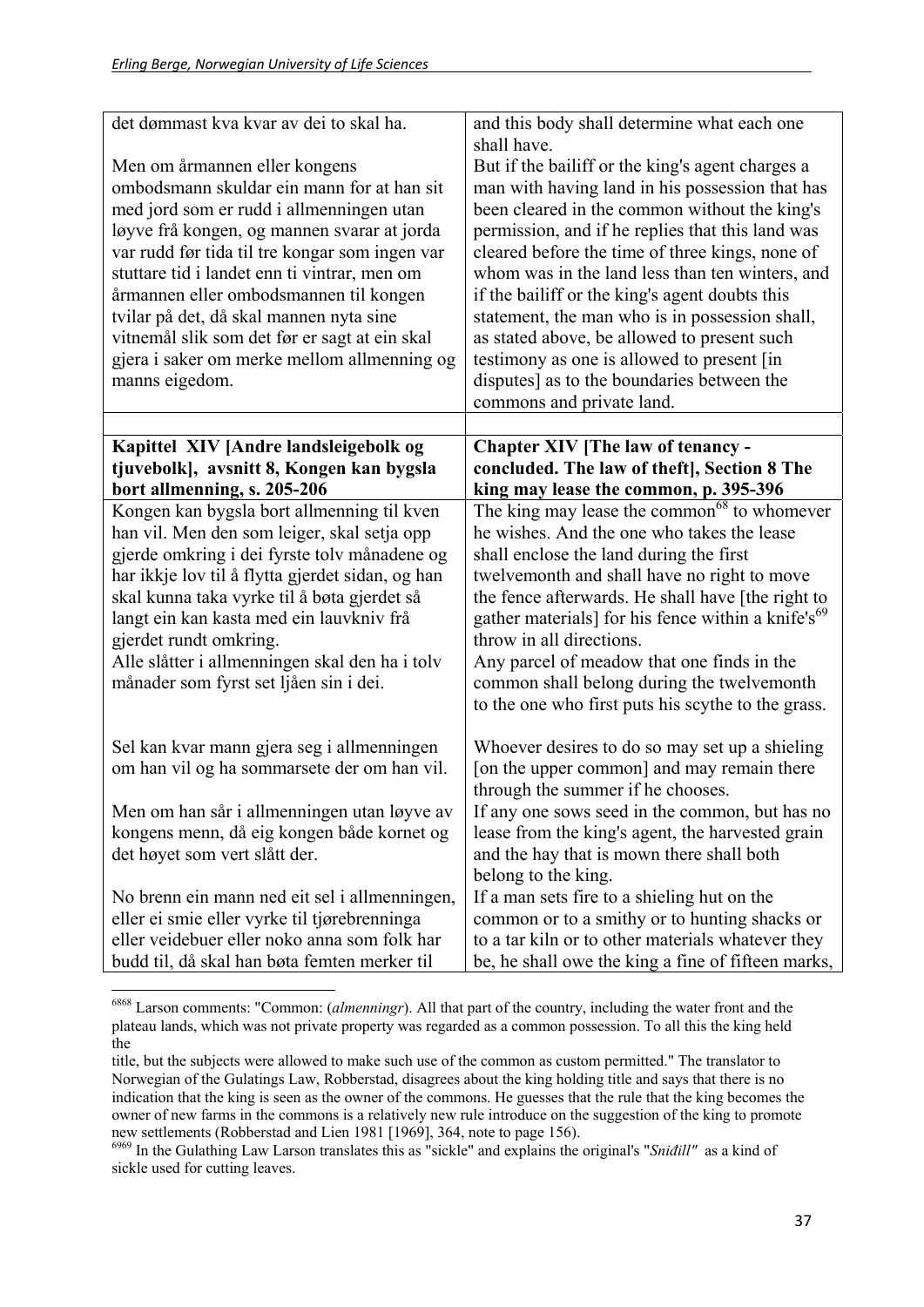| kongen med mindre det var vådeverk, og<br>likevel bøta for skaden til den som åtte det.                                                                                                                                                                                                                                                                                                                                                                                                                              | unless the fire was due to carelessness; in any<br>case he must compensate the owner for the                                                                                                                                                                                                                                                                                                                                                                                                                                                                       |
|----------------------------------------------------------------------------------------------------------------------------------------------------------------------------------------------------------------------------------------------------------------------------------------------------------------------------------------------------------------------------------------------------------------------------------------------------------------------------------------------------------------------|--------------------------------------------------------------------------------------------------------------------------------------------------------------------------------------------------------------------------------------------------------------------------------------------------------------------------------------------------------------------------------------------------------------------------------------------------------------------------------------------------------------------------------------------------------------------|
| Men om to menn kjem samtidig til ei slåtte,<br>då skal båe ha det dei slår. Men om dei er<br>usamde om kven av dei to som slo fyrst, då<br>skal den ha retten som kan prova det med<br>einseid, med mindre den andre har vitne imot.<br>Fiskevatn i allmenningen har alle same retten<br>til. Tømmer og fjølved kan liggja i<br>allmenningen så lenge ein mann treng det,<br>innan tolv månader, men elles kan det<br>hoggast berre så mykje som kan førast bort<br>før kvelden, elles har alle same retten til det. | damages done.<br>If two men go out at the same time to mow<br>grass, let each one have what he mows; but if<br>they disagree as to who began the labor first, he<br>shall have his claim who proves it with his own<br>oath, unless the other man has witnesses to the<br>contrary.<br>Fishing grounds in the common belong equally<br>to all. Timbers and boards may lie in the<br>common for a twelvemonth, if need be; but as<br>for other [wood], only so much may be hewn as<br>can be removed before nightfall; otherwise<br>[hewn wood] is common property. |
| Men om det trevyrket vert teke innan tolv<br>månader som det før er sagt kunne liggja, då<br>skal den som tok det, bøta tre merker til<br>kongen, og den som åtte det, skal ha verdet.                                                                                                                                                                                                                                                                                                                               | But if such wood as might be allowed to lie in<br>the common, as stated above, is carried away<br>before the end of twelve months, the one who<br>takes it shall owe three marks to the king, and<br>the owner of the wood shall have the worth of<br>it.                                                                                                                                                                                                                                                                                                          |
|                                                                                                                                                                                                                                                                                                                                                                                                                                                                                                                      |                                                                                                                                                                                                                                                                                                                                                                                                                                                                                                                                                                    |
| Kapittel XIV [Andre landsleigebolk og<br>tjuvebolk], avsnitt 9 Om dyregardar, s. 206                                                                                                                                                                                                                                                                                                                                                                                                                                 | Chapter XIV [The law of tenancy - concluded.<br>The law of theft], Section 9 Concerning traps,<br>p. 396                                                                                                                                                                                                                                                                                                                                                                                                                                                           |
| Dyrgardar og dyrgraver kan kvar den som vil<br>gjera i allmenningen, om han ikkje spiller<br>veidevonene for andre.<br>Han skal ikkje gjera garden nærare ein<br>dyrgard som stend frå før, enn at ein ikkje kan<br>høyra hogg dit. Han kan gjerda frå ein annan<br>gard om han vil.                                                                                                                                                                                                                                 | Whoever wishes to set traps for wild animals in<br>the common shall set them so as not to spoil<br>another man's chances to get game.<br>No man shall set [a trap] so near to one already<br>set that the stroke of his ax can be heard in that<br>place; but he may place [his own contrivances]<br>quite close to [the end of] his neighbor's game<br>hedge, if he chooses.                                                                                                                                                                                      |
| Om ein dyrgard stend lenger unytta enn tjue<br>vintrar, då kan den setja han i stand som vil,<br>og nytta han for seg medan han held han i                                                                                                                                                                                                                                                                                                                                                                           | If a game pit is left unused longer than twenty<br>winters, whoever will may repair it and use it as<br>long as he keeps it in shape.                                                                                                                                                                                                                                                                                                                                                                                                                              |
| stand.<br>Men ein spjotgard skal ikkje standa lenger<br>unytta enn ti vintrar, og om han det gjer, då<br>skal det farast fram som før er sagt.                                                                                                                                                                                                                                                                                                                                                                       | A spear hedge shall be allowed to stand no<br>longer than ten winters; if it is left to stand<br>[longer], it shall be dealt with as set forth<br>above.                                                                                                                                                                                                                                                                                                                                                                                                           |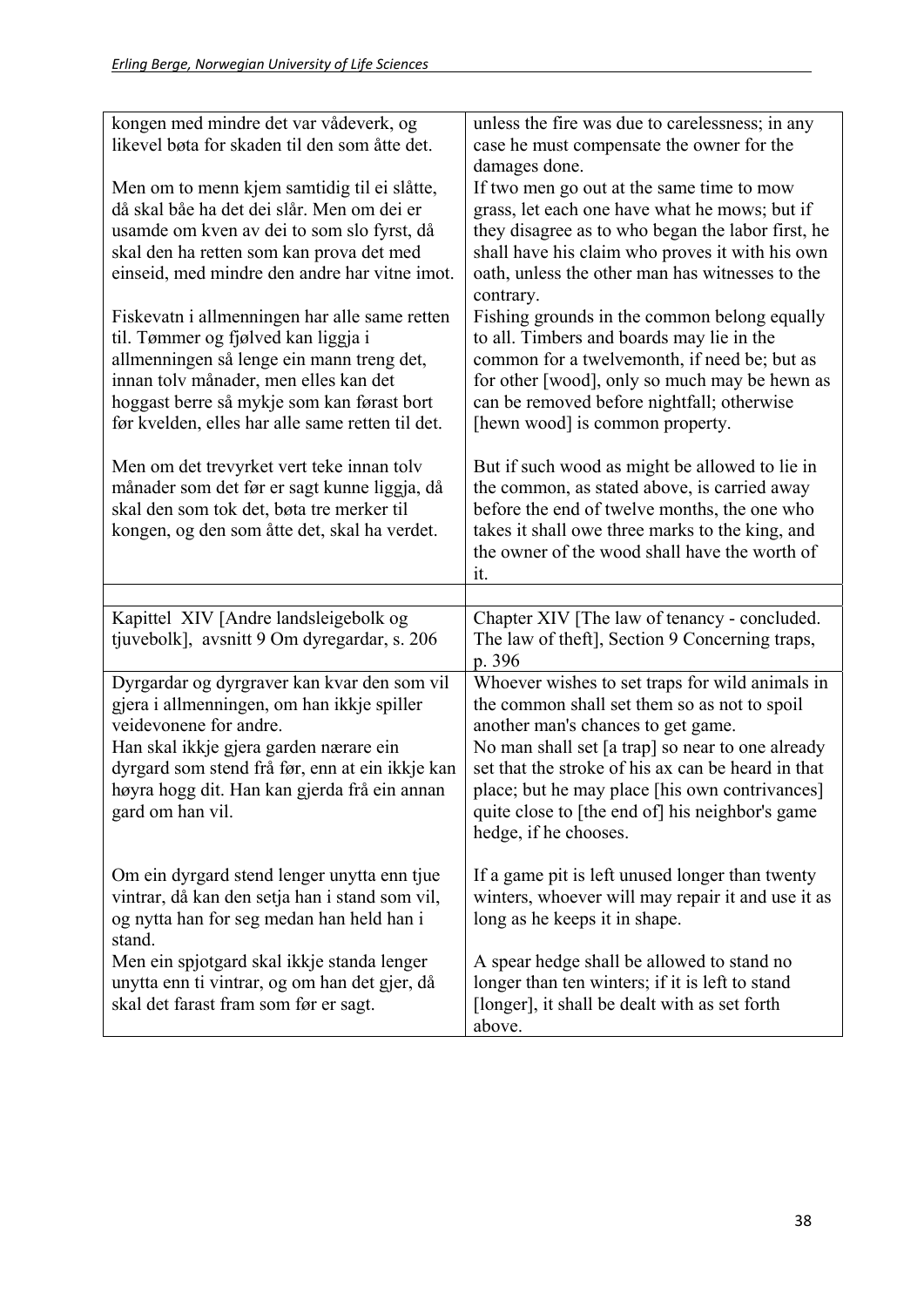| Kapittel XIV [Andre landsleigebolk og          | Chapter XIV [The law of tenancy -                          |
|------------------------------------------------|------------------------------------------------------------|
| tjuvebolk], avsnitt 15 Om å taka høy, s.       | concluded. The law of theft], Section 15                   |
| 209                                            | Concerning the taking of mown grass, p. 398                |
| Om ein mann fer etter vegen med hest og det    | If a man travels the highway with a horse and              |
| stend høy nær vegen, då kan han taka det       | there is grass near the road, he may, if he has            |
| hesten hans treng å eta, men om han tek høy    | need [for it], take as much as his horse requires          |
| med seg bort og vert funnen med det, då er     | to eat; but if he takes [hay] with him and is              |
| han tjuv.                                      | found in possession of it, he is a thief.                  |
|                                                |                                                            |
| Kapittel XVI [Rettarbøter], avsnitt 2 Om       | <b>Chapter XVI [Later enactments], Section 2</b>           |
| rettarbøter, s. 216-217                        | Concerning new enactments <sup>70</sup> , p. 405           |
| Dei har òg gjeve bøndene alle allmenningane    | Moreover, they have allowed them <sup>71</sup> to have the |
| slik som dei var på heilag Olavs tid, både dei | commons as they had them in the days of the                |
| ytra og øvre, i sør og i nord.                 | holy King Olaf, both the outer and the upper               |
|                                                | [common] to the south and to the north.                    |

#### **References:**

- Hagland, Jan Ragnar, and Jørn Sandnes. 1994. *Frostatingsloven*. Oslo: Samlaget i samarbeid med Frosta historielag.
- Kong Christian V. 1687 [1982]. *Kong Christian den Femtes Norske Lov: 15de april 1687 : med Kongeloven 1665*. Oslo: Universitetsforlaget.

Larson, Laurence Marcellus. 1935. *The earliest Norwegian laws: being the Gulathing law and the Frostathing law*. New York: Columbia University Press.

Robberstad, Knut, and Carsten Lien. 1981 [1969]. *Gulatingslovi*. Vol. 33, *Norrøne Bokverk*. Oslo: Samlaget.

Taranger, Absalon. 1274 [1915]. *Magnus Lagabøter's Landslov*. Translated by Absalon Taranger. Oslo: Universitetsforlaget.

 $70$  The addition to the law (rettarbot) is attributed to the kings Sigurd, Øystein, and Olav (ca 1105 CE).

 $71$  The farmers.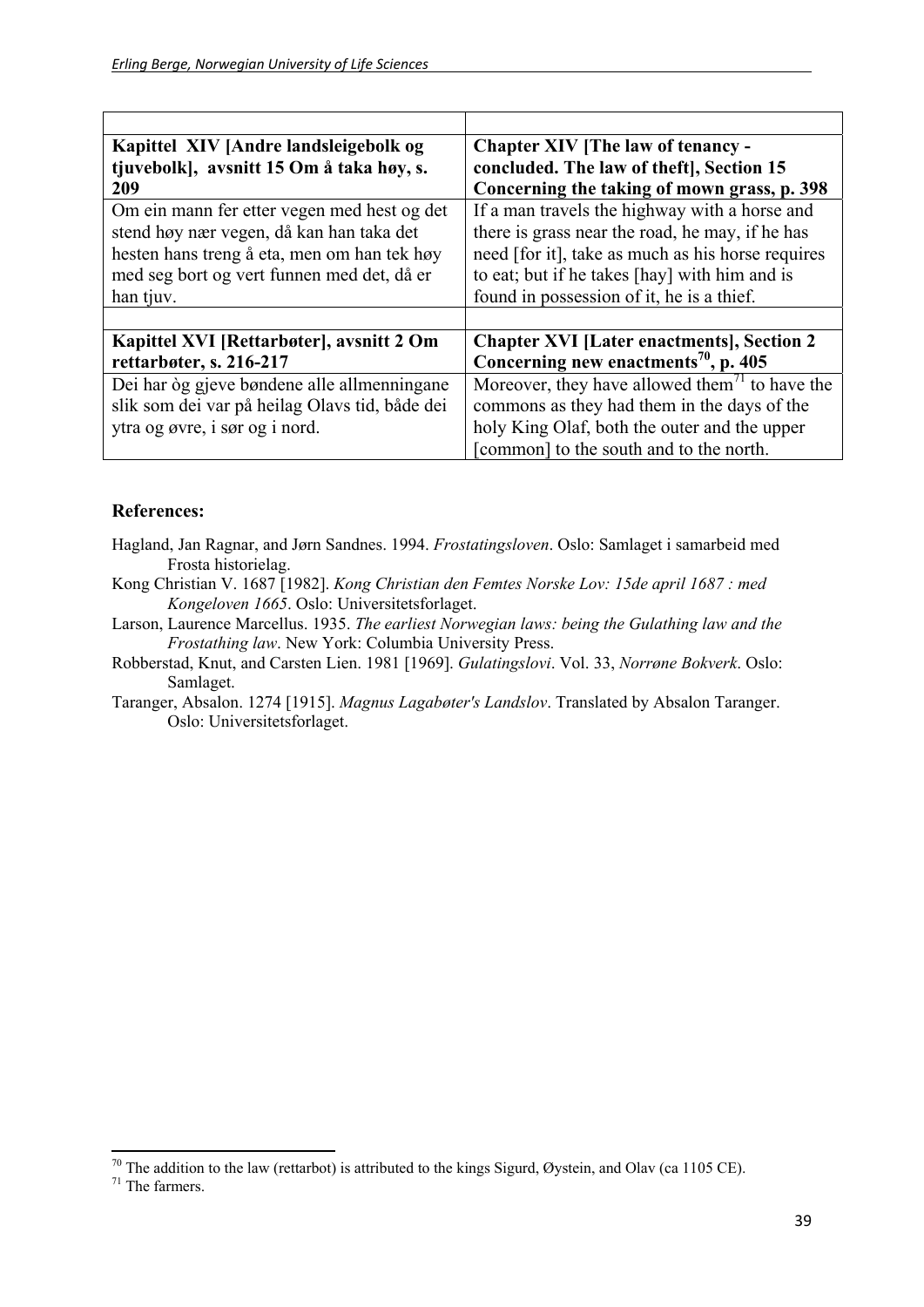## **Translations of old legal rules about the commons**

### **3. The Law of Magnus Lagabøte**

| Norwegian text                                      | English text                                                                                                  |
|-----------------------------------------------------|---------------------------------------------------------------------------------------------------------------|
| Taranger, Absalon. 1274 [1915]. Magnus              |                                                                                                               |
| Lagabøter's Landslov. Translated by Absalon         |                                                                                                               |
| Taranger. Oslo: Universitetsforlaget.               |                                                                                                               |
|                                                     |                                                                                                               |
| VII Landsleiebolken. Kap. 16 [At en mand            | VII On Land Tenure. Ch.16 [A man shall                                                                        |
| skal bo paa sin odelsjord], paragraf 3, side        | live on his allodial lands], section 3, page                                                                  |
| 120                                                 | 120                                                                                                           |
| 3. Nu om flere mænd end én bor i hus                | 3. If more men than one live together in a                                                                    |
| sammen, da skal de veda (viđa, ta                   | house, then they shall take firewood                                                                          |
| brændeved) efter folketallet og ikke efter          | according to number of people, not according                                                                  |
| jordmængden (brukets størrelse); ti det er          | to size of landholding; because it is people                                                                  |
| husfolkene som trænger ild, men ikke                | that need fire, not land.                                                                                     |
| $jorden1$ .                                         |                                                                                                               |
| <sup>1</sup> Jfr. Kap. 22 i Landsleiebolken         |                                                                                                               |
| Kilde: §3 nyt.                                      | [Taranger comments that paragraph 3 is new, meaning<br>it has not been found in any of the older legal texts] |
|                                                     |                                                                                                               |
| VII Landsleiebolken Kap. 40 [Om folks               | VII On Land Tenure. Ch.40 [On going to                                                                        |
| sæterfærd], side 138                                | the summer farm], page 138                                                                                    |
| 1. Overalt hvor der er sætre til gaardene (til      | 1. Everywhere where summer farms are                                                                          |
| bœra manna) da skal man fare fra hushagen           | present, one has to leave the home fields no                                                                  |
| (hjemmehagen) naar 2 maaneder er gaat av            | later than after 2 months of the summer has                                                                   |
| sommeren <sup>1</sup> , medmindre de alle finder at | gone <sup>1</sup> , unless all agree something else is                                                        |
| noget andet er bedre.                               | better.                                                                                                       |
| 2. Nu sitter én lengre dernede, da skal man         | 2. Now, one sits longer at the home fields,                                                                   |
| forbyde ham at sitte der.                           | then he shall be forbidden to do so.                                                                          |
| 3. Nu sitter han allikevel rolig videre, da skal    | 3. Now, he continues to sit, then his                                                                         |
| han (naboen) stevne ham til herredstinget for       | neighbour has to call him before the                                                                          |
| ran og for hans sæte dernede; da skal               | bygdeting for theft, and for his sitting at the                                                               |
| tingmændene tildømme kongen en halv mark            | home fields; then the ting representatives                                                                    |
| sølv for græsran, men leilændingen en halv          | shall judge that half a mark of silver goes to                                                                |
| mark sølv for græsværdet.                           | the king for theft of grass, and that half a                                                                  |
|                                                     | mark of silver goes to the tenant for the value                                                               |
|                                                     | of the grass.                                                                                                 |
| 4. Nu skal han kræve bønder og                      | 4. Now he shall demand of farmers and men                                                                     |
| herredsmænd saa mange som han tarv for at           | of the bygd a number of them as many as                                                                       |
| føre hans bufæ fra sin hushage; enhver som          | needed for driving his animals from the home                                                                  |
| ikke farer med, skal bøte 1 øre sølv til            | fields; anyone who does not come along,                                                                       |
| kongen, hvis han var opnævnt.                       | shall be fined 1 penny [øre] to the king, if he                                                               |
|                                                     | was elected.                                                                                                  |
|                                                     |                                                                                                               |
|                                                     |                                                                                                               |
|                                                     |                                                                                                               |
|                                                     |                                                                                                               |
|                                                     |                                                                                                               |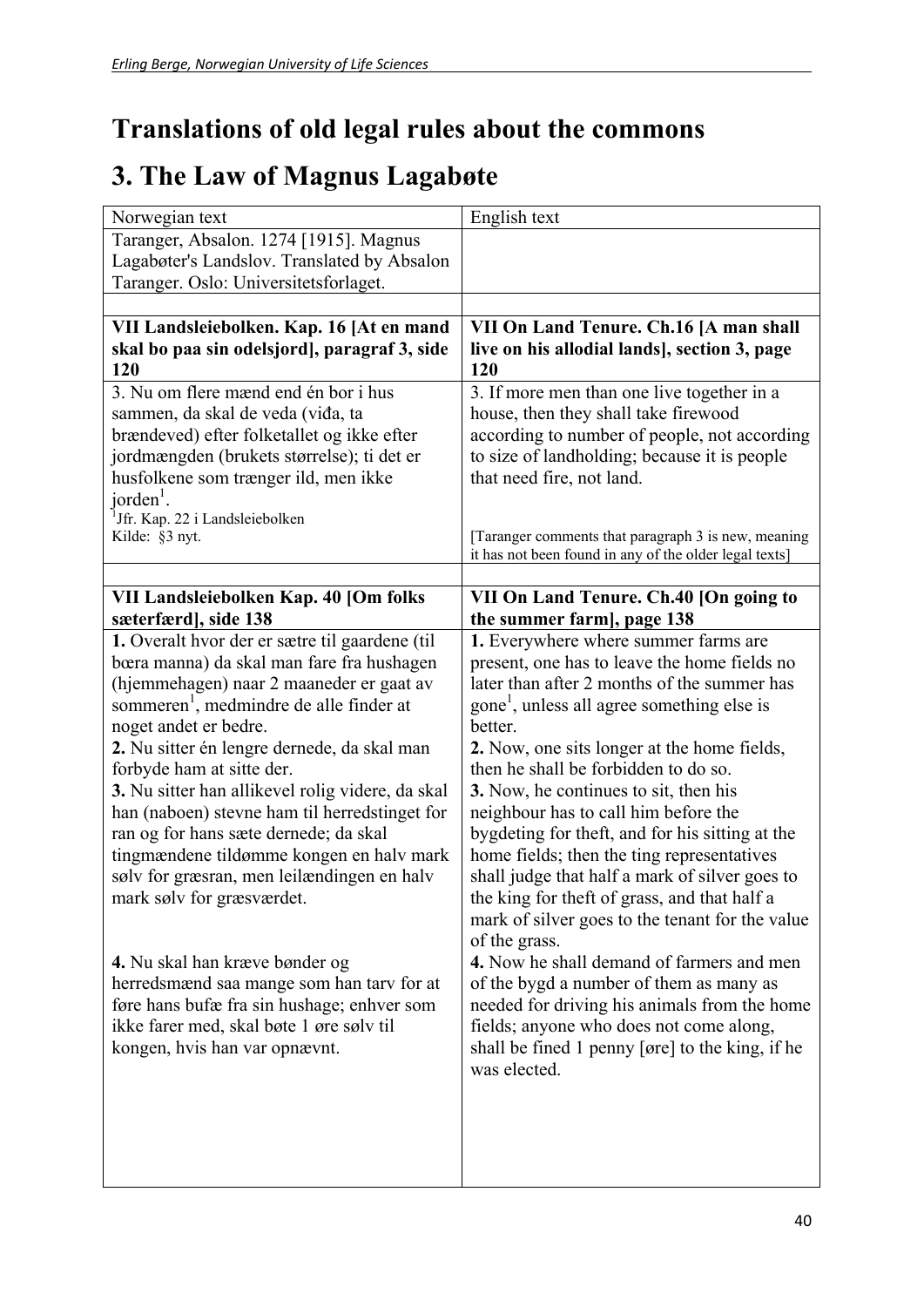| 5. Samme straf rammer den, som farer hjem i<br>hushagen før tvimaaned. $^{2}$<br><sup>1</sup> Da sommeren begynder 14de april, blir sidste termin<br>for sæterfærden 14de juni.<br>$2$ Tvimaaned er maaneden fra 14de august til 14de<br>september. Før midten av august maa ingen føre<br>buskapen ned fra sæteren.<br>VII Landsleiebolken Kap. 41 [Om folks                                                                                                                                                                                                          | 5. The same punishment is due to those who<br>go to their home fields before two-month<br>[tvimaaned] <sup>2</sup> .<br>As summer starts 14th April, the last date for going<br>to the summer farm will be 14th June<br>$2$ "Two-month" is the month from 14th August to 14th<br>September. Before the middle of August, no one is<br>allowed to take his livestock home from the summer<br>farm.<br>VII On Land Tenure. Ch.41 [On |
|------------------------------------------------------------------------------------------------------------------------------------------------------------------------------------------------------------------------------------------------------------------------------------------------------------------------------------------------------------------------------------------------------------------------------------------------------------------------------------------------------------------------------------------------------------------------|------------------------------------------------------------------------------------------------------------------------------------------------------------------------------------------------------------------------------------------------------------------------------------------------------------------------------------------------------------------------------------------------------------------------------------|
| sætermerker <sup>3</sup> , side 138-139                                                                                                                                                                                                                                                                                                                                                                                                                                                                                                                                | delineating the summer farm], page 138-<br>139                                                                                                                                                                                                                                                                                                                                                                                     |
| Nu skal der til sæteren oppe paa fjeldet være<br>[de] merker, som har været fra gammel tid (at<br>fornu fari); de skal ikke flyttes, medmindre<br>han flytter dem ingen mand til mén. Det<br>samme gjælder om sæteropholdet (sva skal<br>thar sætr at somu). Der skal [andres] smale<br>(smaafæ) ikke sendes med heimbud <sup>4</sup> [til]<br>eieren]; der skal horn møte horn og hov<br>[møte] hov.<br>Kilde: Gulatingslova 84.                                                                                                                                      | Now, on the summer farm up in the<br>mountains, there shall be markings as from<br>old on; they shall not be moved unless they<br>are moved to no one's disadvantage. The<br>same applies for the stay at the summer farm.<br>Other people's small ruminants shall not be<br>moved home to the owner; there horn shall<br>meet horn and hoof meet hoof.<br>Source: Gulating Law 84                                                 |
| <sup>3</sup> Jb. landsleieb. 43: «Om hvor sætre skal gjøres», viser<br>meningen. [Det er uklart kva dette viser til: Lansleieb.<br>43 har overskrifta "Om landeveier og haandran og<br>brohold". I G. 86 er det eit kapittel som heiter "Um<br>sæter og um marketeig"]<br>4 Heimbud bestod deri, at den som traf fremmed fæ<br>paa sin jord, sendte det hjem igjen til eieren med<br>opfordring til at passe bedre paa det; denne regel<br>gjælder ikke paa sætrene, hvor de forskjellige eieres<br>kvæg gresser om hverandre (horn møter horn og hov<br>[møter] hov). |                                                                                                                                                                                                                                                                                                                                                                                                                                    |
| VII Landsleiebolken Kap. 61 [Om folk]                                                                                                                                                                                                                                                                                                                                                                                                                                                                                                                                  | VII On Land Tenure. Ch.61 [If people                                                                                                                                                                                                                                                                                                                                                                                               |
| tvistes om almenning], side 155-156<br>1. Saa skal alle almenninger være, som de har<br>været fra gammel tid, baade det øvre (dvs.: til<br>fjelds) og det ytre (dvs.: til havs).<br>2. Men om folk er uenig og én kalder det sit,<br>som en anden kalder almenning, da lovfæste<br>den, som kalder det sit og stevne ting dit,<br>hvor man skal avgjøre det maal, og han maa                                                                                                                                                                                           | quarrel about commons], page 155-156<br>1. The commons shall remain, as they have<br>been of old, both the upper and the outer $^{1/2}$ .<br>2. If people disagree and one calls it his and<br>another calls it commons, then the one who<br>calls it his, shall appeal to the law and<br>demand a ting meeting at the spot to                                                                                                     |
| ha utsendt tingbudet før femt (dvs.: inden 5<br>dager); men om han ikke gjør saa, da er hans                                                                                                                                                                                                                                                                                                                                                                                                                                                                           | determine the issue. The demand for ting has<br>to be issued within 5 days; if this is not done                                                                                                                                                                                                                                                                                                                                    |

 <sup>72</sup> "Upper" ("øverste") refers to the mountains and "outer" ("yderste") refers to the coast (coastal waters and coastal islands); Hagland and Sandnes (1994, 204; XIV 7), Taranger (1274 [1915], 155; VII, Ch 61-1), Kong Christian V (1687 [1982], 3de Book, Ch 12-1). Our oldest regional law code, Gulatingslovi (Robberstad and Lien 1981 [1969], 156), applies to the west coast. It does not contain this exact phrase. It is edited differently, but in book VII, chapter 1,5 it comes close. The law of Gulating is clearly more concerned with the "outer" commons than with for example timber rights.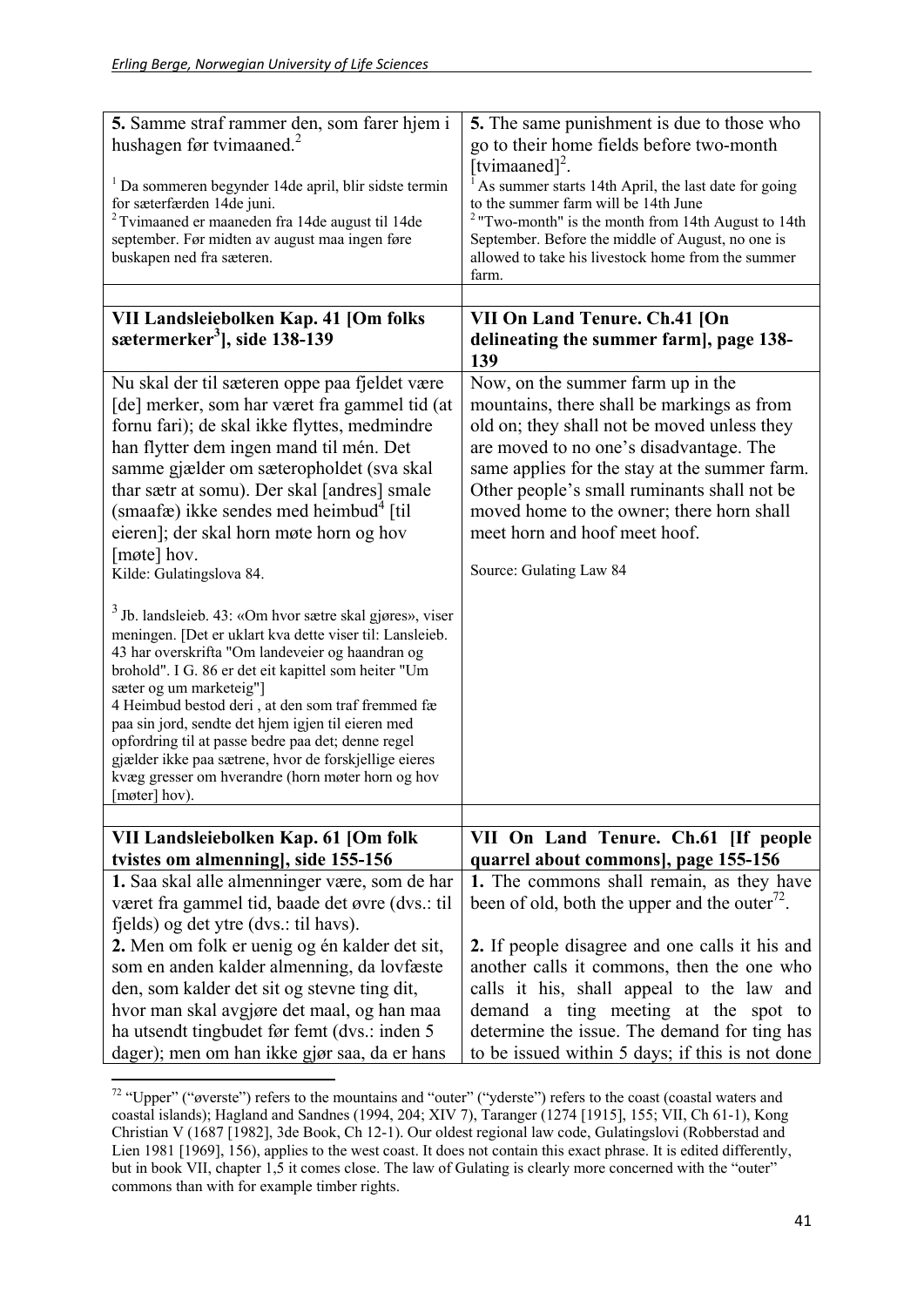lovfæsting unyttig for den gang. Men paa tinget skal de opnævne 12 haulder eller de bedste bønder, hvis haulder ikke er til, 6 hver av dem fra det tinglag; og 2 av disse 12 skal de ha til at bære vidnesbyrd og sverge, om det er bondeeiendom eller almenning. Men paa tinget skal den, som kalder jorden sin, lægge femtestevne [til aastedet] og der nyte de vidner som var opnævnt paa tinget. Men om femten indtræffer paa helligdag, da skal stevnet holdes paa næste romhelgedag og da kan disse vidner føres like saavel som paa femtestevnet. Saadan ed skal vidnene<sup>1</sup> sverge: «Det har jeg hørt, at dette merke skiller mellem bondeeiendom og almenningen og ikke vet jeg sandere for Gud i dette maal.» Men derefter sættes femtestevne og dette skal tildømme hver det, han skal ha.

**3**. Men om kongens ombudsmand tiltaler nogen for at han er eiendomsbesidder (handhati) til den jord, som har været bygget (ryddet) i almenning uten kongens lov og eiendomsbesidderen svarer saa: «Denne jord har jeg hat (dvs.: besiddet) og de som eiet den før mig i 60 vintre eller længre.» Men om kongens ombudsmand tviler paa dette, da skal eiendoms besidderen nyte sine vidner saaledes som ovenfor er skilt om [tvister mellem] privateiendom og almenning.

Kilde: Frostatingslova XIV 7.  $<sup>1</sup>$  Det er de 2 av de 12.</sup>

his appeal to the law will be lost for this time. At the bygdeting, they shall appoint 12 "hauld" or the best farmers if they are no hauld, 6 by each of them from the bygd; and 2 of these 12 they shall require to witness and swear an oath whether this is farmer owned or commons. But at the bygdeting the one who calls the land for his, decide the fifthmoot [at the actual site] and there benefit from the witnesses appointed at the bygdeting. But if the fifth-moot occurs on a holy day then the fifth-moot shall be moved to the next day after the holy day and then one may present these witnesses in the same way as on the fifth-moot. The witnesses $<sup>1</sup>$ </sup> shall swear this oath: "This I have heard, that this marks the boundary between farmer's land and commons, and I do not know anything more truthful before God in this case." But after that the fifth-moot is adjourned and have to judge for each what he shall have.

**3.** If the kings representative accuses anyone for holding land that has been tilled in the commons without permission from the king, and the accused answers: "I have held this land and those who held it before me for 60 winters or longer. But the king's representative doubts it, then the landholder shall have access to witnesses in the same way as explained above for disputes between private lands and commons.

<sup>1</sup> That is the 2 of the 12.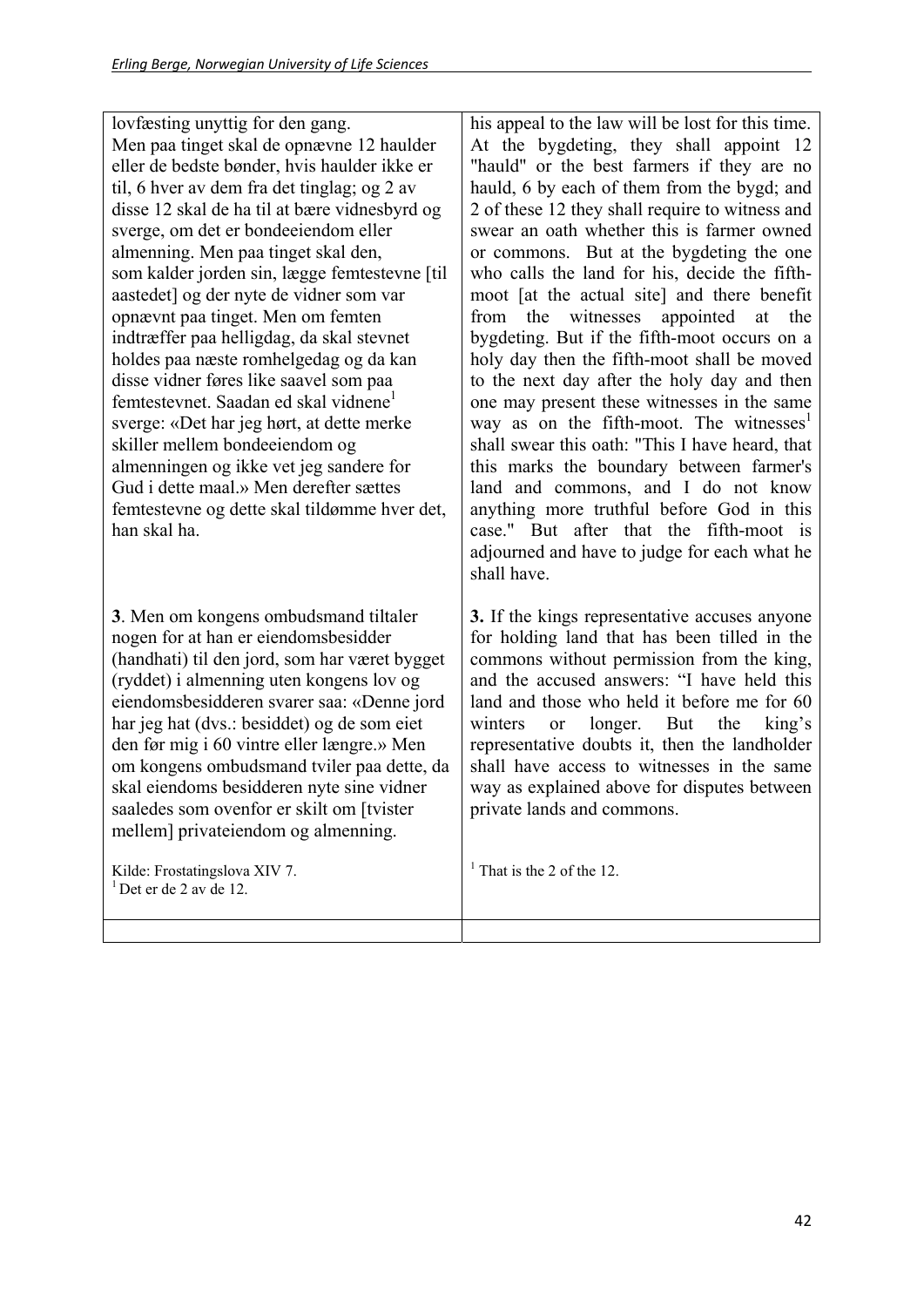| VII Landsleiebolken Kap. 62 [Hvorledes                  | VII On Land Tenure. Ch.62 [How to use                                                          |
|---------------------------------------------------------|------------------------------------------------------------------------------------------------|
| man skal ha [bruke] sit [almennings]bruk                | your commons], page 156-157                                                                    |
| (bœli)], side 156-157                                   |                                                                                                |
| 1. Kongen kan bygsle almenning til hvem                 | 1. The king can rent out land in commons to                                                    |
| han vil. Men den, som leier, skal sætte gard            | whom he wants. But the one who rents shall                                                     |
| om det første aar - og han har ikke ret til at          | put up a fence during his first year and he has                                                |
| flytte garden oftere - og snidelskast <sup>73</sup> fra | no right to move the fence. The length of one                                                  |
| garden paa alle kanter til gardsbøter.                  | throw of a scythe from the fence on all sides                                                  |
|                                                         | will be forest available for mending his                                                       |
|                                                         | farmhouses and fences.                                                                         |
| 2. Alle slaatter, som er i almenning, skal den,         | 2. All meadows in the commons shall belong                                                     |
| som først sætter ljaaen i dem, ha i 12                  | for 12 months to the one who first uses his                                                    |
| maaneder.                                               | scythe there.                                                                                  |
| 3. Sæter skal hver, som vil, gjøre i almenning          | 3. Summer farm in the commons can all                                                          |
| og sitte der sommersæte.                                | make for staying there during the summer.                                                      |
| 4. Men om nogen saar i almenning og ikke                | 4. If anyone sows in the commons without                                                       |
| leier av kongens ombudsmand, da eier                    | renting from the king's representative, then                                                   |
| kongen baade korn og høi, om høi er slaat.              | the king owns both cereals and hay, if hay                                                     |
|                                                         | has been cut.                                                                                  |
| 5. Nu brænder nogen sæter i almenning eller             | 5. Now if anyone burns a summer farm in the                                                    |
| smidje eller tjærevirke eller veideboder eller          | commons, or smithy, or tar-production                                                          |
| hvadslags virke det er, da sakes han til                | facility, or hunting hut, or whatever                                                          |
| kongen 3 mark sølv, men til den som eiet                | construction there is, then he is fined 3 mark                                                 |
| virket skal han bøte efter lagadom,                     | silver to the king, but to the owner of the                                                    |
| medmindre det blir vaadeverk, da han dog                | construction he shall pay damage according                                                     |
| skal bøte skaden efter 6 skjønsomme mænds<br>takst.     | to a judgement of the lawrightmen within the<br>bygd unless it is an accident in which case he |
|                                                         | shall pay for the damage according to the                                                      |
|                                                         | assessment of 6 knowledgeable men.                                                             |
| 6. Men om 2 mænd samtidig gaar i en slaatte,            | 6. If two men come to a meadow to cut hay at                                                   |
| da skal begge ha det de slaar. Men er de                | the same time, then both shall have what they                                                  |
| uenig om, hvem som først arbeidet der, da               | cut. If they disagree on who first started work                                                |
| skal den vinde, som sander [sin paastand]               | there, then the one shall win who verifies his                                                 |
| med ensed, hvis ikke hin har flere vidner               | status with a one-oath if not the other have                                                   |
| imot.                                                   | more witnesses to the contrary.                                                                |
|                                                         |                                                                                                |
|                                                         |                                                                                                |
|                                                         |                                                                                                |
|                                                         |                                                                                                |
|                                                         |                                                                                                |
|                                                         |                                                                                                |
|                                                         |                                                                                                |
|                                                         |                                                                                                |
|                                                         |                                                                                                |
|                                                         |                                                                                                |

  $73$  Snidill er en stor, tung løvkniv, som endnu brukes paa Vestlandet og den dag idag kaldes snidel.